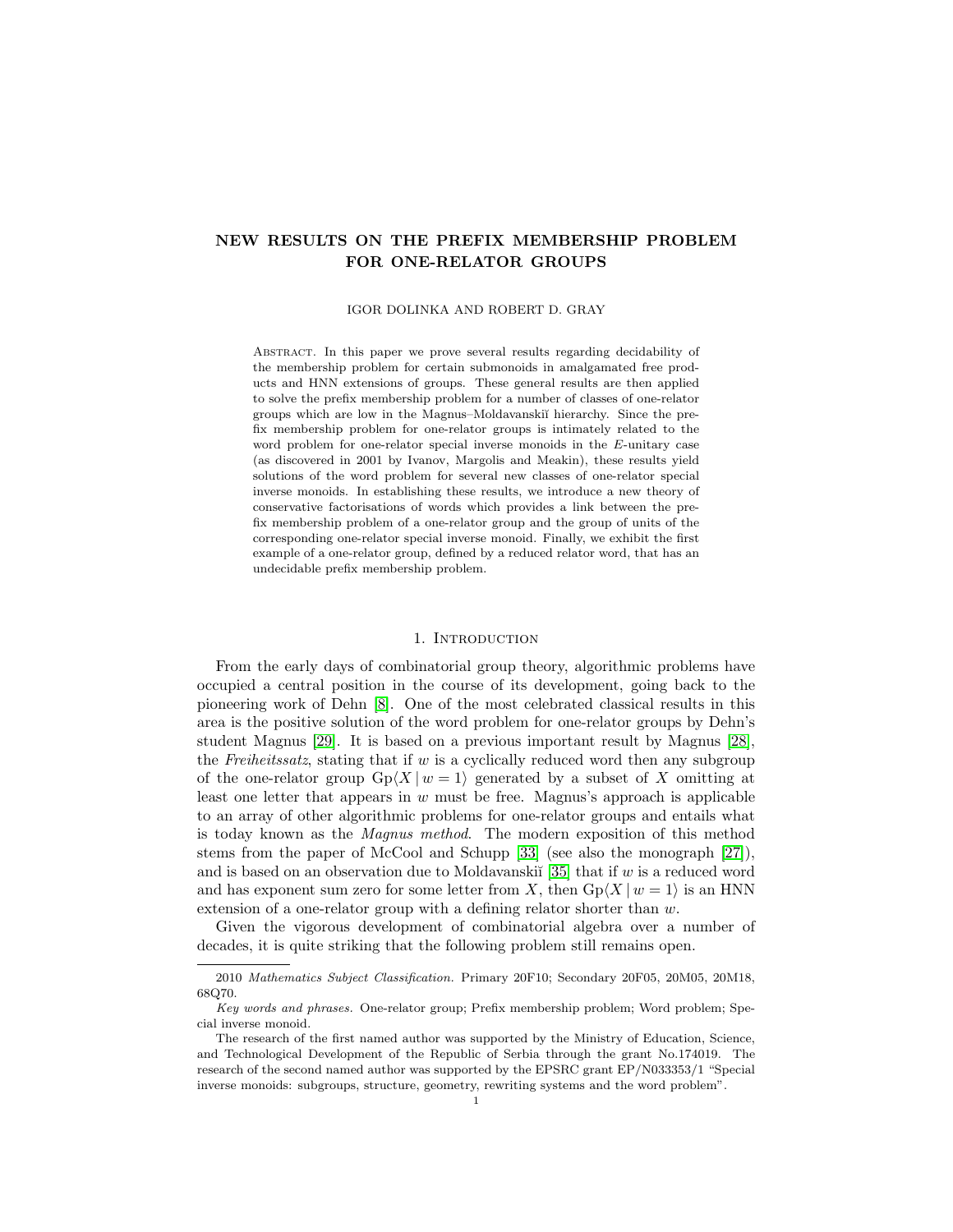Problem. Is the word problem decidable for all one-relation monoids  $\text{Mon}\langle X | u = v \rangle$ (where  $u, v$  are words over X)?

This problem has received significant attention, with a number of special cases being solved. A strong early impetus was given by Adjan [\[1\]](#page-47-1) who proved that  $\text{Mon}\langle X | u = v \rangle$  has decidable word problem if either one of the words u, v are empty (this is the case of the so-called special monoids, with presentations of the form  $\text{Mon}\langle X | w = 1 \rangle$ , or both u, v are non-empty and have different initial and different terminal letters. For both of these cases, Adjan exhibits a reduction of the monoid word problem to the word problem of an associated one-relator group, and then makes an appeal to Magnus's result. Later on, Adyan and Oganessyan [\[2\]](#page-47-2) showed that the word problem for  $\text{Mon}\langle X | u = v \rangle$  can be reduced to the case of monoid presentations of the form  $Mon\langle X \mid asb = atc \rangle$ , where  $a, b, c \in X, b \neq c$ , and s, t are arbitrary words over X.

An entirely new approach to the problem was provided by the work of Ivanov, Margolis and Meakin [\[19\]](#page-47-3) (which is also the central reference for the present paper). There, a crucial observation is made that the monoid  $\text{Mon}\langle X | \text{as} b = \text{atc} \rangle$  (arising from the reduction found in [\[2\]](#page-47-2)) embeds into the inverse monoid defined by the inverse monoid presentation Inv $\langle X | absc^{-1}t^{-1}a^{-1} = 1 \rangle$ ; consequently, the decidability of the word problem for special inverse monoid presentations  $\text{Inv}\langle X | w = 1 \rangle$ (where w is a word over the alphabet  $\overline{X} = X \cup X^{-1}$ ) would immediately imply the positive solution of the word problem for one-relator monoids. This strongly motivates the study of special inverse monoids and their word problems, which is also interesting in its own right, given the prevalence of inverse semigroups and their combinatorial and geometric aspects in various areas of mathematics (see [\[24\]](#page-48-5)). However, a recent surprising result of Gray [\[10\]](#page-47-4) shows that the word problem for one-relator special inverse monoids in complete generality is undecidable.

Given that the word problem for  $\text{Inv}\langle X | w = 1 \rangle$  is undecidable in general, the key problem that remains is to determine for which words  $w \in (X \cup X^{-1})^*$  it is decidable? In particular, is it decidable if  $w$  is (i) a reduced word or (ii) a cyclically reduced word? A positive answer to the first of these questions would still, as a consequence of the results from [\[19\]](#page-47-3) described above, imply a positive answer to decidability of the word problem for arbitrary one-relator monoids  $\text{Mon}\langle X | u = v \rangle$ . This motivates investigating the word problem in the cases that  $w$  is reduced or cyclically reduced.

In the cyclically reduced case, the word problem for the one-relator inverse monoid  $\text{Inv}\langle X | w = 1 \rangle$  is closely related to an algorithmic problem in the corresponding one-relator group  $Gp\langle X | w = 1 \rangle$  called the prefix membership problem. For a one-relator group  $G = Gp\langle X | w = 1 \rangle$ , let  $P_w$  denote the submonoid of G generated by the elements of G represented by all prefixes of  $w$ . This is the *prefix* monoid of G. Another crucial result from [\[19\]](#page-47-3) (Theorem 3.1), shows that if the inverse monoid Inv $\langle X | w = 1 \rangle$  has the so-called E-unitary property (which is e.g. the case when w is cyclically reduced) then the word problem of  $\text{Inv}\langle X | w = 1 \rangle$ is decidable whenever the membership problem for  $P_w$  in G is decidable. This is significant because it translates the word problem for a one-relator special inverse monoids into the realm of one-relator groups and associated decision problems.

The connections between decision problems for monoids, inverse monoids and groups just described highlight the importance of other, more general, algorithmic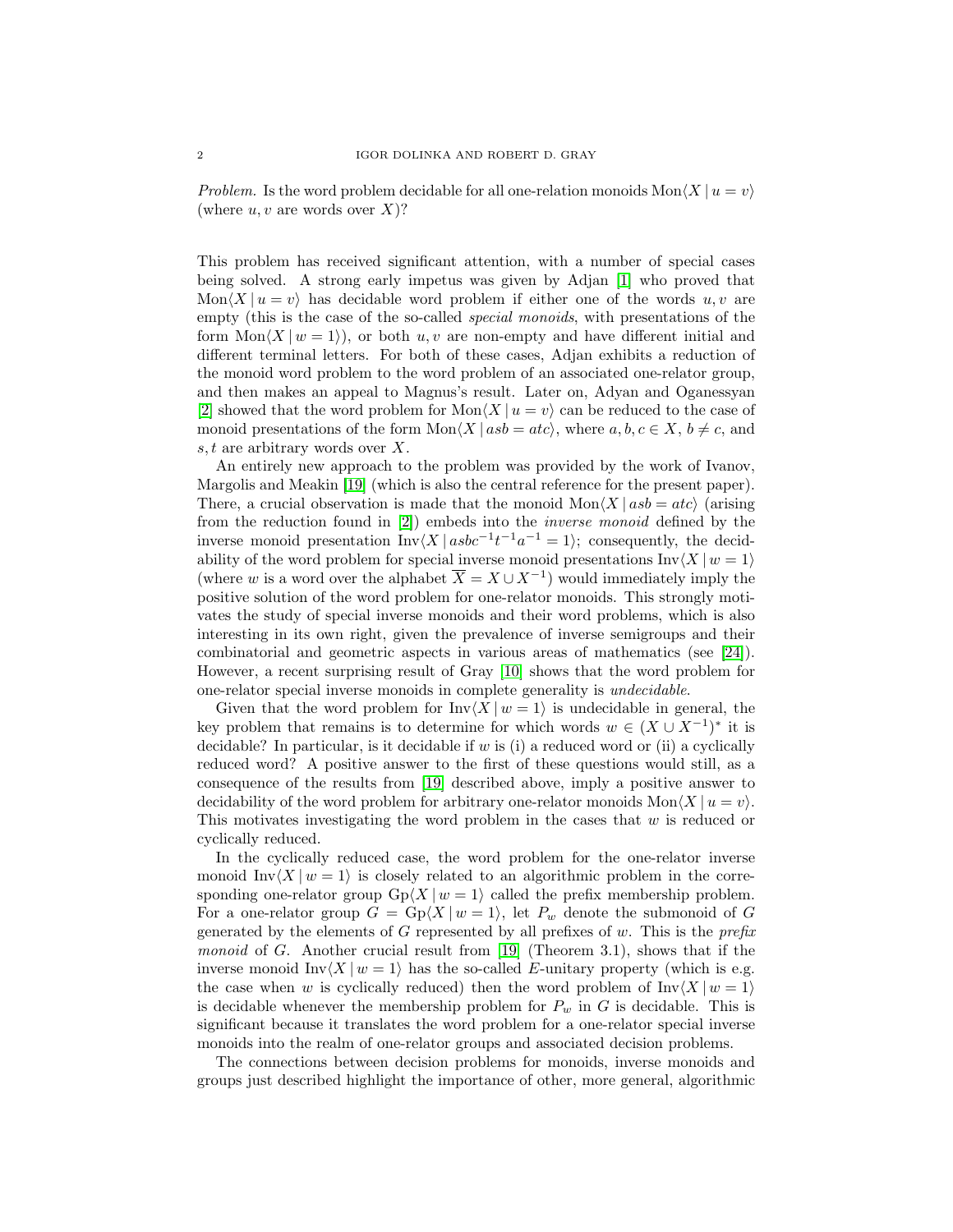problems. For example, it is still unknown whether the subgroup membership problem—also called the generalised word problem—is decidable for one-relator groups. However, there exist one-relator groups in which the submonoid membership problem (and thus the more general rational subset membership problem [\[25\]](#page-48-6)) is undecidable [\[10\]](#page-47-4). The one-relator group with undecidable submonoid membership problem given in [\[10\]](#page-47-4) is an HNN extension of  $\mathbb{Z}\times\mathbb{Z}$  with respect to an isomorphism mapping one of the natural copies of  $\mathbb Z$  to the other. So in general the submonoid and rational subset membership problems are not well-behaved under the HNN extension construction, and similarly for free products with amalgamation. On the other hand, under the assumption of finiteness of edge groups, the decidability of the rational subset membership problem is preserved under the graph of groups construction [\[21\]](#page-48-7), which includes amalgamated free products and HNN extensions. We direct the reader e.g. to [\[12,](#page-47-5) [22,](#page-48-8) [25,](#page-48-6) [26\]](#page-48-9) for a sampler of results in this broader area in which the present topic is couched.

Motivated by the above discussion, both the word problem for one-relator inverse monoids and the prefix membership problem for one-relator groups, with cyclically reduced defining relator, have already received a great deal of attention in the literature; see e.g. [\[14,](#page-47-6) [16,](#page-47-7) [19,](#page-47-3) [20,](#page-47-8) [32,](#page-48-10) [34\]](#page-48-11) and [\[5,](#page-47-9) Question 13.10]. In this paper we will make several new contributions towards resolving these open problems. The new approaches to these problems that we present in this article naturally divide into two themes.

Firstly, as mentioned above, the standard modern approach to proving results about one-relator a one-relator group  $Gp\langle X | w = 1 \rangle$  is by induction on the length of w using the McCool–Schupp [\[33,](#page-48-2) [27\]](#page-48-3) Moldavanski˘ı [\[35\]](#page-48-4) approach via HNN extensions. The inductive step of this approach is based on the fact that the onerelator group embeds in a certain HNN extension of a one-relator group with a shorter defining relator. We shall refer to the steps in this induction as levels in the Magnus–Moldavanski˘ı hierarchy. Given its utility in proving other results for one-relator groups, it is very natural to also attempt to use this approach to investigate the prefix membership problem for  $Gp\langle X | w = 1 \rangle$ . If the group happens to be free then by a theorem of Benois [\[4\]](#page-47-10) the prefix membership problem is decidable (in fact, the more general rational subset membership problem is decidable for free groups.). So the next natural step in this approach is to investigate the prefix membership problem for one-relator groups that are one-step away from being free in this hierarchy. The general results we prove for HNN extensions in this paper are motivated by this idea, and we will apply them in this paper to prove decidability of the prefix membership problem for several classes of one-relator groups which are low in the Magnus–Moldavanski˘ı hierarchy.

The second new viewpoint revealed by the results we prove in this paper is that the word problem in  $\text{Inv}(A | w = 1)$  can be often be shown to be decidable by analysing decompositions of the word  $w \equiv w_1w_2 \ldots w_k$ , where all the  $w_i$  represent invertible elements of the monoid. We call this a unital decomposition of the word w. We shall identify several combinatorial conditions on unital decompositions which suffice to imply decidability of the word problem for the monoid. This gives a new approach to the word problem for one-relator inverse monoids which goes via the group of units, in this sense. Something that makes this approach widely applicable is that the above decomposition of  $w$  does not need to be minimal in order for our results to apply. That is, provided the words  $w_i$  satisfying the needed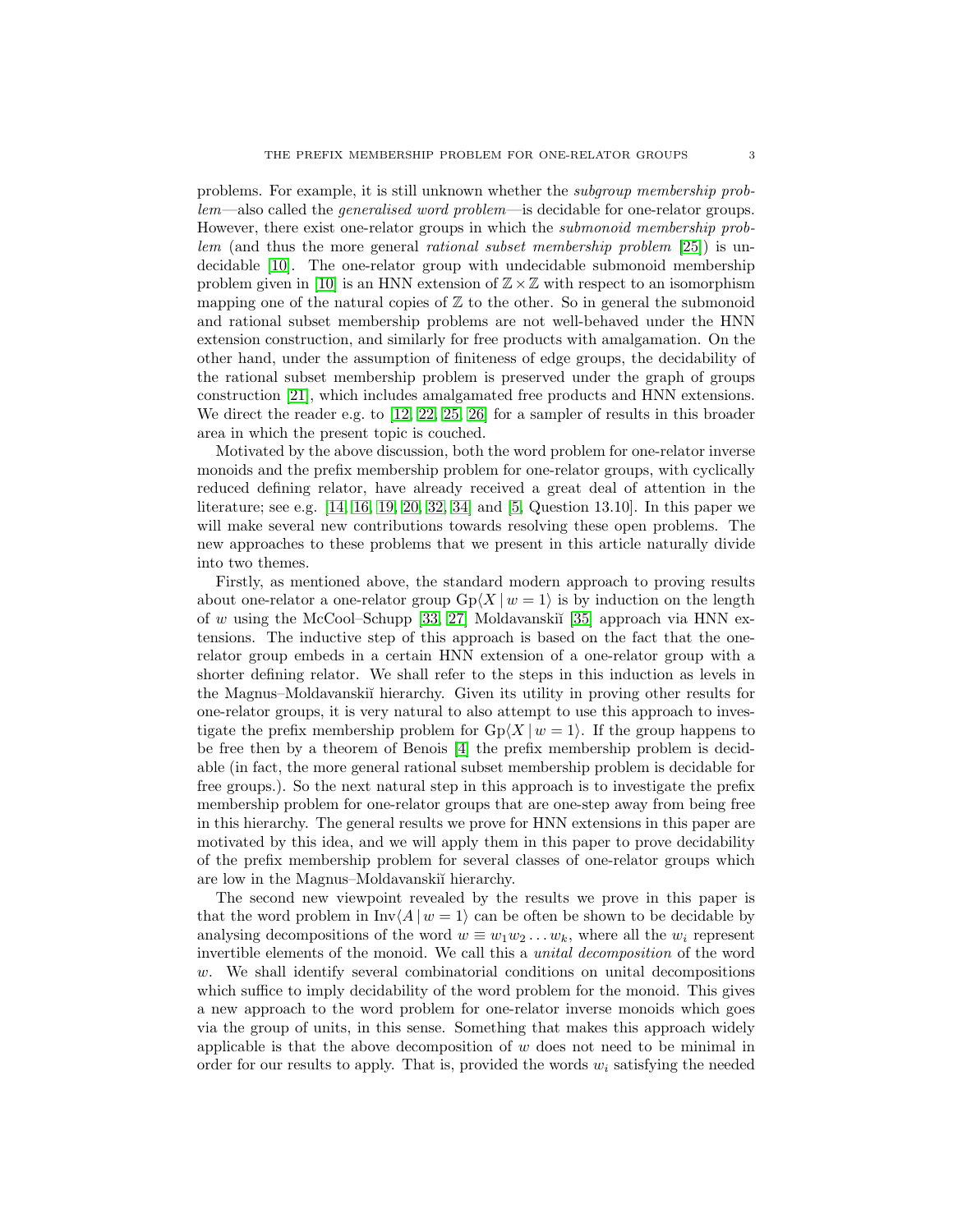combinatorial properties, it is not important whether or not there is a finer decomposition of  $w$  as a product of units. This means that there are situations where we can show the word problem is decidable without necessarily having an algorithm to compute the minimal invertible pieces of the defining relator word. Similarly it means that the word problem can sometimes be shown to be decidable without having to determine the structure of the group of units of the monoid. To make use of information about unital decompositions in the inverse monoid presentation to solve the prefix membership problem in the corresponding group  $Gp\langle A | w = 1 \rangle$  we develop a theory of, so-called, *conservative factorisations* of relator words in onerelator groups. This is another key new idea that we introduce in this paper, since it allows us to transform algebraic information about units in the inverse monoid into corresponding algebraic information about submonoids of the maximal group image generated by prefixes of pieces of the relator. This allows us to state our results entirely in terms of one-relator groups and conservative factorisations, and then apply them to solve the word problem for various families of one-relator inverse monoids.

These new approaches give rise to results which, when expressed in their most general form, prove decidability of the membership problem in certain submonoids of amalgamated free products of groups and HNN extensions of groups. In this paper we prove four new general results of this kind. Specifically, we prove two general theorems for amalgamated free products in Section [4,](#page-14-0) Theorems [A](#page-15-0) and [B,](#page-15-1) and then in Section [6](#page-30-0) we prove two general theorems for HNN extensions of groups, namely Theorem [C](#page-31-0) and Theorem [D.](#page-31-1) Then, in Sections [5](#page-21-0) and [7,](#page-39-0) respectively, we show how, via ideas summarised in the description of the two main themes above, we can apply these general results to solve the prefix membership problem for certain one-relator groups and, consequently, to solve the word problem for some classes of special one-relator inverse monoids. As applications we recover new proofs of numerous results from the literature [\[6,](#page-47-11) [19,](#page-47-3) [20,](#page-47-8) [30,](#page-48-12) [32,](#page-48-10) [34\]](#page-48-11) (bringing them under a common framework), and at the same time we prove decidability of the prefix membership problem for many classes of one-relator groups (and special onerelator inverse monoids) not covered by previous results. In particular, our work was inspired by the attempts to solve the word problem for the so-called O'Hare monoid (see [\[31,](#page-48-13) [34\]](#page-48-11) and Example [3.2](#page-12-0) below), which is eventually dealt with in this paper, in Proposition [5.4.](#page-24-0) Other main applications of our general results include Theorems [5.1,](#page-21-1) [5.7,](#page-26-0) [5.10,](#page-29-0) [7.2,](#page-40-0) [7.8](#page-43-0) and [7.10.](#page-45-0)

In the last section of the paper we present a result of a different flavour which says something about the limits of what we should hope to be able to prove about the prefix membership problem in one-relator groups. Specifically, by modifying the construction from [\[10\]](#page-47-4), we will show in Theorem [8.2](#page-46-0) that there is a finite alphabet X and a reduced word  $w \in (X \cup X^{-1})^*$  such that  $Gp\langle X | w = 1 \rangle$  has undecidable prefix membership problem. Hence if [\[5,](#page-47-9) Question 13.10] has a positive answer then the cyclically reduced hypothesis will need to be used.

The paper is organised as follows. In the next preliminary section we gather the notation and basic notions, aiming to make the paper reasonably self-contained. This is followed by Section [3](#page-10-0) where we discuss the relationship between two types of factorisations of a word w appearing as a relator in  $M = Inv\langle X | w = 1 \rangle$ , namely, unital ones, decomposing w into pieces representing invertible elements (units) of the inverse monoid M, and conservative factorisations preserving, in a sense, the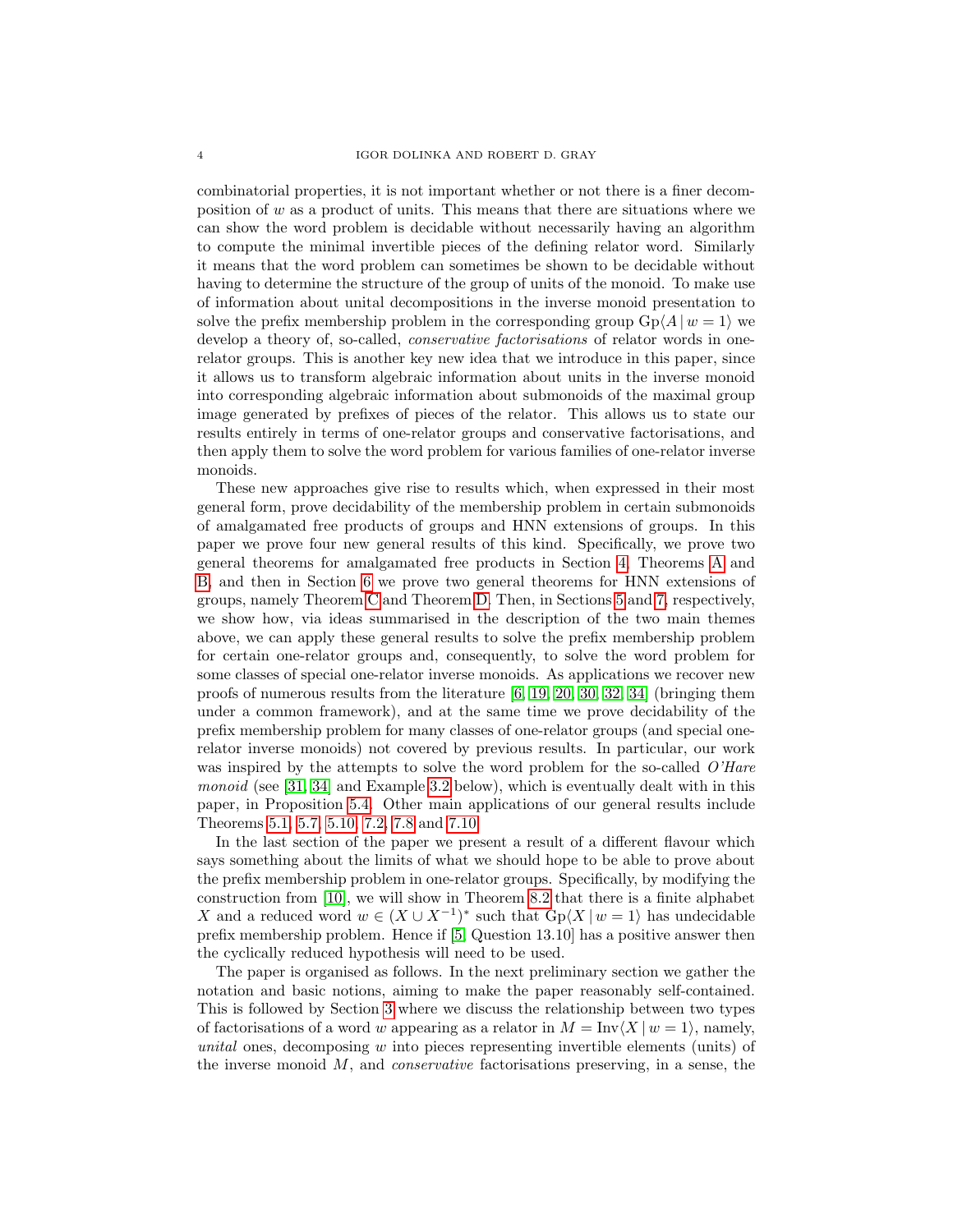prefix monoid  $P_w$ . When M is E-unitary, these two types of factorisation coincide (see Theorem [3.3\)](#page-13-0), and that, taken together with the Benois factorisation algorithm devised by Gray and Ruškuc  $[11]$  (producing such factorisations in a manner finer than the Adjan-Zhang overlap algorithm [\[1,](#page-47-1) [42\]](#page-48-14)), is an important pre-requisite for some of our decidability results. The main body of our results is then presented in Sections [4](#page-14-0)[–7.](#page-39-0) We finish the paper by few concluding remarks in Section [8.](#page-45-1)

## 2. Preliminaries

<span id="page-4-0"></span>We give some background definitions and results from combinatorial group and monoid theory that will be needed later. For more background we refer the reader to [\[27\]](#page-48-3) for groups, [\[18,](#page-47-13) [24,](#page-48-5) [38\]](#page-48-15) for monoids and inverse semigroups, and [\[15,](#page-47-14) [39\]](#page-48-16) for automata and formal languages. In particular we refer the reader to [\[27\]](#page-48-3) for basic notions from the algorithmic theory of finitely generated groups.

2.1. Words and free objects. Let X be a finite alphabet. By  $X^*$  we denote the *free monoid* on  $X$ , consisting of all words over  $X$  including the empty word 1. However, whenever we are concerned with groups and inverse monoids it is more useful to consider a 'doubled' alphabet  $\overline{X} = X \cup X^{-1}$ , where  $X^{-1} = \{x^{-1} : x \in X\}$ is a disjoint copy of  $X$ , with an obvious bijective correspondence between  $X$  and  $X^{-1}$ . Now the free monoid  $\overline{X}^*$  has a natural involutory operation so that for a word  $w = x_1^{\varepsilon_1} \dots x_k^{\varepsilon_k}, x_1, \dots, x_k \in X, \varepsilon_1, \dots, \varepsilon_k \in \{-1, 1\},\$  we have  $w^{-1} = x_k^{-\varepsilon_k} \dots x_1^{-\varepsilon_1}$ .

When  $w \in \overline{X}^*$ , we use the notation  $w(x_1, \ldots, x_n)$  to stress that the letters occurring in w are among  $x_1, \ldots, x_n, x_1^{-1}, \ldots, x_n^{-1}$ . In other words, an occurrence of a letter  $x_i$  in w can happen either as  $x_i$ , or as  $x_i^{-1}$ . Given  $w(x_1, \ldots, x_n)$  and a sequence of (not necessarily distinct) words  $p_1, \ldots, p_n \in \overline{X}^*$ , we write  $w(p_1, \ldots, p_n)$ to denote the word obtained from  $w = w(x_1, \ldots, x_n)$  by replacing each letter  $x_i$  by  $p_i$  and each letter  $x_i^{-1}$  by  $p_i^{-1}$ .

Given  $w \in \overline{X}^*$  we denote by red(w) the *reduced form* of w, which is obtained from w by the confluent rewriting process of successively removing subwords of the form  $xx^{-1}$  and  $x^{-1}x$ , where  $x \in X$ . This notation is extended to sets, too, so that for  $A \subseteq \overline{X}^*$ , red $(A)$  stands for the set of words obtained by reducing each word from A. As is well known, one can identify the elements of the free group  $FG(X)$  on X with the set of all reduced words from  $\overline{X}^*$ , so that the result of the multiplication of two such words  $u, v$  is red $(uv)$ , and the inverse of u is simply  $u^{-1}$ .

A monoid M is called *inverse* [\[24,](#page-48-5) [38\]](#page-48-15) if for every  $a \in M$ , there is a unique element  $a^{-1} \in M$ , called the inverse of a, such that  $aa^{-1}a = a$  and  $a^{-1}aa^{-1} = a^{-1}$ . Inverse monoids form a variety in the sense of universal algebra, so free inverse monoids  $FIM(X)$  exist. A straightforward, albeit implicit description of  $FIM(X)$  is given as a quotient of  $\overline{X}^*$  by the so-called *Vagner congruence*: this is the congruence of  $\overline{X}^*$  generated by all pairs of the form  $(u, u u^{-1}u)$  and  $(uu^{-1}vv^{-1}, vv^{-1}uu^{-1}),$ where  $u, v \in \overline{X}^*$ . Concrete descriptions of  $FIM(X)$  (and so the solutions of its word problem) go back to Scheiblich [\[40\]](#page-48-17) and Munn [\[36\]](#page-48-18): the element of  $FIM(X)$ represented by a word  $w \in \overline{X}^*$  can be identified with a birooted tree today called the Munn tree of w. This is obtained as a connected subtree of the Cayley tree of the free group  $FG(X)$  which arises by travelling along the path labelled by w. Hence,  $u, v \in \overline{X}^*$  represent the same element of  $\overline{FIM(X)}$  if and only if they give rise to the same Munn tree. Clearly, there is a natural surjective homomorphism  $FIM(X) \to FG(X).$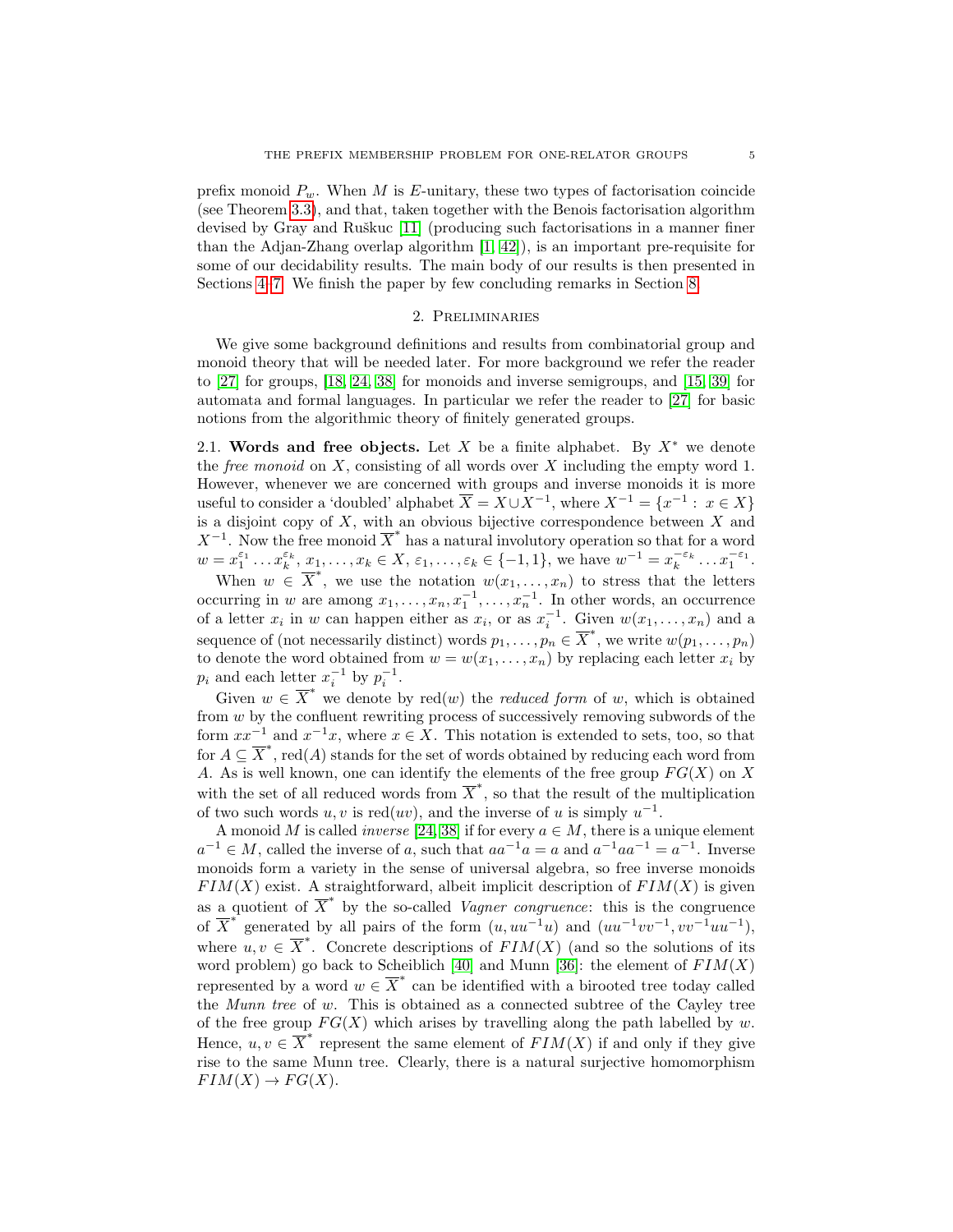#### 2.2. Presentations. We denote by

$$
G = \operatorname{Gp}\langle X \mid w_i = 1 \ (i \in I) \rangle
$$

the group presented by generators X and relators  $w_i, i \in I$ ; as usual, this is canonically the quotient of the free group  $FG(X)$  by its smallest normal subgroup N containing all the elements (reduced words)  $w_i, i \in I$ . Similarly, the monoid defined by a monoid presentation  $M = \text{Mon}\langle X | u_i = v_i \ (i \in I) \rangle$  is the quotient of the free monoid  $X^*$  by the congruence  $\rho$  generated by the pairs  $(u_i, v_i)$ ,  $i \in I$ .

In an analogous fashion, inverse monoids can be given by inverse monoid presentations

$$
M = \text{Inv}\langle X \mid u_i = v_i \ (i \in I) \rangle,
$$

where  $M \cong FIM(X)/\rho$  for the inverse monoid congruence  $\rho$  of  $FIM(X)$  generated by the pairs  $(u_i, v_i)$ ,  $i \in I$ . This is equivalent to saying that M as the quotient  $\overline{X}^*/\rho'$  where  $\rho'$  is the smallest congruence containing the Vagner congruence and all the pairs  $(u_i, v_i), i \in I$ . When one of the sides of each defining relation is the empty word, say  $v_i$  is the empty word for all  $i \in I$ , we get the notion of a special inverse monoid and special inverse monoid presentations. The maximal group homomorphic image of  $M = Inv\langle X | u_i = 1 \ (i \in I) \rangle$  is the group defined by the presentation  $Gp\langle X | u_i = 1 \ (i \in I) \rangle$ .

For a monoid or inverse monoid M, we denote by  $U_M$  the group of units of M. So  $U_M$  is the set of all invertible elements of the monoid M. If G is a group and  $A \subseteq G$ , we denote by  $Gp\langle A \rangle$  the *subgroup* generated by A, while Mon $\langle A \rangle$  is the submonoid of G generated by A.

Throughout the paper, if  $M$  is an inverse monoid generated by a set  $X$ , given any two words  $u, v \in \overline{X}^*$  we say  $u = v$  in M to mean that that the two words represent the same element of the inverse monoid, and write  $u \equiv v$  to mean that u and v are identical as words in  $\overline{X}^*$ . The same comments apply in particular when we are working with a group  $G$  generated by a set  $X$ . Also, in this situation, given any subset A of  $\overline{X}^*$  by the submonoid of G generated by A, we mean the submonoid generated by the set of all elements of  $G$  represented be words in  $A$  (that is, the image of A in G). We write this as  $Mon\langle A \rangle \leq G$ . Similarly we talk about the subgroup  $Gp\langle A \rangle$  of G generated by the set of words A.

2.3. E-unitary inverse monoids. Let M be an inverse monoid and  $A \subseteq M$ . The subset A is said to be *left unitary* if  $a \in A$ ,  $s \in M$  and  $as \in A$  imply  $s \in A$ . The notion of *right unitary* subset is defined dually. A subset is *unitary* if it is both left and right unitary. As is shown, for example, in [\[24,](#page-48-5) Proposition 2.4.3], when A is  $E = E(M)$ , the set of idempotents of M, the properties of being left, right and two-sided  $E$ -unitary coincide, thus defining the class of  $E$ -unitary inverse monoids.

Each inverse monoid M has the minimum group congruence  $\sigma$ , the smallest congruence of M such that  $M/\sigma$  is a group (see [\[24,](#page-48-5) Theorem 2.4.1]). On the other hand, on any inverse monoid M one can define the *compatibility relation*  $\sim$  by

$$
a \sim b
$$
 if and only if  $ab^{-1}, a^{-1}b \in E(M)$ .

Whenever M is E-unitary, the relation  $\sim$  is an equivalence relation, and, furthermore, a congruence of M. In general,  $\sigma$  is the congruence generated by the relation  $\sim$ . In fact, the following characterisation holds (see [\[24,](#page-48-5) Theorem 2.4.6]).

**Proposition 2.1.** An inverse monoid M is E-unitary if and only if  $\sigma = \sim$ .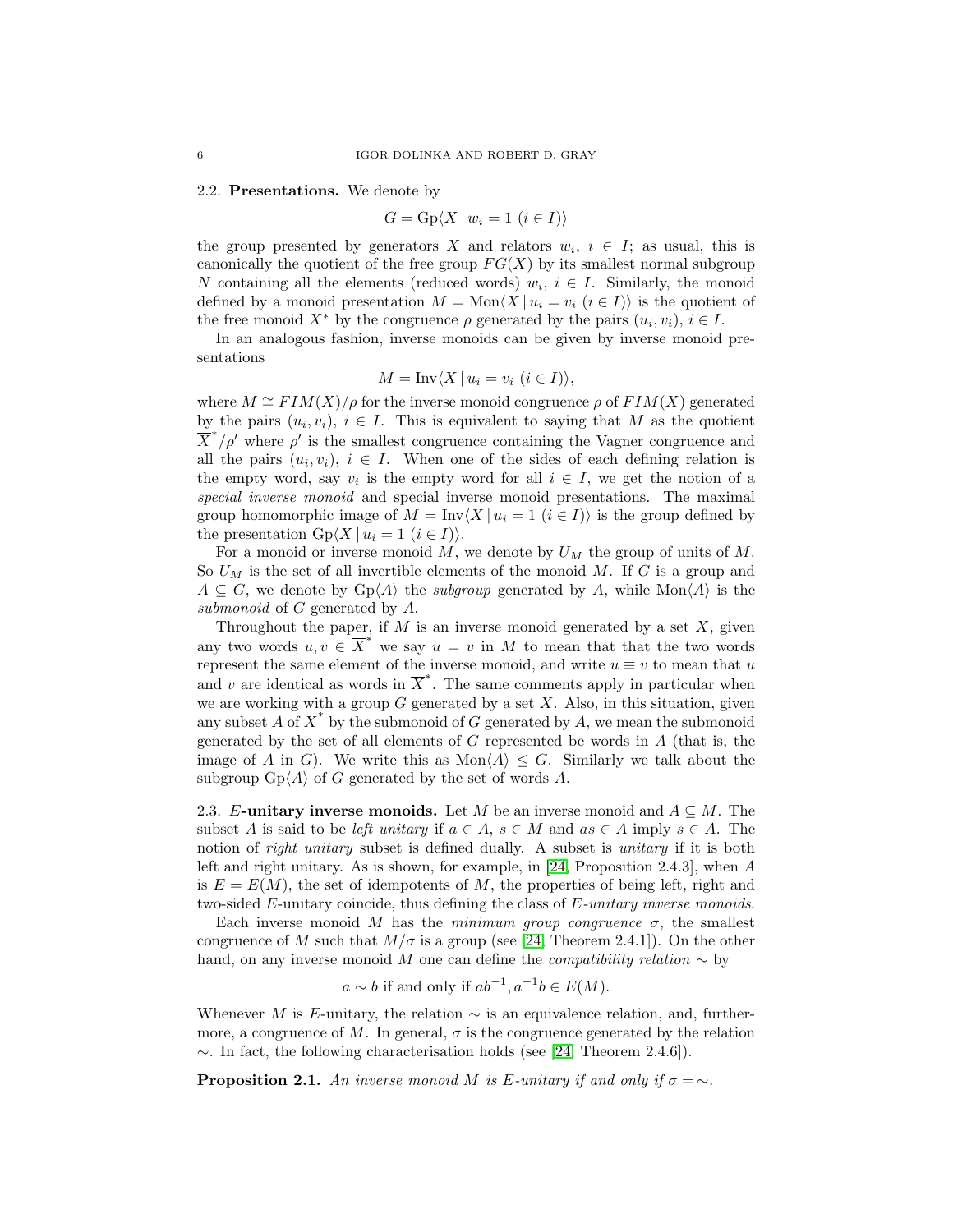Turning to the case of special inverse monoids  $M = Inv\langle X | u_i = 1 \ (i \in I) \rangle$ , we have that  $M/\sigma = G = \text{Gp}(X \mid u_i = 1 \ (i \in I)),$  and  $\sigma$  is simply the kernel relation of the natural homomorphism  $M \to G$ . Therefore, we immediately get the following well-known result.

<span id="page-6-0"></span>**Lemma 2.2.** Assume that the inverse monoid  $M = \text{Inv}(X | u_i = 1 \ (i \in I))$  is Eunitary, and let  $u, v \in \overline{X}^*$  be such that  $u = v$  holds in  $G = \text{Gp}(X \mid u_i = 1 \ (i \in I)).$ Then  $u \sim v$  holds in M.

Let us repeat the main result of [\[19\]](#page-47-3), which confirmed a conjecture formulated earlier in [\[31\]](#page-48-13).

**Theorem 2.3.** ([\[19,](#page-47-3) Theorem 4.1]) If the word  $w \in \overline{X}^*$  is cyclically reduced then the inverse monoid  $M = Inv\langle X | u = 1 \rangle$  is E-unitary.

In [\[19\]](#page-47-3) one can find an example of a special inverse monoid with more than one defining relation, and with both defining relators being cyclically reduced words, which is non-E-unitary, so the one-relator condition is essential here.

2.4. Decision problems in finitely generated groups, finite state automata, the Benois Theorem. Let  $G = \langle X \rangle$  be a finitely generated group with canonical homomorphism  $\pi : \overline{X}^* \to G$ , let A be a finite subset of  $\overline{X}^*$  and let  $M = \text{Mon}\langle A \rangle$ be the submonoid of  $G$  generated by  $A$ . The membership problem for  $M$  in  $G$  is the following decision problem:

INPUT: A word  $w \in \overline{X}^*$ . QUESTION:  $w\pi \in M$ ?

In other words, is  $w$  equal in  $G$  to some product of words from  $A$ ?

Given a one-relator group  $G = \text{Gp}(X | w = 1)$  we define the associated prefix monoid  $P_w$  to be the submonoid

$$
P_w = \text{Mon}\langle \text{pref}(w) \rangle \le G,
$$

where  $\text{pref}(w)$  denotes the set of all prefixes of the word w. We use  $\text{suffix}(w)$  to denote the set of all suffixes of  $w$ . We stress that the prefix monoid of  $G$  actually depends on the presentation of  $G$ —it can happen that two different presentations define the same group, while the corresponding prefix monoids are different, as shown in the following simple example.

**Example 2.4.** Both groups  $G_1 = \text{Gp}(a, b \mid aba = 1)$  and  $G_2 = \text{Gp}(a, b \mid baa = 1)$ are infinite cyclic, that is, free groups of rank  $1$  generated by  $a$ . In this sense, these two presentations define the same group  $G = G_1 = G_2$ . However, the prefix monoid corresponding to the first presentation is  $M_1 = \text{Mon}\langle a, ab \rangle = \text{Mon}\langle a, a^{-1} \rangle =$ G, while the prefix monoid for the second presentation is  $M_2 = \text{Mon}\langle b, ba \rangle =$  $\text{Mon}\langle a^{-2}, a^{-1}\rangle = \text{Mon}\langle a^{-1}\rangle = \{1, a^{-1}, a^{-2}, a^{-3}, \dots\},$  clearly a proper submonoid of  $M_1$ .

Therefore, we are always going to refer to the prefix monoid of a one-relator group defined by a explicitly stated presentation  $G = \text{Gp}(X | w = 1)$ , or make sure that the presentation for  $G$  is clear from the context. Proceeding in this vein, we say that the one-relator group G defined by the presentation  $Gp\langle X | w = 1 \rangle$  has decidable prefix membership problem if the membership problem for  $P_w$  in G is decidable. The following crucial connection to the word problem of one-relator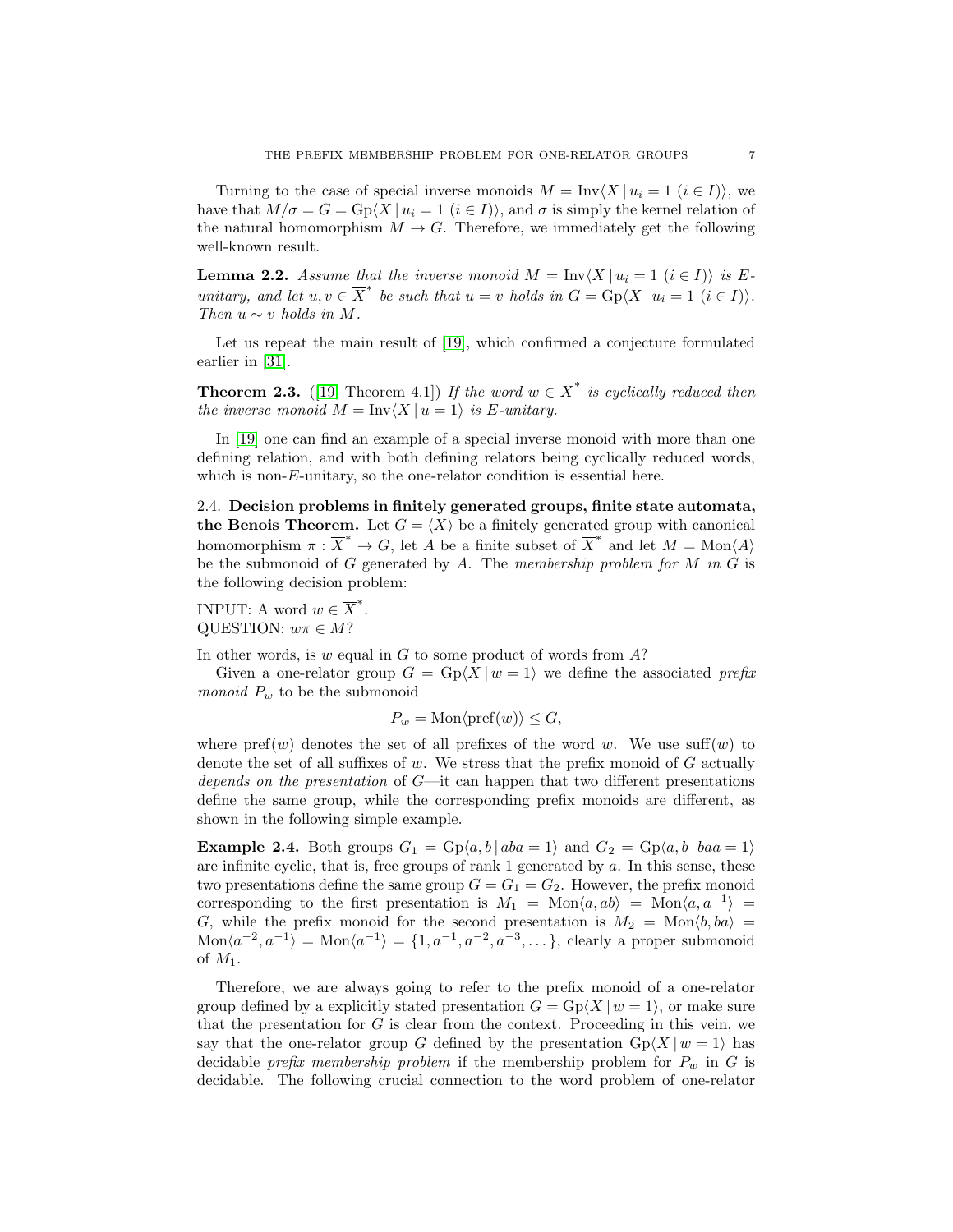special inverse monoids was made in [\[19\]](#page-47-3). It is an immediate consequence of [\[19,](#page-47-3) Theorem 3.3].

<span id="page-7-0"></span>**Theorem 2.5.** ([\[19\]](#page-47-3)) Let  $w \in \overline{X}^*$  be a word such that the inverse monoid

$$
M = \text{Inv}\langle X \mid w = 1 \rangle
$$

is E-unitary. If the prefix membership problem for  $G = \text{Gp}(X | w = 1)$  is decidable, so is the word problem for M.

Let  $M = \text{Inv}\langle X | w = 1 \rangle$  and let R be the set of right units of M. Then R is a submonoid, but in general not an inverse submonoid, of  $M$ . Clearly, every prefix of w represents an element of R. Conversely, by the geometric argument given in the second paragraph of the proof of [\[19,](#page-47-3) Proposition 4.2], for every word  $u \in \overline{X}^*$  representing an element of R there are prefixes  $p_1, \ldots, p_k$  of w such that  $u = p_1 \dots p_k$  holds in M. The statement of this proposition in [\[19\]](#page-47-3) actually assumes that  $w$  is cyclically reduced; but it is straightforward to check that the corresponding argument does not make use of that assumption. Hence, in general in a special one-relator inverse monoid  $M = Inv(X | w = 1)$  every right unit can be expressed as a product of prefixes of  $w$ . Therefore, the image of  $R$  under the natural homomorphism  $M \to G = \text{Gp}(X \mid w = 1)$  is precisely  $P_w$ .

We use a standard model for *finite state automata* (FSA): this is a quintuple  $\mathcal{A} = (Q, \Sigma, E, I, T)$ , where Q is a finite set of states,  $\Sigma$  is the alphabet,  $I, T \subseteq Q$ are the initial and final states, respectively, and  $E \subseteq Q \times \Sigma \times Q$  are the transitions. The automaton A accepts the word  $w \in \Sigma^*$  if there is a path from an initial state to a final state labelled by w; the set of all accepted words  $L(\mathcal{A}) \subseteq \Sigma^*$  is the *language* of the FSA. By Kleene's Theorem [\[15\]](#page-47-14), the class of languages of FSA is precisely the class of regular languages.

Given a group  $G$ , the class of *rational subsets* of  $G$  is the smallest set containing all finite subsets of G that is closed with respect to union, product and submonoid generation. Note that it is immediate from this definition that every finitely generated submonoid  $M$  of  $G$  is a rational subset of  $G$ . Combining this notion with Kleene's Theorem, it is immediate to arrive at the following result.

**Proposition 2.6.** Let  $G = \text{Gp}\langle X \rangle$  be a finitely generated group and let  $\pi : \overline{X}^* \to G$ be the corresponding canonical homomorphism. A subset  $R \subseteq G$  is a rational if and only if there is a FSA A over  $\overline{X}$  such that  $R = L(A)\pi$ .

We note that the empty set is a regular language, and the empty set is a rational subset of  $G$  for any group  $G$ .

This proposition shows that FSA are convenient vehicles to define rational subsets in finitely generated groups by a finite amount of data. The rational subset membership problem [\[25\]](#page-48-6) for a finitely generated group  $G = \text{Gp}(X)$  with the canonical homomorphism  $\pi : \overline{X}^* \to G$  is the following decision problem.

INPUT: A FSA  $\mathcal A$  over  $\overline X$  and a word  $w \in \overline X^*$ . QUESTION:  $w\pi \in L(\mathcal{A})\pi$ ?

A particularly pleasant algorithmic properties are enjoyed by free groups, as a consequence of a key result due to Benois [\[4\]](#page-47-10) (see also e.g. [\[3,](#page-47-15) [6\]](#page-47-11)).

<span id="page-7-1"></span>**Theorem 2.7.** ([\[4\]](#page-47-10)) If  $L \subseteq \overline{X}^*$  is a regular language over  $\overline{X}$  then  $\text{red}(L)$  is also a regular language.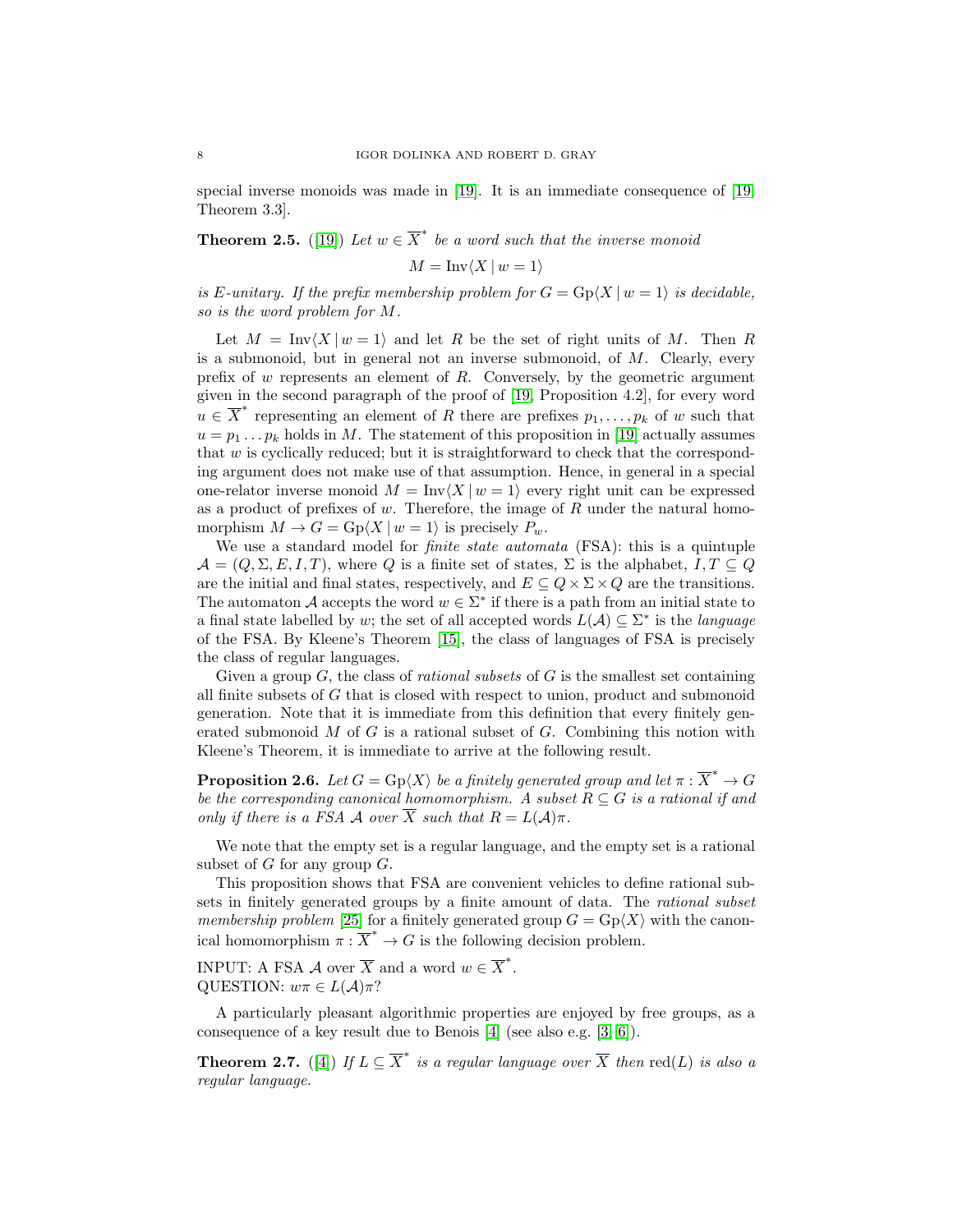<span id="page-8-1"></span>Corollary 2.8. Let X be a finite set. Then the free group  $FG(X)$  has decidable rational subset membership problem. In particular,  $FG(X)$  has decidable submonoid membership problem and subgroup membership problem. Also, the rational subsets of  $FG(X)$  are closed for intersection and complement.

Note that, in general, rational subsets of (finitely generated) groups need not be closed under intersection nor complement.

2.5. A theorem of Herbst on rational subsets of subgroups of groups. Let G be a finitely generated group, let U be a subgroup of  $G$ , and let  $Q$  be a subset of  $U$ . It is immediate from the definition of rational subset that if  $Q$  is a rational subset of U then  $Q$  is also a rational subset of  $G$ . The converse is also true, but it is far less obvious. It was proved by Herbst in [\[13\]](#page-47-16) that, under the above assumptions, if  $Q$  is a rational subset of  $G$  then  $Q$  is a also rational subset of  $U$ .

In this subsection we will explain and give a proof of an effective version of Herbst's theorem which will be of crucial importance for us in this paper.

Let us begin by recalling some basic facts about rational subsets and regular languages. Let  $M$  be a monoid. Just as we did for groups above, we can talk about the rational subsets of the monoid  $M$ . The rational subsets of  $M$  are the sets that can be obtained from finite subsets using the operations of union, product and submonoid generation. If  $A$  is a set of generators for  $M$  then a subset of  $M$  is rational if and only if it is accepted by a FSA over  $A$ . Here a subset  $U$  of  $M$  is said to be accepted by a FSA over A if, with  $\pi : A^* \to M$  the canonical homomorphism, there is a FSA A such that  $L(\mathcal{A})\pi = U$ . It is a standard fact that a subset U of the free monoid  $A^*$  is the language of a finite state automaton if and only if  $U$  can be described by a rational expression over A. A rational expression for a subset U of  $A^*$  is a formal expression which gives a description of a way of constructing the set U from finite subsets using finitely many operations of union, product and the Kleene star operation (which is submonoid generating in  $A^*$ ). For example,  $(ab)^* \cup (ba)^* \cup a(ba)^* \cup b(ab)^*$ , is a rational expression for the regular language of all words with alternating as and bs. Of course, different rational expressions can describe the same regular language. It is easy to show that there is an algorithm which takes any rational expression over  $A$  and constructs a FSA recognising the language that the rational expression defines, and conversely there is an algorithm which given a FSA  $\mathcal A$  computes a rational expression defining  $L(\mathcal A)$ . It follows that if  $M$  is a monoid generated by a set  $A$ , then a subset  $U$  of  $M$  is rational if and only if there is a rational expression over A which defines  $U$ . We will not be working with regular expressions much in this paper, but we shall need this notion when making reference to proofs of Herbst below. For a formal definition of rational expression we refer the reader to Section 2 of the book [\[39\]](#page-48-16).

<span id="page-8-0"></span>**Theorem 2.9.** Let G be a finitely generated group with finite generating set  $X$ , and canonical homomorphism  $\pi : (X \cup X^{-1})^* \to G$ . Suppose further that G has a recursively enumerable word problem. Let U be a finitely generated subgroup of G with finite generating set Y and canonical homomorphism  $\sigma : (Y \cup Y^{-1})^* \to U$ . Then for every subset Q of U we have

$$
Q \in \text{Rat}(G) \Leftrightarrow Q \in \text{Rat}(U).
$$

Furthermore there is an algorithm which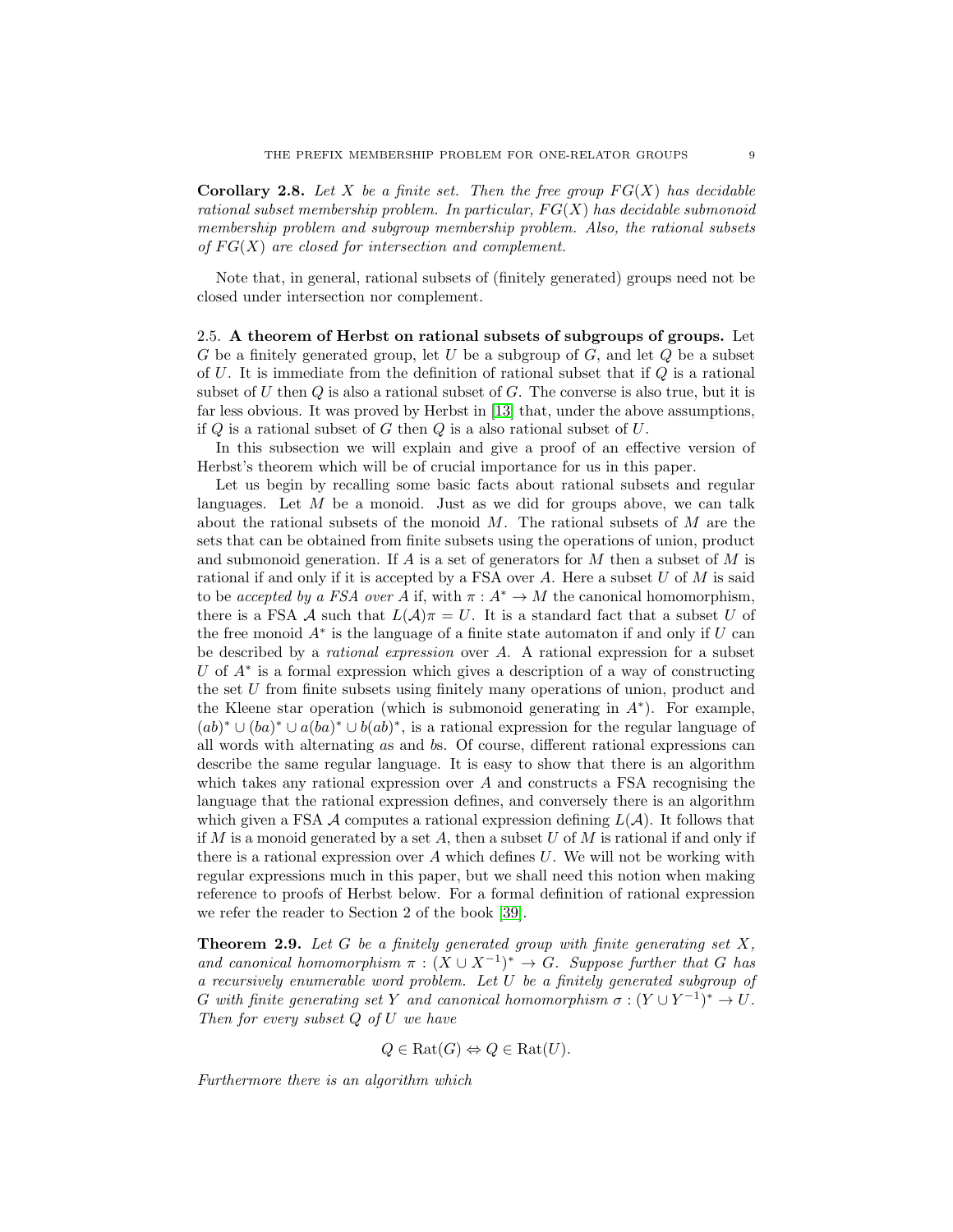#### 10 IGOR DOLINKA AND ROBERT D. GRAY

- (1) for any FSA A over  $X \cup X^{-1}$  such that  $L(\mathcal{A})\pi \subseteq U$  computes a FSA B over  $Y \cup Y^{-1}$  such that  $L(\mathcal{B})\sigma = L(\mathcal{A})\pi$ , and there is an algorithm which
- <span id="page-9-0"></span>(2) for any FSA B over  $Y \cup Y^{-1}$  computes a FSA A over  $X \cup X^{-1}$  such that  $L(\mathcal{A})\pi = L(\mathcal{B})\sigma.$

Proof. Throughout this proof we make use of the same notation and conventions as in [\[13\]](#page-47-16). From the discussion above we know that there is an algorithm which will take a FSA A over A recognising Q and use it to compute a rational expression  $\rho$ over A defining  $L(\mathcal{A})$ .

We now show how the argument used in the proof of [\[13,](#page-47-16) Proposition 5.2] can be used to prove the following claim.

*Claim.* There is an algorithm which takes as input any rational expression  $T$  over  $X \cup X^{-1}$  such that  $L(T)\pi \subseteq U$  and returns a rational expression  $\overline{T}$  over  $Y \cup Y^{-1}$ such that  $\sigma(L(\overline{T})) = \pi(L(T)) \subseteq U$ .

Here  $L(R)$  denotes the language defined by a rational expression R. It follows from the discussion preceding the statement of the theorem that once this claim has been established then (1) will follow. We prove Claim [2.5](#page-9-0) by induction on the starheight, denoted  $SH(T)$ . It is important to note that here by  $SH(T)$  we mean the starheight of the rational expression  $T$ , which might well be larger than the minimum starheight of the language  $L(T)$  defined by this rational expression. That is, it is possible that there is a rational expression  $T'$  with  $SH(T') < SH(T)$ and with  $L(T') = L(T)$ .

When  $SH(T) = 0$  then clearly there is an algorithm which replaces T by an expression of the form

$$
w_1 \cup w_2 \cup \ldots \cup w_m
$$

for a finite set  $\{w_1, \ldots, w_m\} \subseteq (X \cup X^{-1})^*$  and  $\pi(w_i) \in U$  for  $1 \le i \le m$ . So we may assume that  $T$  has this form. Since  $G$  is recursive enumerable can apply Lemma [4.4](#page-17-0) (see below). By Lemma [4.4](#page-17-0) there is an algorithm that computes words  $\overline{w_1}, \ldots, \overline{w_m} \in$  $(Y \cup Y^{-1})^*$  such that  $\sigma(\overline{w_i}) = \pi(w_i)$  for  $1 \leq i \leq m$ . Hence  $\sigma(\{\overline{w_1},\ldots,\overline{w_m}\}) =$  $\pi({w_1},\ldots,{w_m})$  and this deals with this case.

For the induction step now let us assume  $SH(T) > 0$ . We can write  $T = \tau_1 \cup$  $\ldots \cup \tau_q$  where each  $\tau_j$  is a rational expression of the form

<span id="page-9-1"></span>
$$
w_1 T_1^* w_2 T_2^* w_3 \dots w_n T_n^* w_{n+1}, \tag{2.1}
$$

where each  $w_i \in (X \cup X^{-1})^*$  and each  $T_i$  is a rational expression over  $(X \cup X^{-1})$  with  $SH(T_i) < SH(T)$  for  $1 \leq i \leq n$ . Consider such an expression [\(2.1\)](#page-9-1) corresponding to  $\tau_k$ . Set

$$
S_i = w_1 w_2 \dots w_i T_i w_i^{-1} \dots w_2^{-1} w_1^{-1}
$$

for  $1 \leq i \leq n$  noting that  $SH(S_i) = SH(T_i) < SH(T)$  and, by [\[13,](#page-47-16) Lemma 5.1], we have  $\pi(L(S_i)) \subseteq U$ . By induction we can suppose that our algorithm takes  $S_i$  and returns a rational expression  $\overline{S_i}$  over  $Y \cup Y^{-1}$  such that  $\pi(L(S_i)) = \sigma(L(\overline{S_i}))$ . It follows from the argument given in the proof of [\[13,](#page-47-16) Proposition 5.2] that

$$
\pi(L(S_1^*S_2^*\ldots S_n^*w_1w_2\ldots w_{n+1}))=\pi(L(\tau_k)).
$$

Then we instruct our algorithm to compute

$$
\overline{S_1}^* \overline{S_2}^* \dots \overline{S_n}^* \overline{w_1 \dots w_2 w_{n+1}},
$$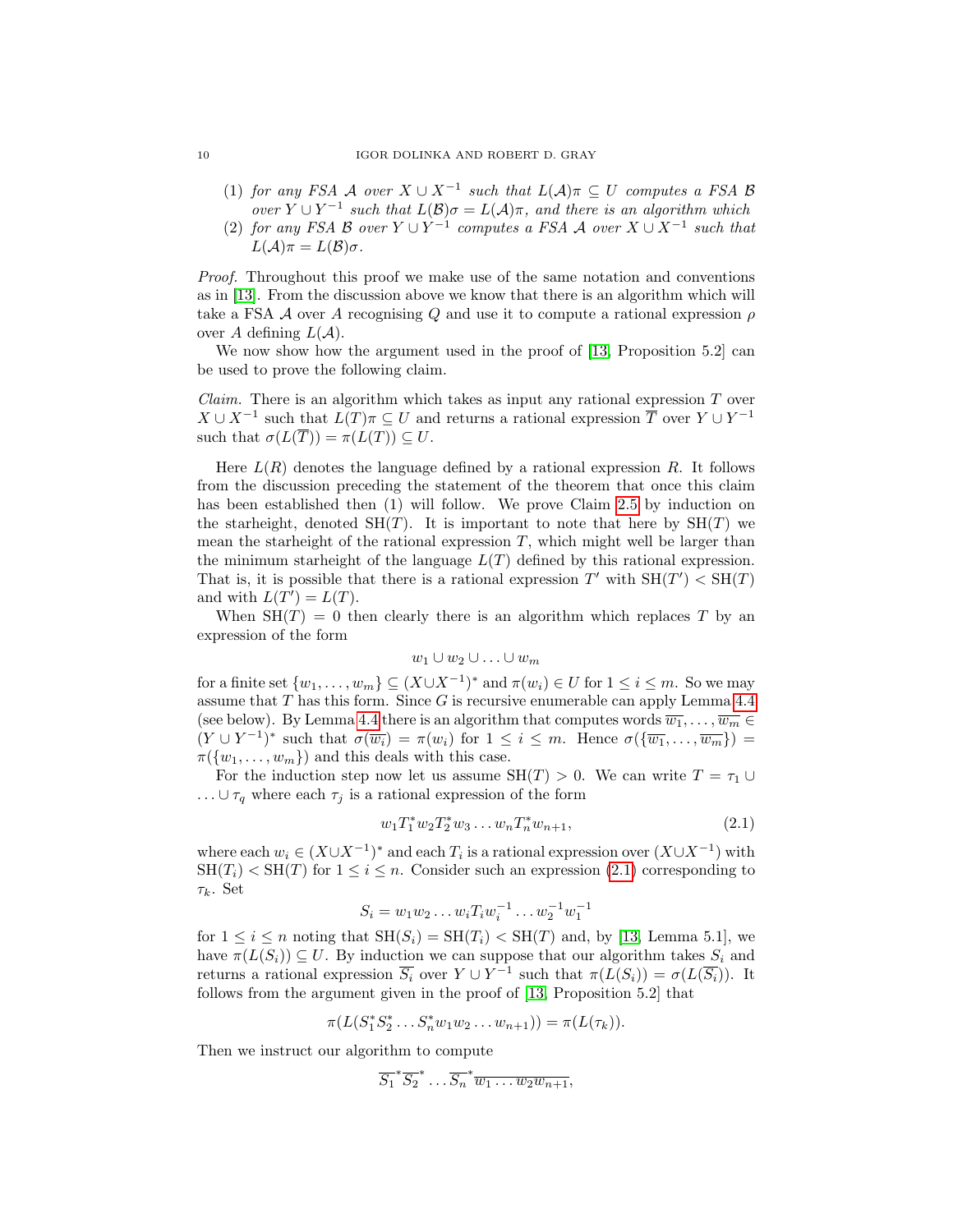which is a rational expression over  $Y \cup Y^{-1}$  such that

 $\sigma(L(\overline{S_1}^* \overline{S_2}^* \dots \overline{S_n}^* \overline{w_1 \dots w_2 w_{n+1}})) = \pi(L(S_1^* S_2^* \dots S_n^* w_1 w_2 \dots w_{n+1})) = \pi(L(\tau_k)).$ 

Repeating this for all  $t_k$  in  $T = \tau_1 \cup ... \cup \tau_q$  our algorithm computes a rational expression  $\overline{T}$  over  $Y \cup Y^{-1}$  satisfying Claim [2.5.](#page-9-0) It follows from this argument that there is a recursive algorithm satisfying the requirements of Claim [2.5.](#page-9-0) This completes the proof of part (1).

(2) By the comments preceding the statement of the theorem, there is an algorithm which takes B and computes a rational expression R over  $Y \cup Y^{-1}$  such that  $L(R)\sigma = L(\mathcal{B})\sigma \subseteq U$ . For each  $y \in Y$  let  $\hat{y} \in (X \cup X^{-1})^*$  such that  $y\sigma = \hat{y}\pi$  in U. Extend this notation to  $y \in Y^{-1}$  where  $y^{-1} = \hat{y}^{-1}$ , the formal inverse of the word. Let  $\xi : (Y \cup Y^{-1})^* \to (X \cup X^{-1})^*$  be the unique homomorphism satisfying  $y\xi = \hat{y}$  for all  $y \in Y \cup Y^{-1}$ . Let  $S = R\xi$  be the expression obtained by replacing every word w in the rational expression w by the word  $w\xi$ . Then S is a rational expression over  $X \cup X^{-1}$  such that  $L(S)\pi = L(R)\sigma$ . Finally apply the algorithm that takes S and returns a FSA A over  $X \cup X^{-1}$  such that  $L(\mathcal{A})\pi = L(S)\pi$ . This completes the proof.  $\Box$ 

<span id="page-10-1"></span>**Lemma 2.10.** Let G be a finitely generated group with finite generating set X, and canonical homomorphism  $\pi : (X \cup X^{-1})^* \to G$ . Furthermore suppose that G has a recursively enumerable word problem. Let  $A, B \leq G$  be finitely generated subgroups with  $\phi : A \rightarrow B$  is an isomorphism. Then there is an algorithm which takes any FSA A over  $X \cup X^{-1}$  such that  $L(\mathcal{A})\pi \subseteq A$  computes a FSA B over  $X \cup X^{-1}$  such that  $L(\mathcal{B})\pi = (L(\mathcal{A})\pi)\phi$ .

*Proof.* Let Y be a finite generating set for A with canonical homomorphism  $\sigma$ :  $(Y \cup Y^{-1})^* \to A$ . Apply the algorithm from Theorem [2.9\(](#page-8-0)1) to compute a FSA Q over  $Y \cup Y^{-1}$  such that  $L(Q)\sigma = L(\mathcal{A})\pi$ . Since  $\phi$  is an isomorphism it follows that Y is a finite generating set for the group  $B$  with canonical homomorphism  $\sigma\phi$ . Now apply Theorem [2.9\(](#page-8-0)2) to the pair G, B, with respect to the canonical homomorphism  $\sigma\phi$  to compute a FSA  $\mathcal{B}$  over  $X \cup X^{-1}$  such that  $L(\mathcal{Q})\sigma\phi = L(\mathcal{B})\pi$ . This completes the proof since  $L(\mathcal{B})\pi = L(\mathcal{Q})\sigma\phi = L(\mathcal{A})\pi\phi$ .

Remark 2.11. Note that the hypotheses of Lemma [2.10](#page-10-1) hold in particular if G has decidable word problem.

## 3. Unital and conservative factorisations

<span id="page-10-0"></span>Let  $w \in \overline{X}^*$ . A *factorisation* of w is a decomposition

$$
w \equiv w_1 \dots w_m
$$

where  $w_1, \ldots, w_k \in \overline{X}^*$ . The words  $w_i$   $(1 \leq i \leq k)$  are called the factors of this factorisation.

Let  $u_1, \ldots, u_k$  be distinct words in  $\overline{X}^*$  and let  $w \in \overline{X}^*$ . If w belongs to the submonoid of  $\overline{X}^*$  generated by  $u_1, \ldots, u_k$ , then there is a word  $w'(x_1, \ldots, x_k)$  over the alphabet  $\{x_1, \ldots, x_k\}$  such that

$$
w \equiv w'(u_1, \ldots, u_k).
$$

This expression gives a factorisation of w where each factor is equal to  $u_j$  for some  $1 \leq j \leq k$ .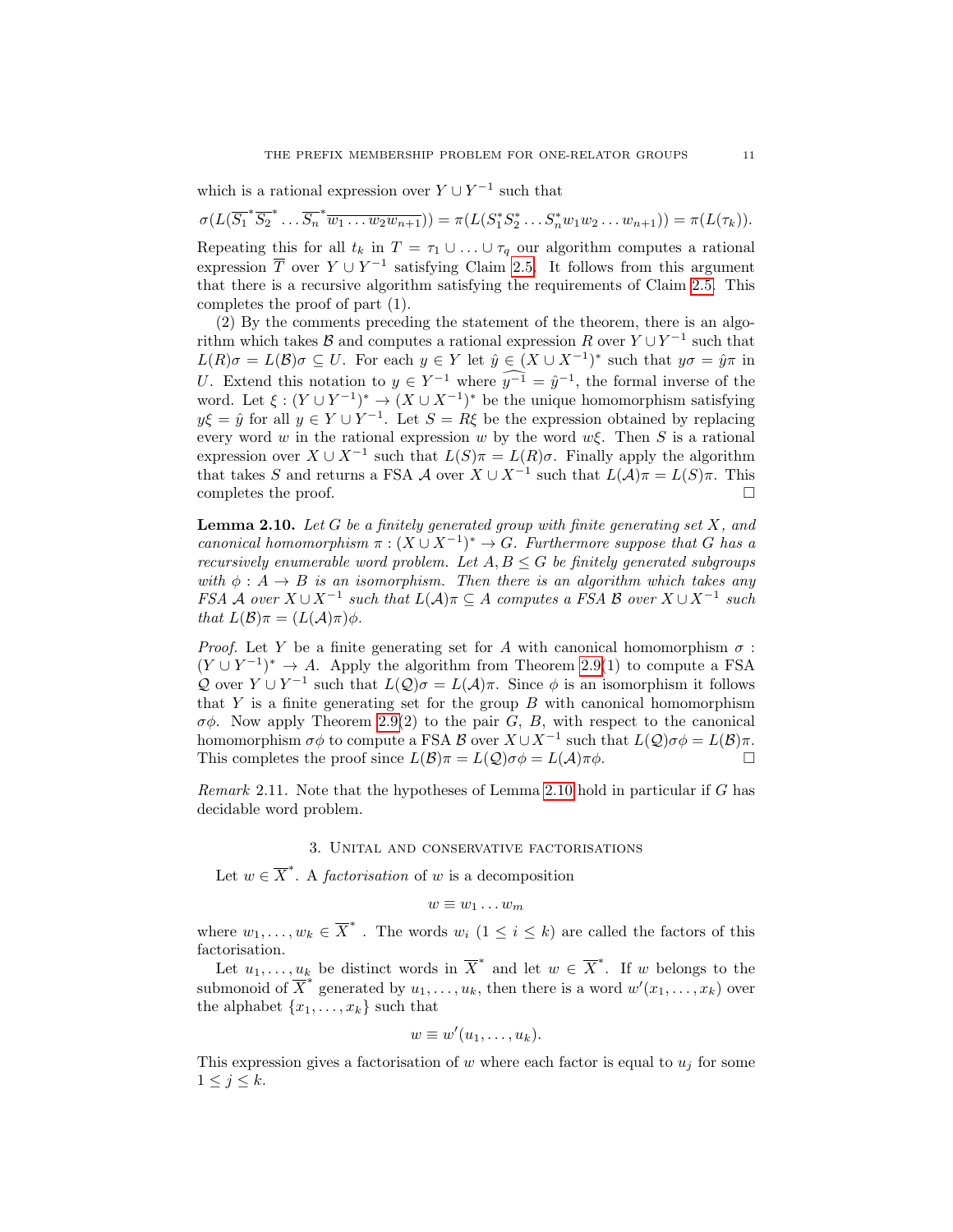A factorisation  $w \equiv v_1 \dots v_n$  is *finer* than a factorisation  $w \equiv w_1 \dots w_m$  if there exist  $0 \leq k_1 \leq \cdots \leq k_{m-1} \leq n$  such that  $w_1 \equiv v_1 \ldots v_{k_1}$ ,  $w_m \equiv v_{k_{m-1}+1} \ldots v_n$  and  $w_i \equiv v_{k_{i-1}+1} \dots v_{k_i}$  for all  $1 < i < m$ .

We say that a factorisation  $w \equiv w_1 \dots w_m$  is unital if each of its factors represents a unit of the inverse monoid  $M = Inv(X | w = 1)$ . In such a case,  $w_1, \ldots, w_m$  are called invertible pieces. It is an easy exercise to show that there is a unique finest unital factorisation of w; this is a decomposition into *minimal invertible pieces*  $w \equiv w_1 \dots w_m$ , so that no proper prefix of any of the words  $w_i$  represents an element of  $U_M$ . In fact, there is a strong connection between the minimal invertible pieces of w and the group of units  $U_M$ .

**Proposition 3.1.** Let  $M = \text{Inv}\langle X | w = 1 \rangle$  where  $w \in \overline{X}^*$ . Then the minimal invertible pieces  $w_1, \ldots, w_m$  of w generate the group  $U_M$ .

Proof. This follows from the argument given in the proof of [\[19,](#page-47-3) Proposition 4.2]. Note that, as already mentioned above, while in the statement of [\[19,](#page-47-3) Proposition 4.2] it is assumed that the words in the defining relators are all cyclically reduced, that assumption is not used anywhere in the proof, and the proposition holds with that assumption removed.

We now briefly recall the Adjan overlap algorithm (as presented in [\[23\]](#page-48-19)). Let X be an alphabet, and assume  $W_0$  is a finite set of words over X. Inductively, we define a sequence  $W_i$ ,  $i \geq 0$ , of sets of words as follows. Assuming that  $W_k$  is determined, we let  $u \in W_{k+1}$  if one of the following conditions hold:

- (i)  $u \in W_k$  and  $u \notin \text{pref}(v) \cup \text{suffix}(v)$  for all  $v \in W_k \setminus \{u\};$
- (ii) there exist  $v, v' \in X^*$  not both empty such that  $uv, v'u \in W_k$ ;
- (iii) there exist  $v, v' \in X^*$  such that v is non-empty and  $uv, vv' \in W_k$ ;
- (iv) there exist  $v, v' \in X^*$  such that  $v'$  is non-empty and  $v'u, vv' \in W_k$ .

It is fairly easy to show that the sequence of sets of words  $W_k$  stabilises after finitely many steps, i.e. that there exists  $k_0$  such that  $W_k = W_{k_0}$  for all  $k \geq k_0$ . Define  $\Gamma = W_{k_0}.$ 

This algorithm is applied to special monoid presentations by setting  $W_0$  to be the set of relator words in the considered presentation; in particular, for  $\text{Mon}\langle X | w = 1 \rangle$ we put  $W_0 = \{w\}$ . The same algorithm can be applied to special inverse monoid presentation, and in particular to one-relator special inverse monoids  $\text{Inv}(X | w = 1)$ by replacing X by  $\overline{X}$ .

It is easy to see that the words from the set  $\Gamma$  generated by the Adjan algorithm all represent invertible elements of the monoid. Adjan [\[1\]](#page-47-1) proved that in the case of one-relator special monoid presentations, this algorithm actually computes the decomposition of the defining relator word  $w$  into minimal invertible pieces. However, this is no longer true for arbitrary special monoid presentations. In fact, more than this, for finitely presented special monoids the problem of computing the minimal invertible pieces is known to be undecidable. Indeed, in [\[37\]](#page-48-20) it is shown that it is undecidable whether a finitely presented special monoid is a group, and if there were an algorithm or computing the minimal invertible pieces then that algorithm could be used to decide whether a special monoid is a group by testing whether all the generators appear in at least one relator, and that the minimal invertible pieces all have size one.

For special inverse monoids the Adjan algorithm fails to compute the minimal invertible pieces even in the one-relator case. This is illustrated by the following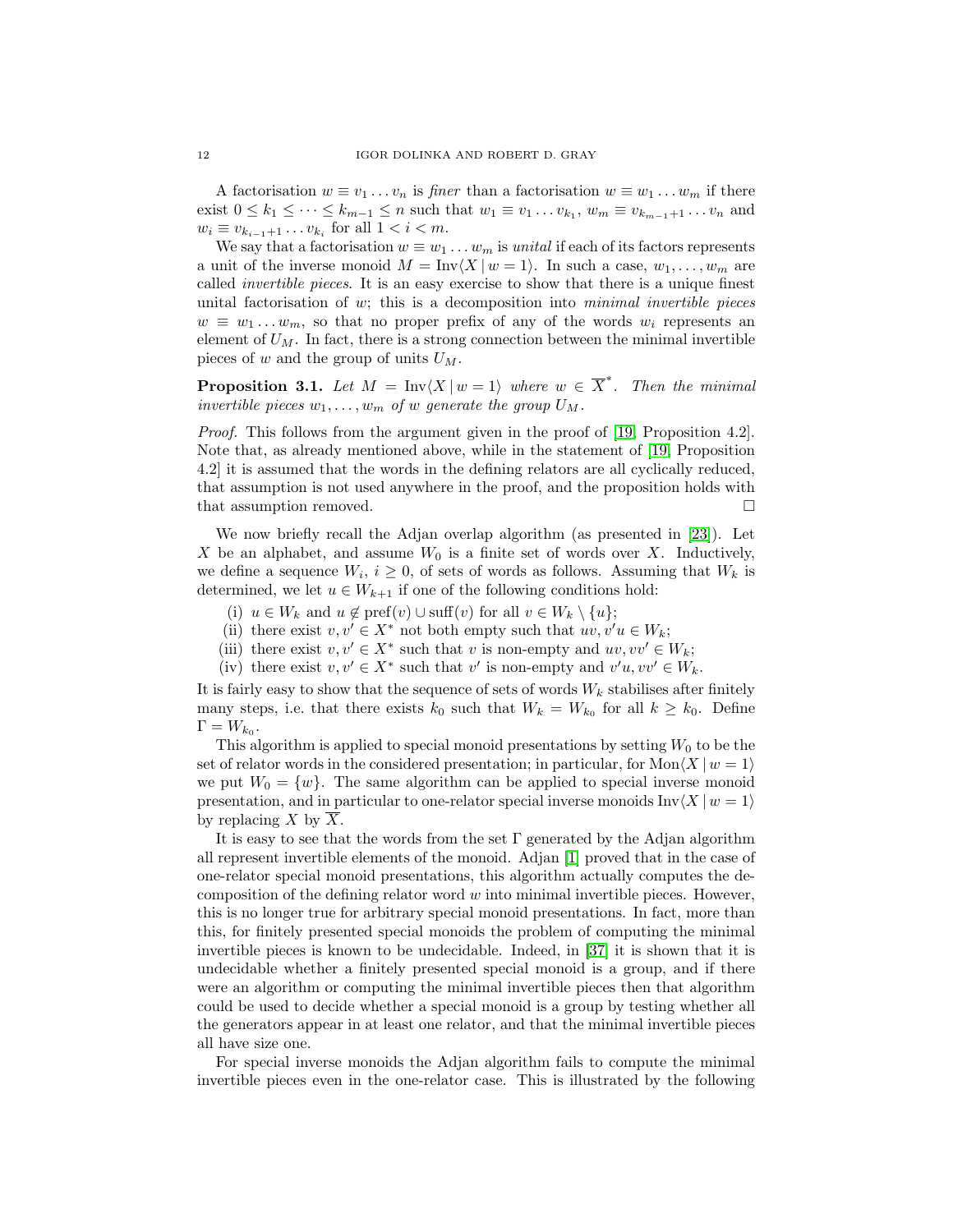example, which appeared first in print in [\[31\]](#page-48-13) (see also [\[19\]](#page-47-3)), sometimes known as the O'Hare example (because it was constructed by Margolis and Meakin while waiting for a connecting flight at the O'Hare International Airport, Chicago).

### <span id="page-12-0"></span>Example 3.2. Let

 $M = Inv\langle a, b, c, d | abcdacda dabbcdacd = 1 \rangle.$ 

Applying a geometric method called Stephen's procedure [\[41\]](#page-48-21) it was shown in [\[31\]](#page-48-13) that

$$
w \equiv (abcd)(acd)(ad)(abbcd)(acd)
$$

is a unital factorisation of the relator word. In fact, the same methods show that any subword of the relator word representing a unit of M must begin with either a or  $d^{-1}$  and end with either d or  $a^{-1}$ , so it follows that this is the decomposition of  $w$  into minimal invertible pieces. Thus it follows from the previous proposition that  ${abcd, acd, ad, abbcd}$  is a generating set of  $U_M$  (abbcd can be shown to be redundant).

On the other hand, this is not something Adjan algorithm would discover, as  $\Gamma = \{abcdacdadbcdacd\}$  in this case. Indeed, this is the reason why the monoid  $Mon(a, b, c, d | abcdacdaabbcdacd = 1)$  has a trivial group of units, in contrast to the inverse monoid defined by the same presentation which has an infinite group of units.

To address this, in [\[11\]](#page-47-12) Gray and Ruškuc devised a new, finer pieces computing algorithm better suited for special inverse monoid presentations

$$
M = \text{Inv}\langle X \mid w_i = 1 \ (i \in I) \rangle,
$$

called the *Benois algorithm* (because it relies on the Benois theorem and its consequences). Namely, let

$$
U = \{ \text{pref}(w_i) : i \in I \} \cup \{ \text{pref}(w_i^{-1}) : i \in I \}.
$$

Observe that all the words in  $U$  represent right invertible elements of the inverse monoid M. Let  $V = \text{Mon}\langle U \rangle$  be the submonoid of the free group  $FG(X)$  generated by the words from  $U$  viewed as elements of the free group i.e. the submonoid of  $FG(X)$  generated by red(U). Now by Corollary [2.8](#page-8-1) of Benois' Theorem the free group  $FG(X)$  has decidable submonoid membership problem. So, we can algorithmically test, for each prefix p of some word  $w_i$ , whether  $p^{-1}$  represents an element of V. If it does then  $p^{-1}$  is right invertible which implies p is left invertible, and hence since  $p$  is also right invertible being a prefix of  $w_i$ , it follows that the word  $p$  represents an invertible element of the monoid  $M$ . Thus this algorithm gives a method for finding invertible pieces of relators. The collection of all such prefixes for which the answer is 'yes' naturally gives rise to factorisations

$$
w_i \equiv w_{i,1} \dots w_{i,k_i}
$$

for all  $i \in I$ , such that for every prefix p of  $w_i$  we have

$$
p^{-1} \in V
$$
 if and only if  $p \equiv w_{i,1} \dots w_{i,j}$  for some  $j \in \{1, \dots, k_i\}$ .

It is clear from the definition that for all  $i \in I$  the decomposition of  $w_i$  into pieces computed by the Benois algorithm is unital. In fact, it is shown in [\[11\]](#page-47-12) that for each word  $w_i$  the factorisation computed by the Benois algorithm is a refinement of the decomposition computed by the Adjan algorithm.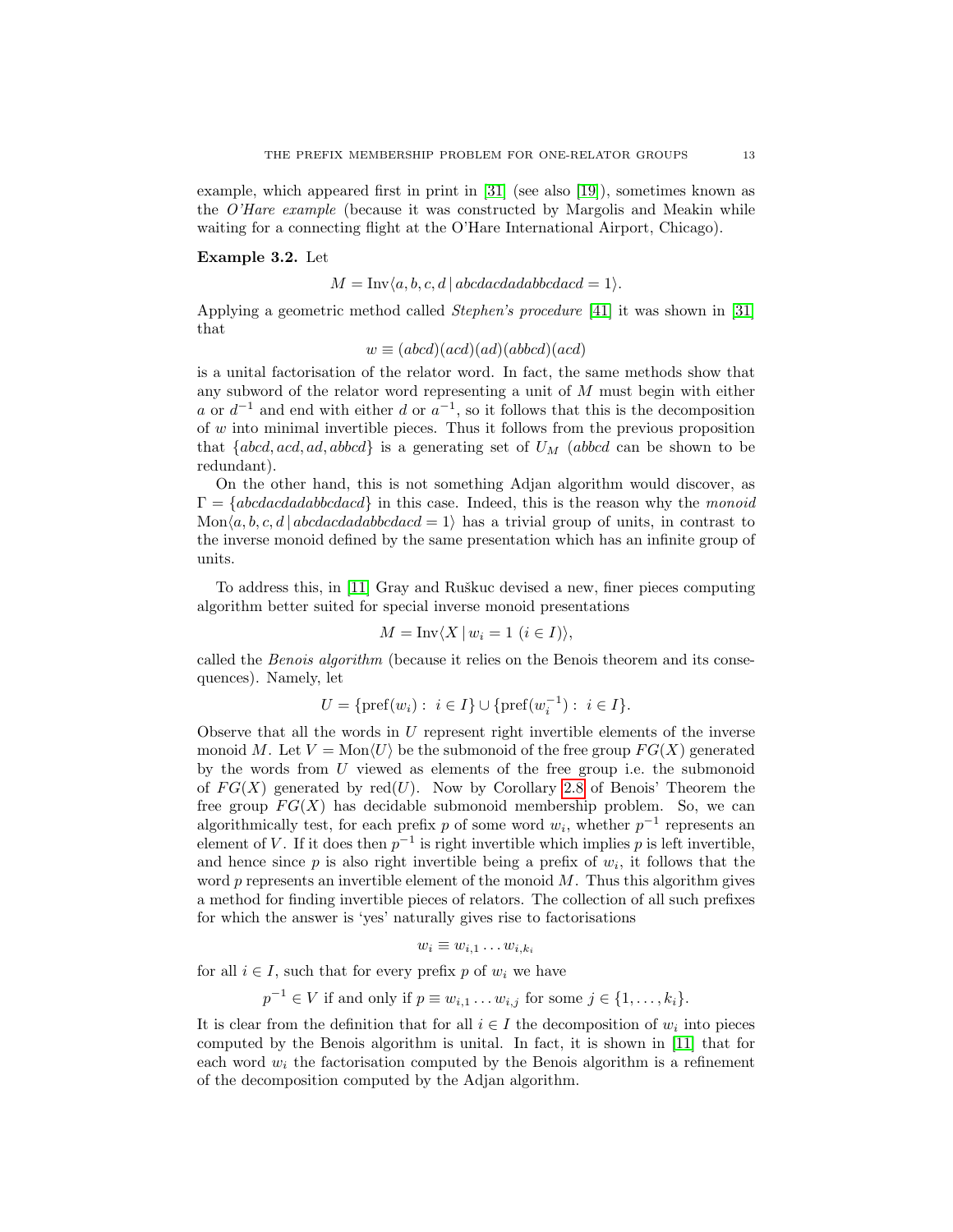In the same way as for special monoid presentations, there is no algorithm which takes finitely presented special inverse monoids and computes the minimal pieces of the defining relator words. In the particular case of one-relator special inverse monoids, whether the Benois algorithm computes the minimal invertible pieces is an open problem. It may be shown (see [\[11\]](#page-47-12)) that when applied to the O'Hare monoid the Benois algorithm does compute the minimal invertible pieces of the defining relator, giving the unital factorisation of the defining relator described above in Example [3.2.](#page-12-0) This example shows that there are cases where the Benois algorithm preforms strictly better than the Adjan algorithm, in the sense that it gives a decomposition which is a strict refinement of the Adjan decomposition.

While it is not known whether the Benois algorithm computes the minimal invertible pieces for one-relator special inverse monoids, one very important central theme of the present paper will be that it is often the case that it is sufficient to find *some* suitable (not necessarily minimal) unital factorisation of  $w$  in order to prove that the monoid  $M = Inv(A | w = 1)$  has decidable word problem. In this sense, the Benois algorithm will provide a key tool for solving the word problem for certain examples and classes of one-relator special inverse monoids.

Now we introduce another type of factorisation of a word that makes computing and handling the prefix monoid of a one-relator group presentation somewhat easier and more manageable. Let  $w \in \overline{X}^*$ . Then for a factorisation

$$
w \equiv w_1 \dots w_k
$$

let  $P(w_1, \ldots, w_k)$  denote the submonoid of  $G = \text{Gp}(X | w = 1)$  generated by elements

$$
\bigcup_{i=1}^k \text{pref}(w_i).
$$

It is quite easy to see that we always have  $P_w \subseteq P(w_1, \ldots, w_k)$ . In the case that  $P_w = P(w_1, \ldots, w_k)$  then we say that the factorisation  $w \equiv w_1 \ldots w_k$  is conservative. The next result establishes a connection between unital and conservative factorisations.

# <span id="page-13-0"></span>Theorem 3.3. Let  $w \in \overline{X}^*$ .

- (i) Any unital factorisation of w is conservative.
- (ii) If  $\text{Inv}\langle X | w = 1 \rangle$  is E-unitary (in particular, if w is cyclically reduced) then every conservative factorisation of w is unital.

*Proof.* (i) Assume  $w \equiv w_1 \ldots w_k$  is a unital factorisation, so that each word  $w_i$ ,  $1 \leq i \leq k$ , represents a unit of  $M = \text{Inv}(X | w = 1)$ . Let p be a prefix of  $w_i$  for some i. Then

$$
p' \equiv w_1 \dots w_{i-1} p
$$

is a prefix of w and thus in  $G = \text{Gp}(X | w = 1)$  this word represents an element of the prefix monoid  $P_w$ . Since p' is right invertible in M and  $w_1 \dots w_{i-1}$  is invertible in  $M$  it follows that  $p$  is right invertible in  $M$ . Thus by the remarks following Theorem [2.5](#page-7-0) it follows that p is equal in M to a product of prefixes of w. Applying the natural homomorphism from  $M$  to its maximal group image, it follows that  $p$ represents in G an element of the prefix monoid  $P_w$ . It follows that  $P(w_1, \ldots, w_k)$ must be contained in  $P_w$ , so in fact we have an equality of these two submonoids of G, confirming that the considered factorisation in conservative.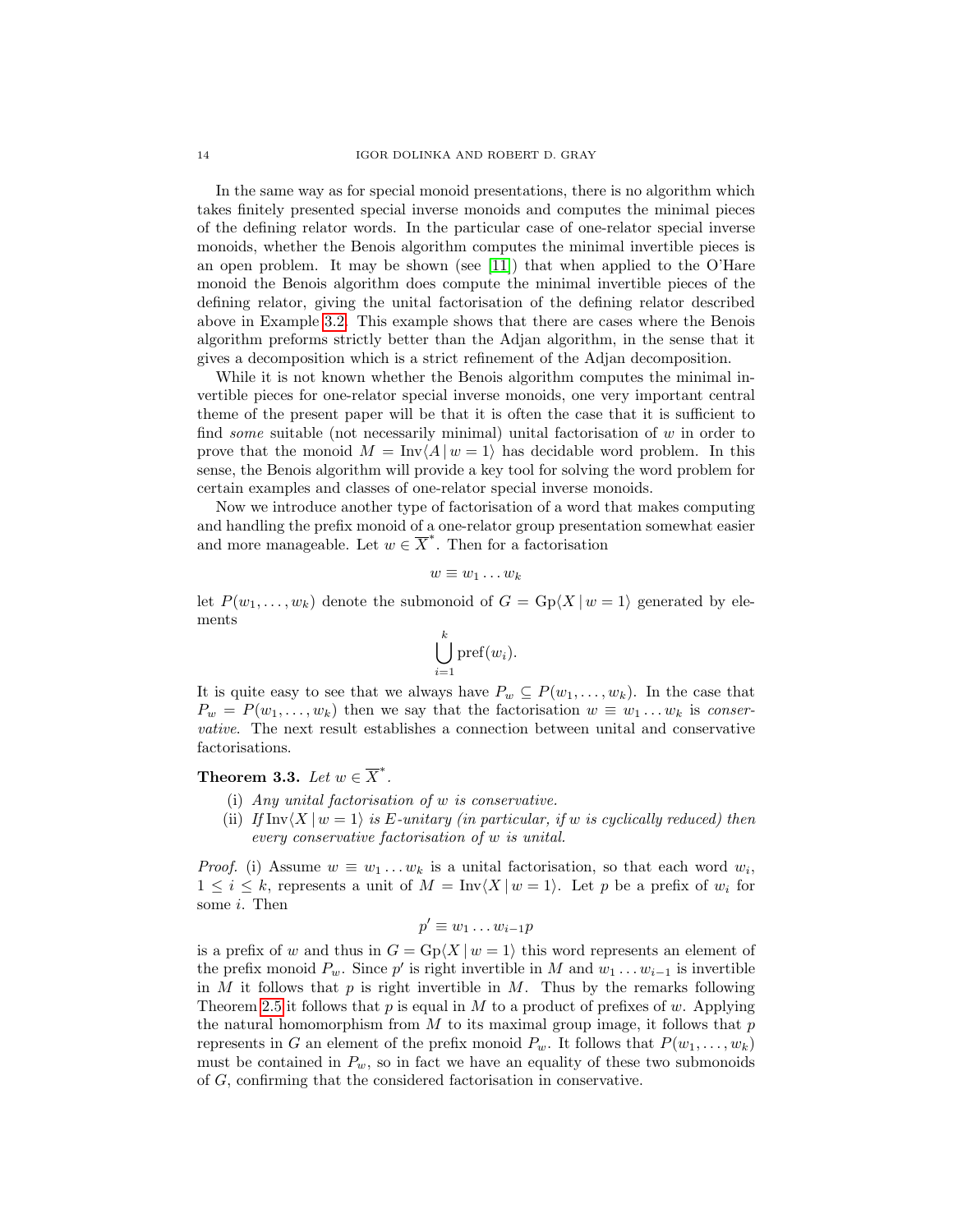(ii) Assume that  $M = Inv\langle X | w = 1 \rangle$  is E-unitary and let  $w \equiv w_1 ... w_k$  be a conservative factorisation of w, so that we have  $P(w_1, \ldots, w_k) = P_w$ . Our aim is to show that  $w_1$  represents a unit of M, that is, we want to prove that  $w_1 \in U_M$ .

Since  $w_1w_2...w_k = 1$  it is immediate that  $w_1$  is a right unit of M. Now we need to prove that  $w_1$  is a left unit which clearly is equivalent to proving that  $w_1^{-1}$  is a right unit of M. In  $G = \text{Gp}(X \mid w = 1)$  we have

$$
w_1^{-1} = w_2 \dots w_k \in P(w_1, \dots, w_k) = P_w
$$

since the factorisation is conservative. Thus in  $G$  we have

$$
w_1^{-1} = p_1 \dots p_m
$$

for some  $p_i \in \text{pref}(w)$  for all  $1 \leq i \leq m$ . Since M is E-unitary, it follows from Lemma [2.2](#page-6-0) that we have  $w_1^{-1} \sim p_1 \ldots p_m$  in M. This implies that  $w_1 p_1 \ldots p_m \in$  $E(M)$ . Since the only right invertible idempotent in an inverse monoid is the identity element it follows that  $w_1p_1 \tldots p_m = 1$  in M. From this we deduce that  $w_1p_1...p_m w_1 = w_1$  and  $p_1...p_m w_1p_1...p_m = p_1...p_m$  and hence  $w_1^{-1} = p_1...p_m$ in M. We conclude that  $w_1^{-1}$  represents an invertible element of M. This concludes the proof that  $w_1$  represents an invertible element of the monoid M.

Consequently,

$$
w_2 \dots w_k w_1 = w_1^{-1}(w_1 \dots w_k) w_1 = w_1^{-1} w_1 = 1,
$$

so now we can argue, by repeating the previous argument, that  $w_2 \in U_M$ . In this say we can prove that each factor represents an invertible element of the monoid. We conclude that the considered factorisation is unital.

**Corollary 3.4.** Let  $w \in \overline{X}^*$ . Then the Benois algorithm applied to w computes a conservative factorisation of w.

This importance of this corollary will become in Section [5](#page-21-0) where there are theorems whose hypotheses are that the defining relator admits a conservative factorisation satisfying certain properties. This corollary will help us verify that these hypotheses do hold in particular concrete examples.

#### <span id="page-14-0"></span>4. Deciding membership in submonoids of amalgamated free products

As explained in the introduction, our aim in this section is to give two general decidability results concerning the membership problem for certain submonoids of free amalgamated products  $B *_A C$  of finitely generated groups. Then in the next section these results will be applied to the prefix membership problem for certain one-relator groups.

Let us now fix the notation and conventions that will be in place throughout this section. We refer the reader to [\[27\]](#page-48-3) for more background and proofs of standard results. Throughout this section we use  $B *_A C$  to denote the amalgamated free product of two groups  $B$  and  $C$  over a group  $A$ . We shall always assume that all three of these groups are finitely generated by, respectively, the finite sets  $X, Y$  and Z. We formalise this by fixing canonical homomorphisms  $\pi : \overline{X}^* \to B$ ,  $\theta : \overline{Y}^* \to C$ and  $\xi : \overline{Z} \to A$ .

In addition, we have two injective homomorphisms  $f : A \rightarrow B$  and  $g : A \rightarrow C$ and  $B \ast_A C$  is the corresponding pushout in the category of groups. Then the amalgamated free product  $B *_A C$  is defined by the presentation obtained by taking the disjoint union of presentations for  $B$  and  $C$  together with additional defining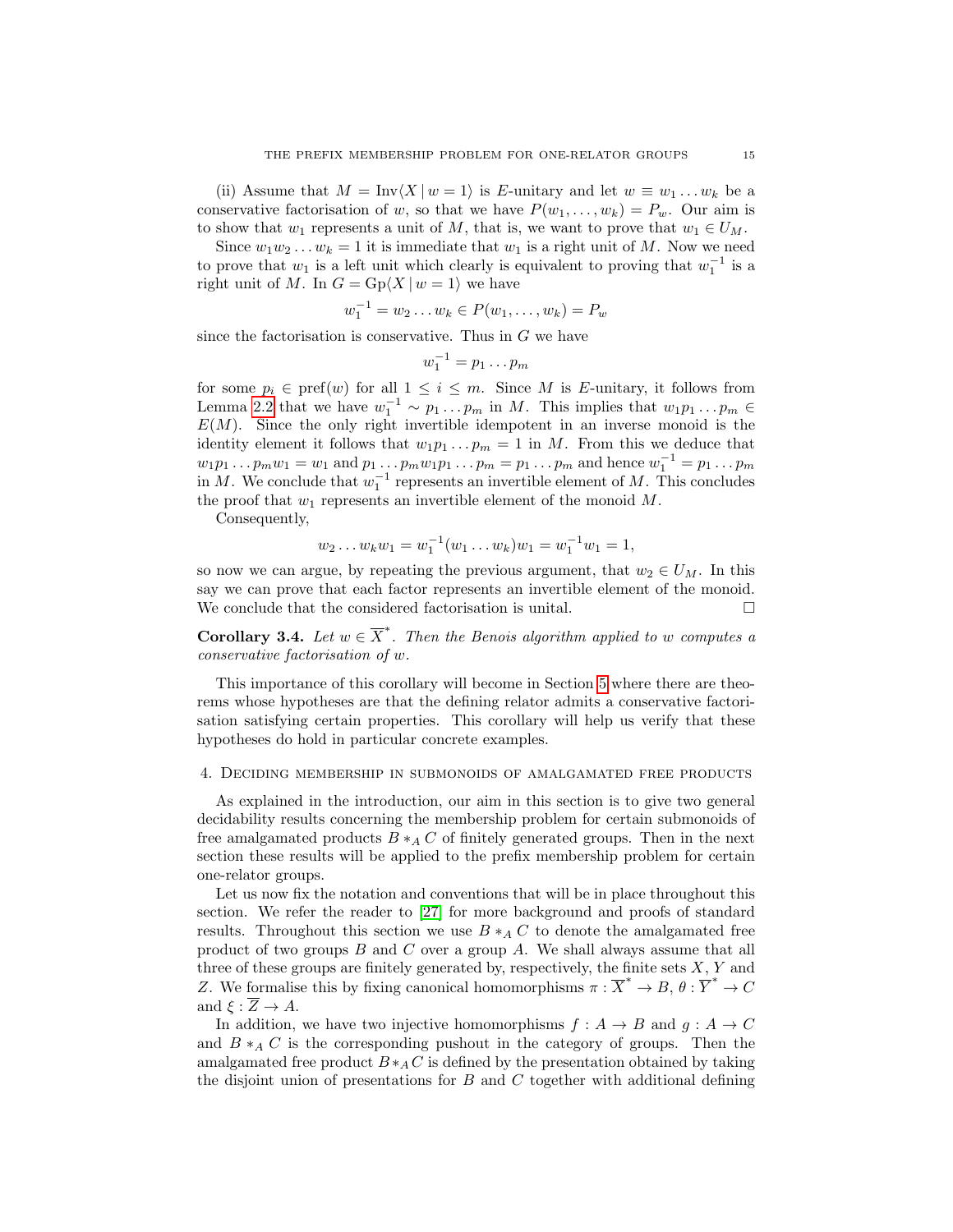relations  $zf = zg$  for all  $z \in Z$ . To be more precise, let  $Z = \{z_1, \ldots, z_m\}$ . Then there are words  $\alpha_i \in \overline{X}^*$  and  $\beta_i \in \overline{Y}^*$ ,  $1 \leq i \leq m$ , such that the mappings  $f: Z \to \overline{X}^*$  and  $g: Z \to \overline{Y}^*$  defined by  $z_i \overline{f} = \alpha_i$  and  $z_i g = \beta_i$  induce injective homomorphisms  $f : A \to B$  and  $g : A \to C$ . Note that f and g are used to denote both mappings from  $A$  into  $B$  and  $C$ , respectively, and also to define mappings on words  $f: \overline{Z}^* \to \overline{X}^*$  and  $g: \overline{Z}^* \to \overline{Y}^*$ . Consequently,

$$
wf \equiv w(\alpha_1, \ldots, \alpha_m)
$$
 and  $wg \equiv w(\beta_1, \ldots, \beta_m)$ 

for any  $w \in \overline{Z}^*$ . Recall that  $w(\alpha_1, \ldots, \alpha_m)$  is the word in  $\overline{X^*}$  obtained by replacing  $z_i$  by  $\alpha_i$  for each letter  $z_i \in Z$  in the word w. Using this notation, we may speak about the membership problem for the subgroup  $A$  in  $B$  and  $C$  respectively: the algorithmic question is whether there is an algorithm which takes as input any word u over  $\overline{X}$  (resp.  $\overline{Y}$ ) and decides whether or not there exists a word  $w \in \overline{Z}^*$  such that  $u = w(\alpha_1, \ldots, \alpha_m)$  holds in B (resp.  $u = w(\beta_1, \ldots, \beta_m)$ ) holds in C). We will often identify A with its image in  $B*_AC$ . In this way, each of A, B and C is viewed as a subset of the amalgamated free product  $B *_A C$  and  $B \cap C = A$ . So, for any  $b \in B$  by saying that b belongs to A we mean that  $b \in Af$ , and analogously we talk about an element  $c \in C$  belonging to A.

We are now in a position to state the two main general results of this section.

<span id="page-15-0"></span>**Theorem A.** Let  $G = B *_A C$ , where  $A, B, C$  are finitely generated groups such that both  $B, C$  have decidable word problems, and the membership problem for  $A$ in both  $B$  and  $C$  is decidable. Let  $M$  be a submonoid of  $G$  such that the following conditions hold:

- (i)  $A \subseteq M$ ;
- (ii) both  $M \cap B$  and  $M \cap C$  are finitely generated and

$$
M = \text{Mon}\langle (M \cap B) \cup (M \cap C) \rangle;
$$

- (iii) the membership problem for  $M \cap B$  in B is decidable:
- (iv) the membership problem for  $M \cap C$  in C is decidable.

Then the membership problem for M in G is decidable.

**Definition 4.1.** (Closed for rational intersections) Let  $G$  be a finitely generated group, generated by a finite set  $\Omega$  with canonical homomorphism  $\tau : \overline{\Omega} \to G$ , and let  $H$  be a finitely generated subgroup of  $G$ . We say that  $H$  in  $G$  is closed for rational intersections if  $R \cap H \in \text{Rat}(G)$  for all  $R \in \text{Rat}(G)$ . We say that H in G is effectively closed for rational intersections if it is closed for rational intersections and moreover that there is an algorithm which given a FSA  $\mathcal A$  over  $\overline{\Omega}$  computes a FSA  $\mathcal{A}_H$  over  $\overline{\Omega}$  such that  $L(\mathcal{A}_H)\tau = (L(\mathcal{A})\tau) \cap H$ .

<span id="page-15-1"></span>**Theorem B.** Let  $G = B *_{A} C$ , where A, B, C are finitely generated groups. Let M be a submonoid of G such that both  $M \cap B$  and  $M \cap C$  are finitely generated and  $M = \text{Mon}\langle (M \cap B) \cup (M \cap C) \rangle$ . Assume further that the following conditions hold:

- (i) B and C have decidable rational subset membership problems;
- (ii)  $A \leq B$  is effectively closed for rational intersections;
- (iii)  $A \leq C$  is effectively closed for rational intersections.

Then the membership problem for M in G is decidable.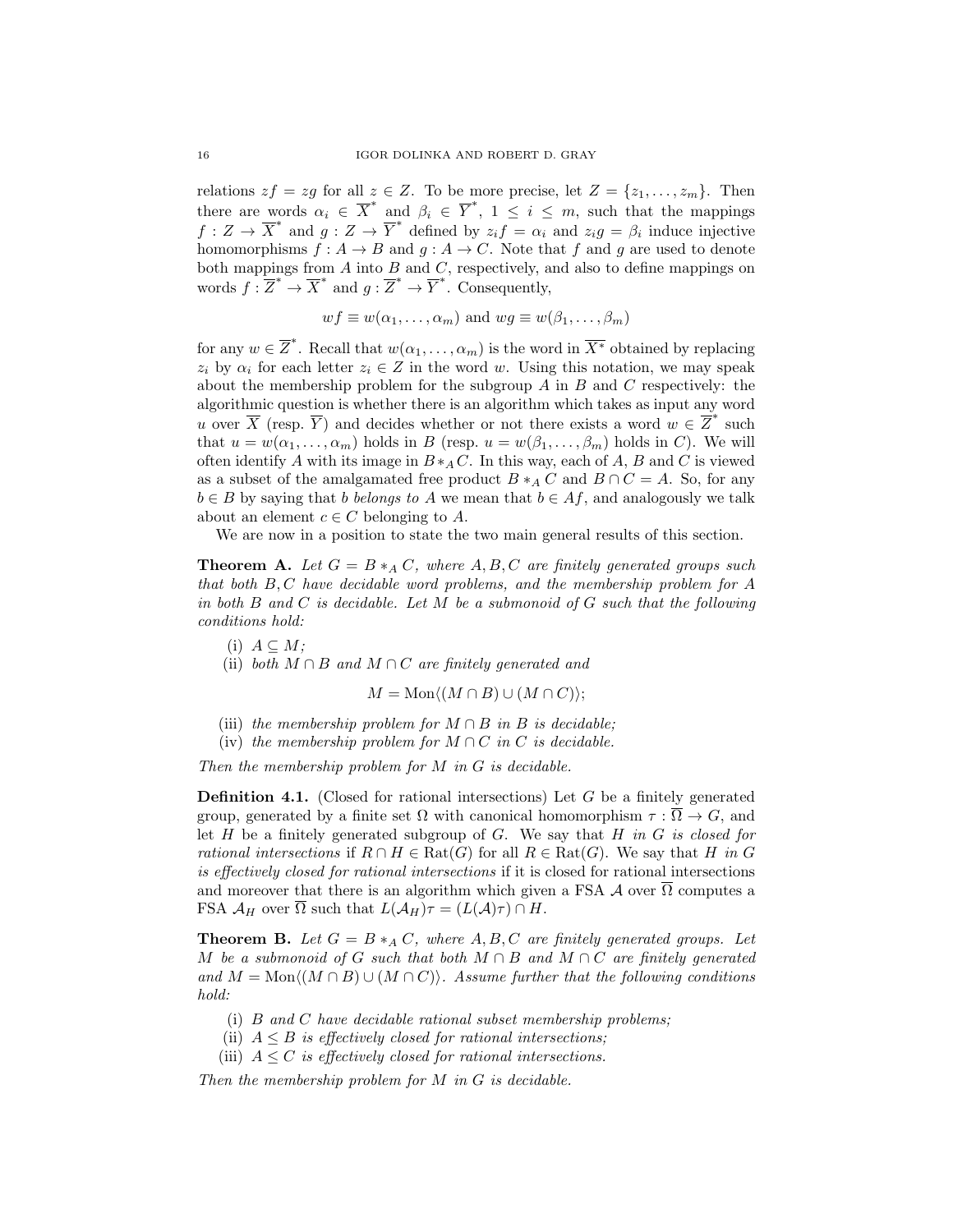Comparing these two theorems, Theorem [A](#page-15-0) shows that the membership problem for suitably nice submonoids in relatively general amalgamated free products is decidable, while Theorem [B](#page-15-1) shows that under stronger assumptions on the groups of the amalgamated free product, we get a much broader family of submonoids in which we can decide membership.

As is well known, see e.g. [\[27,](#page-48-3) pp. 186-187], each element  $g \in G = B *_A C$  can be written as

$$
g = b_1 c_1 \dots b_n c_n
$$

with  $b_i \in B$  and  $c_i \in C$  for all  $1 \leq i \leq n$ . The above representation is said to be in reduced form if

- If  $n > 1$  then  $b_i$  does not belong to A for all  $i \neq 1$ ,  $b_1$  is either equal to 1 or else does not belong to A,  $c_i$  does not belong to A for all  $i \neq n$ , and  $c_n$ is either equal to 1 or else does not belong to A.
- If  $n = 1$  then if both  $b_1$  and  $c_1$  belong to A then exactly one of  $b_1 = 1$  or  $c_1 = 1$  holds.

Moreover, a word  $w \equiv u_1v_1 \ldots u_kv_k$  where  $u_i \in \overline{X}^*$  and  $v_i \in \overline{Y}^*$ ,  $1 \le i \le k$ , is said to be a word in reduced form if and only if  $(u_1\pi)(v_1\theta)\dots(u_k\pi)(v_k\theta)$  is a reduced form. The following result is standard and can be proved e.g. by applying [\[27,](#page-48-3) Theorem IV.2.6].

<span id="page-16-1"></span>Lemma 4.2. An equality of two reduced forms

$$
b_1c_1\ldots b_nc_n=p_1q_1\ldots p_kq_k
$$

holds in  $G = B *_A C$  if and only if the following conditions are satisfied:

- (i)  $n = k$ ;
- (ii) there exist  $1 = a_0, a_1, \ldots, a_{2n-1}, a_{2n} = 1 \in A$  such that for all  $1 \leq i \leq n$  we have

$$
p_i = a_{2i-2}^{-1} b_i a_{2i-1} \text{ and } q_i = a_{2i-1}^{-1} c_i a_{2i}.
$$

Before embarking on the proofs of Theorems [A](#page-15-0) and [B,](#page-15-1) we first collect several useful lemmas.

<span id="page-16-0"></span>**Lemma 4.3.** Let  $G = B *_{A} C$  and let M be a submonoid of G such that

$$
M = \text{Mon}\langle (M \cap B) \cup (M \cap C) \rangle.
$$

Then every element  $g \in M$  can be written in reduced form

$$
g=p_1q_1\ldots p_nq_n
$$

where  $p_i \in M \cap B$  and  $q_i \in M \cap C$  for  $1 \leq i \leq n$ .

Proof. By assumption we can write

$$
g = r_1 s_1 \dots r_k s_k
$$

for some  $r_i \in M \cap B$  and  $s_i \in M \cap C$ ,  $1 \leq i \leq k$ . If this is in reduced form we are done. Otherwise, there is some term, say  $r_i$ , with  $r_i \in A$ . Since  $r_i \in (M \cap B) \cap A =$  $M \cap A \subseteq M \cap C$ , we have  $s'_{i-1} = s_{i-1}r_is_i \in M \cap C$ , so upon relabelling  $r'_j = r_{j+1}$ ,  $s'_j = s_{j+1}$  for  $i \leq j < k$  we get

$$
g = r_1 s_1 \dots r_{i-1} s'_{i-1} r'_i s'_i \dots r'_{k-1} s'_{k-1},
$$

a shorter alternating product of elements of  $M \cap B$  and  $M \cap C$ . A similar argument applies if there is a term  $s_i$  with  $s_i \in A$ . At the end of this process we arrive at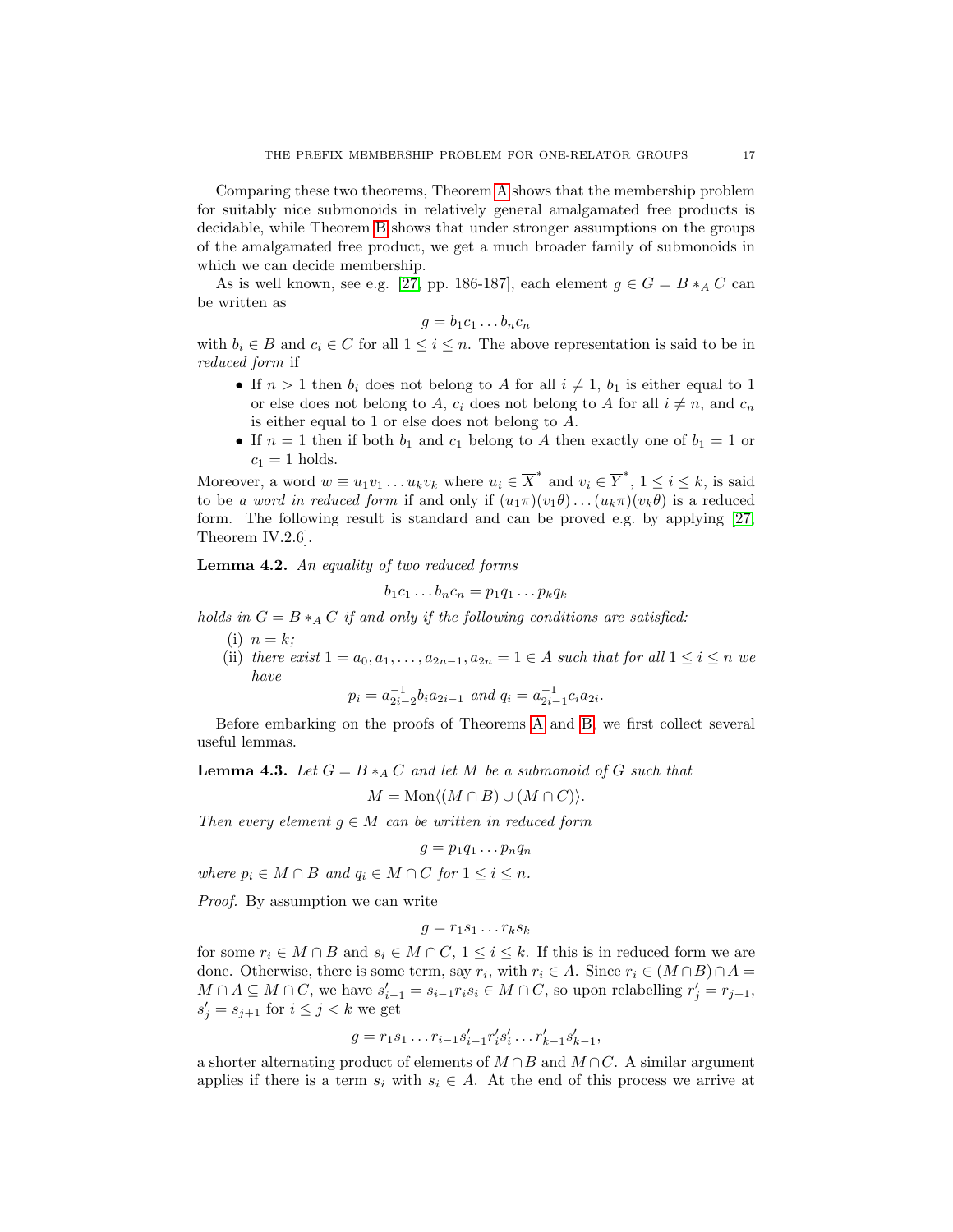a reduced form  $p_1q_1 \tldots p_nq_n$  for g whose terms alternatively belong to  $M \cap B$  and  $M \cap C$ , completing the proof of the lemma.

A crucial algorithmic aspect is settled by the following observation. The proof is routine and so it is omitted.

<span id="page-17-0"></span>**Lemma 4.4.** Let G be a group finitely generated by  $\Omega$  and suppose that G has a recursively enumerable word problem. Let  $w_1, \ldots, w_n \in \overline{\Omega}^*$  and

$$
H = \mathrm{Gp}\langle w_1, \ldots, w_k \rangle \leq G.
$$

Suppose that the membership problem for  $H$  in  $G$  is decidable. Then there exists an algorithm which, given any word  $w \in \overline{\Omega}^*$  for which the algorithm for testing membership in H returns 'yes', outputs a word  $u(t_1,\ldots,t_k) \in \overline{T}^*$ , where  $T =$  $\{t_1, \ldots, t_k\}$ , such that

$$
w=u(w_1,\ldots,w_k)
$$

holds in G.

The following key lemma identifies conditions under which the process in Lemma [4.3](#page-16-0) can be performed algorithmically.

<span id="page-17-1"></span>**Lemma 4.5.** Let  $G = B *_{A} C$  and assume that the following conditions hold:

- B and C both have recursively enumerable word problem;
- the membership problem for A in B is decidable; and
- $\bullet$  the membership problem for A in C is decidable.

Then there is an algorithm which takes as input any word  $w \equiv u_1v_1 \ldots u_kv_k$  where  $u_i \in \overline{X}^*$  and  $v_i \in \overline{Y}^*$ ,  $1 \leq i \leq k$ , and returns a word  $p_1q_1 \ldots p_nq_n$  in reduced form where  $p_i \in \overline{X}^*$  and  $q_i \in \overline{Y}^*$ ,  $1 \leq i \leq k$ , such that  $w = p_1q_1 \ldots p_nq_n$  holds in  $G$ .

Proof. It follows by the assumptions that there is algorithm which decides for each of the terms  $u_i$  and  $v_j$  whether or not that term represents an element of A. If none of the terms represents an element of A then  $u_1v_1 \ldots u_kv_k$  is a word in reduced form and the algorithm terminates and outputs this word. Otherwise, suppose that some  $u_i$  or  $v_i$  does represent an element of A. Let  $u_i$  be the first term that the algorithm detects as belonging to  $A$ . Since  $B$  has recursively enumerable word problem and the membership problem for A within B is decidable, we can apply Lemma  $4.4$ . This tells us that there is an algorithm which takes any such  $u_i$  as input and returns a word  $u' \in \overline{Z}^*$  such that we have

$$
u_i = u'(\alpha_1, \ldots, \alpha_m),
$$

in B, where  $\alpha_i = z_i f$  for  $1 \leq i \leq m$ . The algorithm then computes the word  $v_{i-1}u'(\beta_1,\ldots,\beta_m)v_i\in \overline{Y}^*$ . Let  $v_{i-1}$  denote this word. Then, since  $u'(\alpha_1,\ldots,\alpha_m)=$  $u'(\beta_1,\ldots,\beta_m)$  in G, it follows that

$$
u_1v_1 \ldots u_{i-1}v'_{i-1}u'_{i}v'_{i} \ldots u'_{k-1}v'_{k-1},
$$

is equal to w in G, where  $u'_j = u_{j+1}$  and  $v'_j = v_{j+1}$  for  $i \leq j < k$ . This word has strictly fewer terms than the input word  $w$ . If  $v_i$  is the first term that the algorithm detects as belonging to A then a similar argument applies, working within C. In this way, in a finite number of steps the algorithm eventually terminates outputting a word in reduced form.  $\hfill \square$ 

The following straightforward consequence of Theorem [2.9](#page-8-0) will be important for the proof of Theorem [B.](#page-15-1)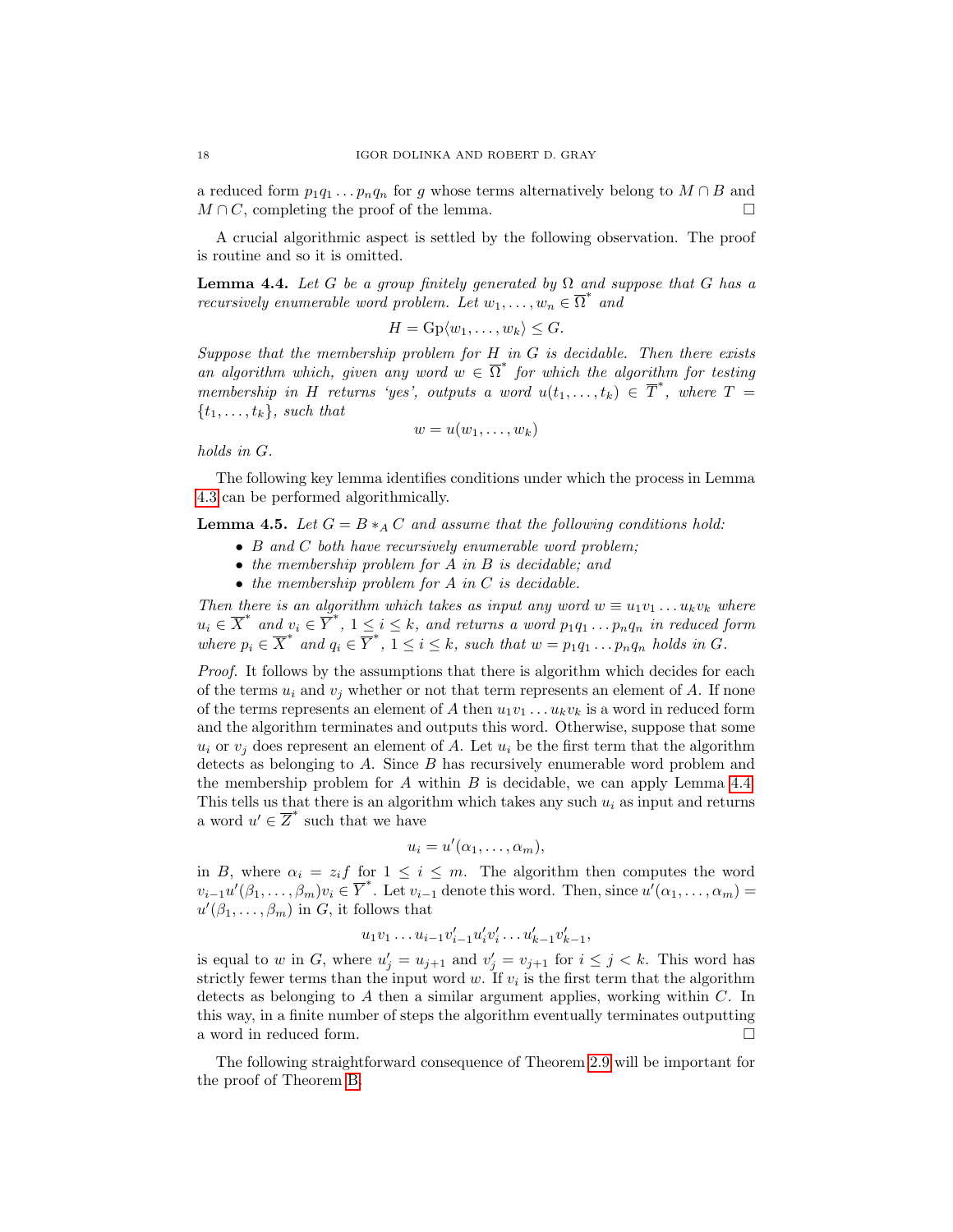<span id="page-18-1"></span>**Lemma 4.6.** Let  $G = B *_{A} C$  where  $A, B, C$  are finitely generated groups with finite generating sets  $X$ ,  $Y$ , and  $Z$  respectively, and canonical homomorphisms  $\overline{x}^* \to B, \overline{\theta} : \overline{Y}^* \to C, \overline{\xi} : \overline{Z}^* \to A$ . Then we have the following.

(i) There is an algorithm which takes any FSA  $\mathcal P$  over  $\overline X$  such that  $[L(\mathcal{P})]_{\pi} \subset A$ as input and returns a FSA  $\mathcal{P}'$  over  $\overline{Z}$ , and a FSA  $\mathcal{P}''$  over  $\overline{Y}$ , such that

$$
[L(\mathcal{P}'')] \theta = [L(\mathcal{P}')]\xi = [L(\mathcal{P})]\pi.
$$

(ii) There is an algorithm which takes any FSA Q over  $\overline{Y}$  such that  $[L(Q)]\theta \subseteq A$ as input and returns a FSA Q' over  $\overline{Z}$ , and a FSA Q'' over  $\overline{X}$ , such that

$$
[L(\mathcal{Q}'')] \pi = [L(\mathcal{Q}')] \xi = [L(\mathcal{Q})] \theta.
$$

4.1. Proof of Theorem [A.](#page-15-0) A key ingredient in our proof is summarised in the following auxiliary result, which strengthens Lemma [4.3](#page-16-0) under the stronger conditions of Theorem [A.](#page-15-0)

<span id="page-18-0"></span>**Proposition 4.7.** Assuming all the notation and conditions from Theorem [A,](#page-15-0) let

$$
g = b_1 c_1 \dots b_n c_n
$$

be an element of  $G = B*_A C$  written in reduced form. Then  $g \in M$  if and only if  $b_i \in M \cap B$  and  $c_i \in M \cap C$  for all  $1 \leq i \leq n$ .

*Proof.* ( $\Rightarrow$ ) By Lemma [4.3,](#page-16-0) we can write

$$
g=p_1q_1\ldots p_mq_m
$$

in reduced form such that  $p_i \in M \cap B$  and  $q_i \in M \cap C$  for  $1 \leq i \leq m$ . Now, by Lemma [4.2](#page-16-1) we have  $m = n$  and

$$
b_i = a_{2i-2}^{-1} p_i a_{2i-1}
$$
 and  $c_i = a_{2i-1}^{-1} q_i a_{2i}$ 

for some  $a_j \in A$ ,  $0 \le j \le 2n$ ,  $1 \le i \le n$ . But this implies  $b_i \in A(M \cap B)A \subseteq M \cap B$ and  $c_i \in A(M \cap C)A \subseteq M \cap C$ , as  $A \subseteq (M \cap B) \cap (M \cap C)$  by condition (i) in Theorem [A.](#page-15-0)

(  $\Leftarrow$ ) This is trivial, as  $M \cap B$  and  $M \cap C$  are both subsets of M.  $\Box$ 

Proof of Theorem [A.](#page-15-0) To prove the theorem we must show that there is an algorithm which takes any word w from  $(\overline{X} \cup \overline{Y})^*$  as input and decides whether or not the word represents an element of the submonoid  $M$ . The hypotheses of Lemma [4.5](#page-17-1) are satisfied since by the assumptions  $B$  and  $C$  both have decidable word problem, and the membership problem for A in each of B and C is decidable. Applying this lemma we conclude that there is an algorithm that given such a word  $w$  returns a word  $p_1q_1 \ldots p_nq_n$  in reduced form where  $p_i \in \overline{X}^*$  and  $q_i \in \overline{Y}^*, 1 \leq i \leq k$ , such that  $w = p_1q_1 \tldots p_nq_n$  holds in G. It follows from Proposition [4.7](#page-18-0) that  $w \in M$  if and only if  $p_i \in M \cap B$  and  $q_i \in M \cap C$  for all  $1 \leq i \leq n$ , which can be decided by conditions (iii) and (iv).  $\Box$ 

With applications in mind, it is worthwhile to record a consequence of Theorem [A](#page-15-0) for free products of groups, arising from the case when the amalgamated subgroup A is trivial.

<span id="page-18-2"></span>Corollary 4.8. Let  $G = B * C$ , where  $B, C$  are finitely generated groups such that both B, C have decidable word problems. Let M be a submonoid of G such that the following conditions hold: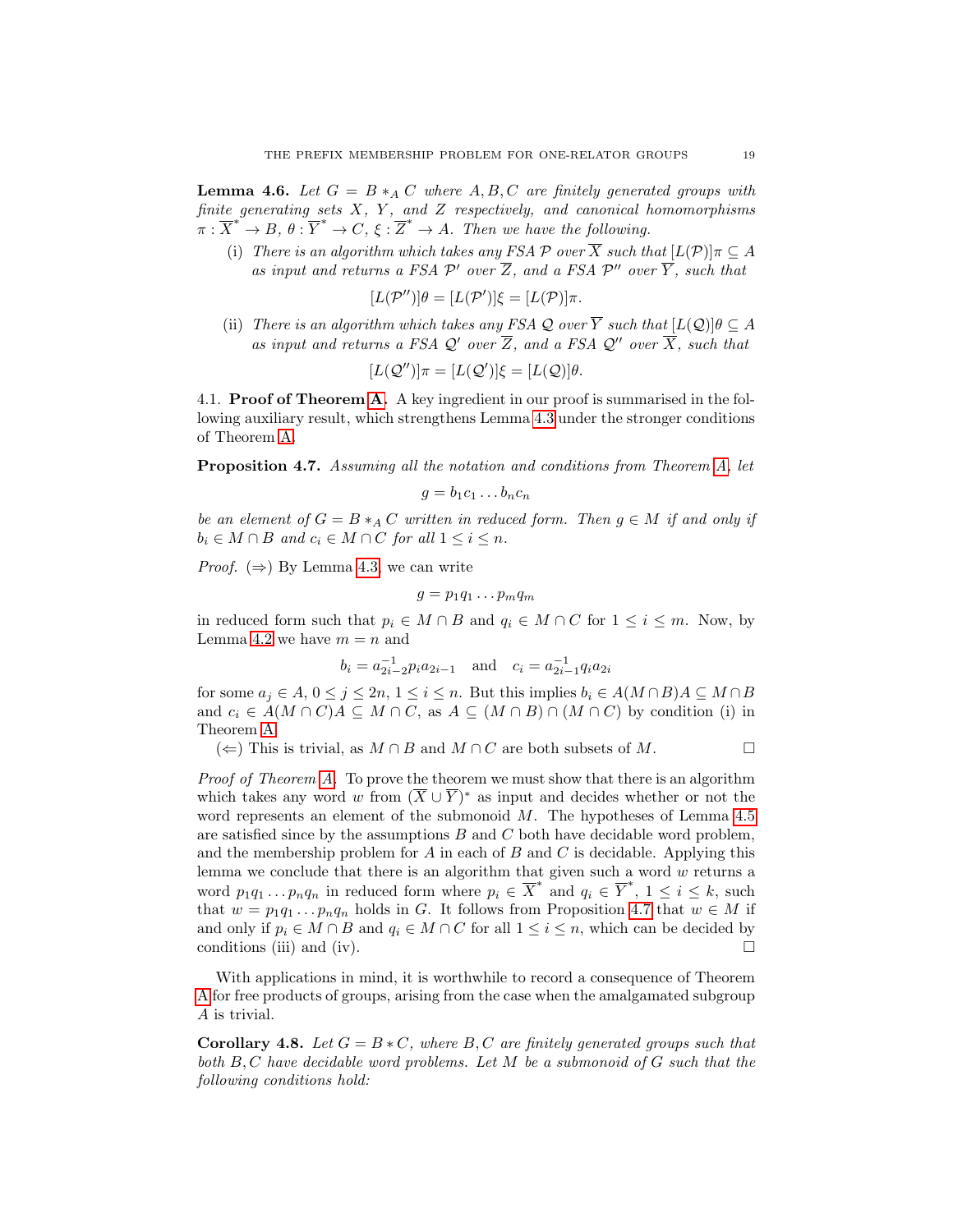(i) both  $M \cap B$  and  $M \cap C$  are finitely generated and

$$
M = \text{Mon}\langle (M \cap B) \cup (M \cap C) \rangle;
$$

- (ii) the membership problem for  $M \cap B$  in B is decidable;
- (iii) the membership problem for  $M \cap C$  in C is decidable.

Then the membership problem for  $M$  in  $G$  is decidable.

4.2. Proof of Theorem [B.](#page-15-1) The following result which gives necessary and sufficient conditions for an element in reduced form to belong to  $M$ , will be essential for the proof of Theorem [B.](#page-15-1)

<span id="page-19-0"></span>**Proposition 4.9.** Let  $G = B *_{A} C$  and let M be a submonoid of G such that  $M = \text{Mon}\langle (M \cap B) \cup (M \cap C) \rangle.$ 

Let

$$
g = b_1 c_1 \dots b_n c_n
$$

be an element of  $G = B *_A C$  written in reduced form. For  $i \in \{0, ..., 2n-1\}$ define  $Q_i = Q_i(b_1, c_1, \ldots, b_n, c_n)$  in the following way:

$$
Q_0 = \{1\},
$$
  
\n
$$
Q_{2k-1} = (M \cap B)^{-1} Q_{2k-2} b_k \cap A, \text{ for } 1 \le k \le n,
$$
  
\n
$$
Q_{2k} = (M \cap C)^{-1} Q_{2k-1} c_k \cap A, \text{ for } 1 \le k \le n-1.
$$

Then  $g \in M$  if and only if

$$
c_n \in Q_{2n-1}^{-1}(M \cap C).
$$

*Proof.* ( $\Rightarrow$ ) Assume that  $q \in M$ . Then by assumption the hypotheses of Lemma [4.3](#page-16-0) are satisfied and thus the element  $g$  can be written in reduced form

$$
g = p_1 q_1 \dots p_n q_n
$$
 such that  $p_i \in M \cap B$  and  $q_i \in M \cap C$ ,  $1 \le i \le n$ . Now, by Lemma 4.2, we must have

| $b_1=p_1a_1$                        | $c_1 = a_1^{-1} q_1 a_2,$                                 |
|-------------------------------------|-----------------------------------------------------------|
| $b_2 = a_2^{-1} p_2 a_3,$           | $c_2 = a_3^{-1} q_2 a_4,$                                 |
| 그렇게 아니다                             | $\mathcal{L}(\mathcal{L})$ and $\mathcal{L}(\mathcal{L})$ |
| $b_n = a_{2n-2}^{-1} p_n a_{2n-1},$ | $c_n = a_{2n-1}^{-1} q_n,$                                |

for some  $a_1, \ldots, a_{2n-1} \in A$ . Solving alternatively for a's with odd indices from the first and with even ones from the second column of equations, we obtain

$$
a_1 = p_1^{-1}b_1 \in (M \cap B)^{-1}b_1 \cap A = Q_1,
$$
  
\n
$$
a_2 = q_1^{-1}a_1c_1 \in (M \cap C)^{-1}Q_1c_1 \cap A = Q_2,
$$
  
\n
$$
a_3 = p_2^{-1}a_2b_2 \in (M \cap B)^{-1}Q_2b_2 \cap A = Q_3,
$$
  
\n
$$
\vdots
$$
  
\n
$$
a_{2n-1} = p_n^{-1}a_{2n-2}b_n \in (M \cap B)^{-1}Q_{2n-2}b_n \cap A = Q_{2n-1}.
$$

Therefore, from the last equation of the second column we conclude that

$$
c_n = a_{2n-1}^{-1} q_n \in Q_{2n-1}^{-1}(M \cap C),
$$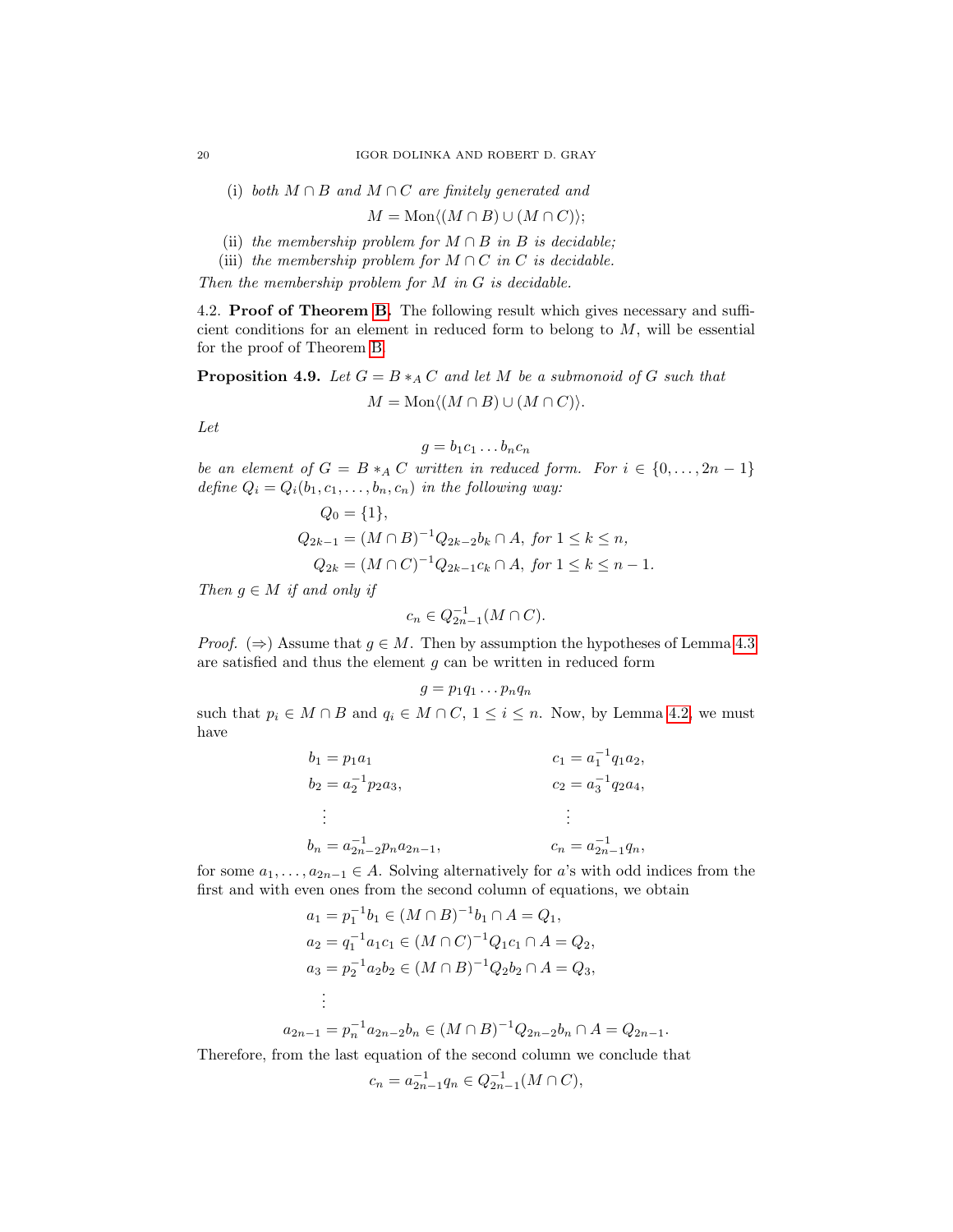as required.

(←) Assume that  $g = b_1 c_1 ... b_n c_n$  is such that  $c_n \in Q_{2n-1}^{-1}(M \cap C)$ . Then  $c_n = \xi_{2n-1}^{-1} \gamma_n$  for some  $\xi_{2n-1} \in Q_{2n-1}$  and  $\gamma_n \in M \cap C$ . The fact that  $\xi_{2n-1} \in$  $Q_{2n-1} = (M \cap B)^{-1} Q_{2n-2} b_n \cap A$  implies that we can write  $\xi_{2n-1} = \beta_n^{-1} \xi_{2n-2} b_n$ for some  $\beta_n \in M \cap B$  and  $\xi_{2n-2} \in Q_{2n-2}$ . Continuing this process yields elements  $\beta_{n-1}, \ldots, \beta_1 \in M \cap B, \gamma_{n-1}, \ldots, \gamma_1 \in M \cap C$  and  $\xi_i \in Q_i, 0 \leq i \leq 2n-1$ , such that

$$
\xi_{2j-1} = \beta_j^{-1} \xi_{2j-2} b_j
$$

for  $1 \leq j \leq n$  (where  $\xi_0 = 1$ ), and

$$
\xi_{2j}=\gamma_j^{-1}\xi_{2j-1}c_j
$$

for  $1 \leq j \leq n-1$ . Solving each of these equations for  $b_j$  and  $c_j$ , substituting into the reduced form of g, and cancelling the  $\xi_k$ 's gives

$$
b_1c_1 \ldots b_nc_n = \beta_1\gamma_1 \ldots \beta_n\gamma_n,
$$

which belongs to M since  $\beta_j, \gamma_j \in M$  for all  $1 \leq j \leq n$ .

<span id="page-20-0"></span>Lemma 4.10. Under the assumptions of Theorem [B,](#page-15-1) in the statement of Proposi-tion [4.9](#page-19-0) every set  $Q_i$   $(0 \le i \le 2n-1)$  is a rational subset of A.

*Proof.* By assumption both  $M \cap B$  and  $M \cap C$  are finitely generated submonoids of B and C, respectively. Hence  $(M \cap B)^{-1}$  is a rational subset of B, and  $(M \cap C)^{-1}$ is a rational subset of C. The lemma follows from this combined with conditions (ii) and (iii) in the statement of Theorem [B](#page-15-1) and the definition of  $Q_i$ . . — П

It is very important to note that the sequence of rational subsets  $Q_i$  given in Proposition [4.9](#page-19-0) depends on the reduced form  $b_1c_1 \ldots b_nc_n$ .

Proof of Theorem [B.](#page-15-1) Similarly to the proof of Theorem [A,](#page-15-0) to prove the theorem we must show that there is an algorithm which takes any word w from  $(\overline{X} \cup \overline{Y})^*$  as input and decides whether or not the word represents an element of the submonoid M. By assumption (i) it follows that the groups  $B$  and  $C$  both have decidable subgroup membership problem, and in particular both have decidable word problem. Condition (i) also implies that the membership problem for  $A$  within  $B$  is decidable, and for  $A$  within  $C$  is decidable. Hence, the hypotheses of Lemma [4.5](#page-17-1) are satisfied. Applying this lemma we conclude that there is an algorithm that given any such word w returns a word  $p_1q_1 \ldots p_nq_n$  in reduced form where  $p_i \in \overline{X}^*$  and  $q_i \in \overline{Y}^*$ ,  $1 \leq i \leq k$ , such that  $w = p_1q_1 \dots p_nq_n$  holds in G.

Set  $b_i = p_i \pi$  and  $c_i = q_i \theta$  for  $1 \leq i \leq n$ , and let  $g = b_1 c_1 \dots b_n c_n$  noting that this is a reduced form for the element g. For each  $i \in \{0, \ldots, 2n-1\}$  let  $Q_i = Q_i(b_1, c_1, \ldots, b_n, c_n)$  be defined as in the statement of Proposition [4.9.](#page-19-0) Then by Lemma [4.10](#page-20-0) each of these sets  $Q_i$  is a rational subset of  $A$ , and therefore also a rational subset of both B and C.

*Claim.* There exists an algorithm which for each  $i \in \{0, \ldots, 2n-1\}$  computes

- a finite state automaton  $\mathcal{A}_i$  over  $\overline{Z}$  with  $[L(\mathcal{A}_i)]\xi = Q_i$ ,
- a finite state automaton  $\mathcal{B}_i$  over X with  $[L(\mathcal{B}_i)]\pi = Q_i$ , and
- a finite state automaton  $\mathcal{C}_i$  over Y with  $[L(\mathcal{C}_i)]\theta = Q_i$ .

*Proof of claim.* The algorithm iteratively constructs the triples  $(\mathcal{A}_i, \mathcal{B}_i, \mathcal{C}_i)$  in the following way. When  $i = 0$  we have  $Q_i = \{1\}$  and it is clear that an appropriate triple  $(A_0, B_0, C_0)$  can be computed e.g. by taking automata that accept only the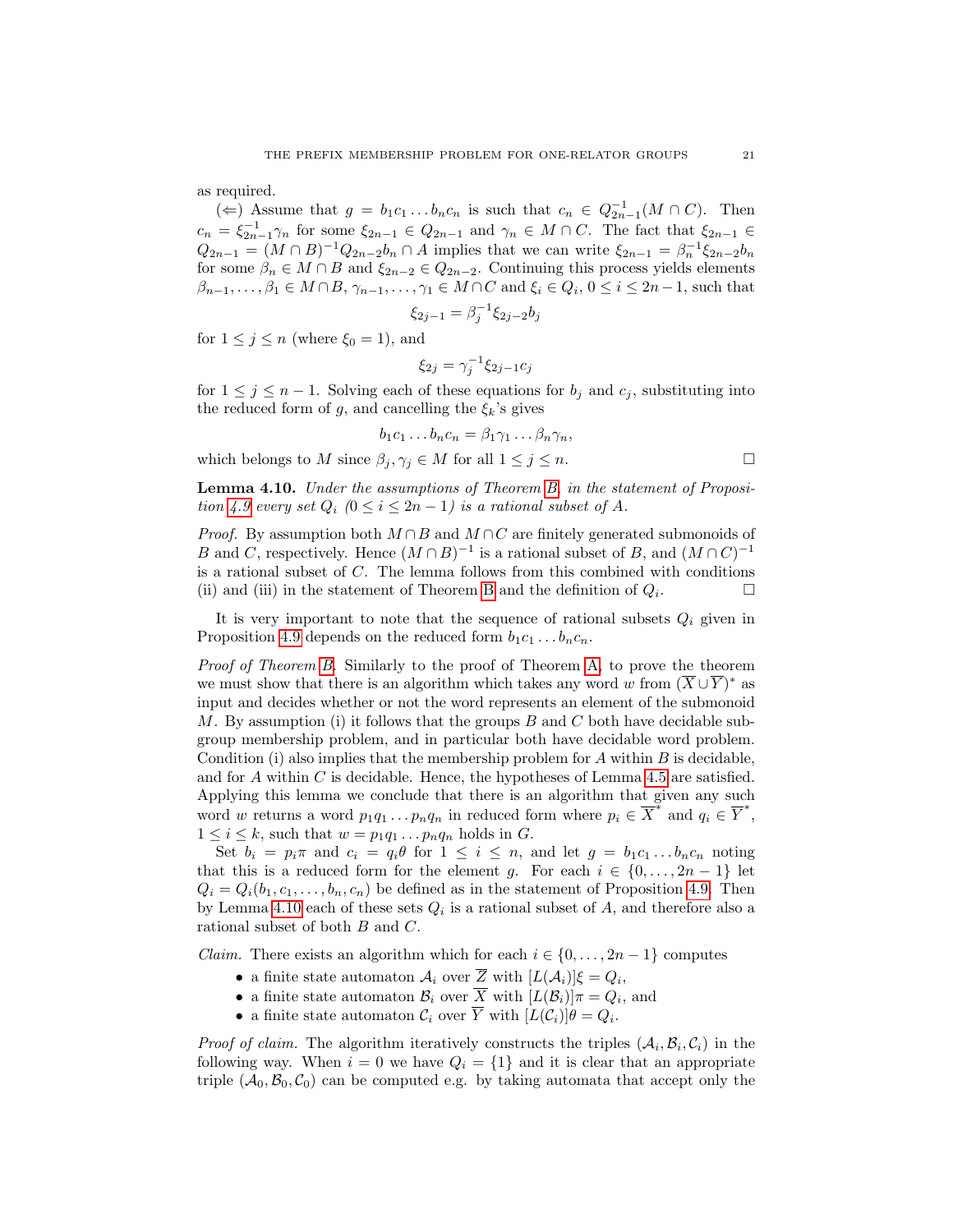empty word in each case. Now consider a typical stage i with  $i > 0$ . There are two cases depending on the parity of i.

First suppose that i is odd, and write  $i = 2k - 1$ . Then by definition  $Q_i =$  $(M \cap B)^{-1}Q_{i-1}b_k \cap A$ . Since  $M \cap B$  is assumed to be finitely generated, there is a fixed FSA (depending only on M) over  $\overline{X}$ , which we denote by  $\mathcal{B}$ , satisfying  $[L(\mathcal{B})]$  $\pi = (M \cap B)^{-1}$ . Using  $\mathcal{B}$  and  $\mathcal{B}_{i-1}$  the algorithm then produces, in the obvious way, a FSA  $\mathcal{B}^{(i)}$  over  $\overline{X}$  such that  $[L(\mathcal{B}^{(i)})]\pi = (M \cap B)^{-1}Q_{i-1}b_k$ . The algorithm given by assumption (ii), in the statement of the theorem, is then applied to the automaton  $\mathcal{B}^{(i)}$  which yields an automaton  $\mathcal{B}_i$  over  $\overline{X}$  satisfying

$$
[L(\mathcal{B}_i)]\pi = (M \cap B)^{-1}Q_{i-1}b_k \cap A = Q_i.
$$

The algorithm then calls as a subroutine the algorithm given in Lemma [4.6](#page-18-1) to compute automata  $A_i$  and  $C_i$  the properties given in the statement of the claim.

If i is even the procedure is analogous but with the roles of  $B$  and  $C$  interchanged. П

To complete the proof, by Proposition [4.9,](#page-19-0) we have  $g \in M$  if and only if  $c_n \in$  $Q_{2n-1}^{-1}(M \cap C)$ . Using the automata  $\mathcal{C}_{2n-1}$  and  $\mathcal{C}$ , the algorithm produces, in the obvious way, a FSA  $\mathcal{C}(w)$  over  $\overline{Y}$  such that  $[L(\mathcal{C}(w))] \theta = Q_{2n-1}^{-1}(M \cap C)$ .

Therefore, in summary we have shown that there is an algorithm which given any word  $w \in (\overline{X} \cup \overline{Y})^*$  computes a word  $p_1q_1 \ldots p_nq_n$  in reduced form, equal to w in G, and also computes a FSA  $\mathcal{C}(w)$  over  $\overline{Y}$  such that w represents an element of M if and only if  $q_n\theta \in [L(\mathcal{C}(w))]$  f. This is decidable by condition (i) of the theorem.  $\Box$ 

Corollary 4.11. Let X and Y be finite alphabets, and let  $G = FG(X) * _A FG(Y)$ such that A is finitely generated. let M be a submonoid of G such that both  $M \cap$  $FG(X)$  and  $M \cap FG(Y)$  are finitely generated and

$$
M = \text{Mon}\langle (M \cap FG(X)) \cup (M \cap FG(Y)) \rangle.
$$

Then the membership problem of M within G is decidable.

# <span id="page-21-0"></span>5. Applications of amalgamated free product results to the prefix membership problem

In this section we present several applications of the general results from the previous section to the prefix membership problem for one-relator groups and the word problem for one-relator inverse monoids.

We fix some terminology that will be in place throughout the section. Let  $v \in \overline{X}^*$ and let  $x \in X$ . We say that the letter x appears in the word v if either  $v \equiv v_1 x v_2$ or  $v \equiv v_1 x^{-1} v_2$  for some words  $v_1, v_2 \in \overline{X}^*$ . Given two words  $w_1, w_2 \in \overline{X}^*$  we say that  $w_1$  and  $w_2$  have no letters in common if there is no  $x \in X$  which appears both in  $w_1$  and in  $w_2$ . Furthermore, let  $z \in \overline{X}^*$  and let  $x \in \overline{X}$ . We say that z contains x if  $z \equiv z_1 x z_2$  for some  $z_1, z_2 \in \overline{X}^*$ .

# 5.1. Unique marker letter theorem.

<span id="page-21-1"></span>**Theorem 5.1.** Let  $G = \text{Gp}(X \mid w = 1)$  and let  $u = u(y_1, \ldots, y_k) \in \overline{Y}^*$ , with  $Y = \{y_1, \ldots, y_k\}$ , be such that the decomposition  $w \equiv u(w_1, \ldots, w_k)$  determines a conservative factorisation of w, where  $w_1, \ldots, w_k \in \overline{X}^*$ . Suppose that for all  $i \in \{1, \ldots, k\}$  there is a letter  $x_i \in X$  that appears exactly once in  $w_i$  and does not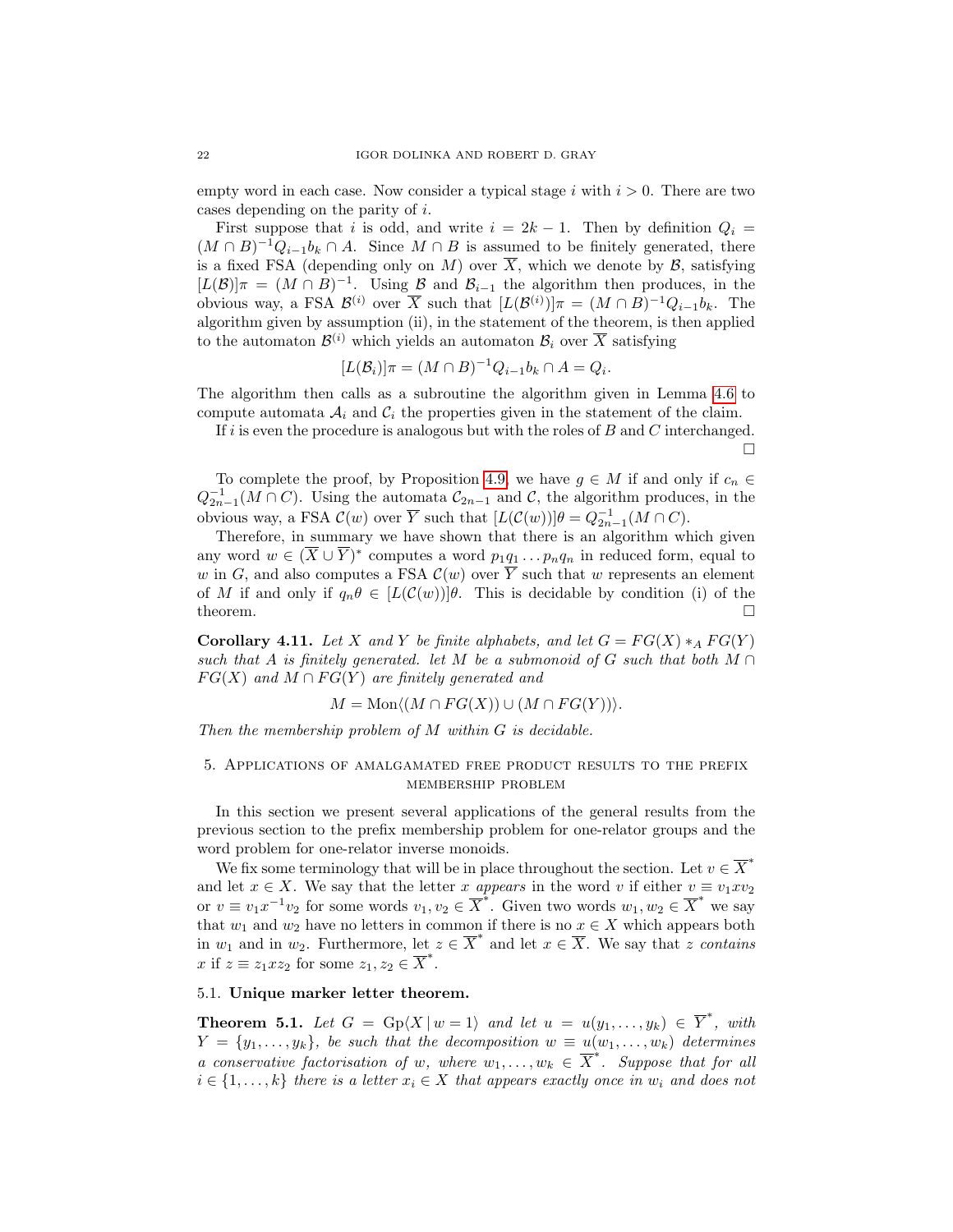appear in any  $w_j$  for  $j \neq i$ . Then the group  $G = \text{Gp}(X | w = 1)$  has decidable prefix membership problem.

Consequently, if the above conditions are satisfied, and the one-relator inverse monoid  $\text{Inv}\langle X | w = 1 \rangle$  is E-unitary (in particular, if w is cyclically reduced) then  $\text{Inv}\langle X | w = 1 \rangle$  has decidable word problem.

*Proof.* Denote  $X_0 = \{x_1, \ldots, x_k\}$  and set  $X_1 = X \setminus X_0$ . So for each  $1 \leq i \leq k$  the letter  $x_i$  appears exactly once in the word  $w_i$  (either as  $x_i$  or  $x_i^{-1}$ ) and  $x_i$  does not appear in any of the words  $w_j$  with  $j \neq i$ . Therefore, for all  $1 \leq i \leq k$ , we can write

$$
w_i \equiv p_i x_i^{\varepsilon_i} q_i
$$

where  $\varepsilon_i \in \{1, -1\}$  and  $p_i, q_i \in \overline{X_1}^*$ . Let us now apply Tietze transformations to the initial presentation of G by introducing new letters  $Z = \{z_1, \ldots, z_k\}$  with the aim of replacing the factors  $w_1, \ldots, w_k$ . The conditions on the words  $w_i$  then allow us to apply further Tietze transformations showing that the generators  $x_i$  are redundant and thus can be eliminated giving a presentation just in terms of the generators  $X_1 \cup Z$ . This gives

$$
G = \text{Gp}(X_0 \cup X_1 \cup Z \mid z_i = w_i \ (1 \le i \le k), \ u(w_1, \dots, w_k) = 1)
$$
  
= 
$$
\text{Gp}(X_0 \cup X_1 \cup Z \mid z_i = w_i \ (1 \le i \le k), \ u(z_1, \dots, z_k) = 1)
$$
  
= 
$$
\text{Gp}(X_0 \cup X_1 \cup Z \mid x_i^{\varepsilon_i} = p_i^{-1} z_i q_i^{-1} (1 \le i \le k), \ u(z_1, \dots, z_k) = 1)
$$
  
= 
$$
\text{Gp}(X_1 \cup Z \mid u(z_1, \dots, z_k) = 1).
$$

Therefore,  $G = FG(X_1) * H$ , where  $H = Gp(Z | u(z_1, ..., z_k) = 1)$  is a one-relator group.

We now turn to considering the prefix monoid  $P_w = \text{Mon} \langle \text{pref } w \rangle \leq G$ .

Without loss of generality, we may suppose that the letters of the alphabet  $Y = \{y_1, \ldots, y_k\}$  are ordered in such a way that the following conditions hold:

•  $y_1, \ldots, y_r$  appear in u while none of  $y_{r+1}, \ldots, y_k$  appears in u;

•  $y_s^{-1}, \ldots, y_k^{-1}$  appear in u while none of  $y_1^{-1}, \ldots, y_{s-1}^{-1}$  appears in u,

where  $r \in \{0, \ldots, k\}$  and  $s \in \{1, \ldots, k+1\}$  and  $s \leq r+1$ . The condition  $s \leq$  $r+1$  comes from the fact that all of the letters  $y_1, \ldots, y_k$  appear in the word  $u = u(y_1, \ldots, y_k)$  either as  $y_j$  or  $y_j^{-1}$ .

Since the given factorisation is assumed to be conservative,

$$
P_w = \text{Mon}\langle \text{pref}(w_1) \cup \cdots \cup \text{pref}(w_r) \cup \text{pref}(w_s^{-1}) \cup \cdots \cup \text{pref}(w_k^{-1})\rangle.
$$

Clearly, in the group  $G$  we have the following equalities of sets

$$
pref(w_i)=pref(p_i)\cup p_ix_i^{\varepsilon_i}\cdot pref(q_i)
$$
  
= pref(p\_i)\cup z\_iq\_i^{-1}\cdot pref(q\_i)  
=pref(p\_i)\cup z\_i\cdot pref(q\_i^{-1}).

In particular,  $z_i$  is among the elements represented by prefixes of  $w_i$ . Similarly,

$$
\text{pref}(w_i^{-1}) = \text{pref}(q_i^{-1}) \cup z_i^{-1} \cdot \text{suff}(p_i^{-1})^{-1} = \text{pref}(q_i^{-1}) \cup z_i^{-1} \cdot \text{pref}(p_i),
$$

which includes the element  $z_i^{-1}$ . Thus  $P_w$  is equal to the submonoid of  $FG(X_1) * H$ generated by the set

$$
\{z_1,\ldots,z_r,z_s^{-1},\ldots,z_k^{-1}\}\cup\bigcup_{1\leq i\leq k} \left(\text{pref}(p_i)\cup\text{pref}(q_i^{-1})\right).
$$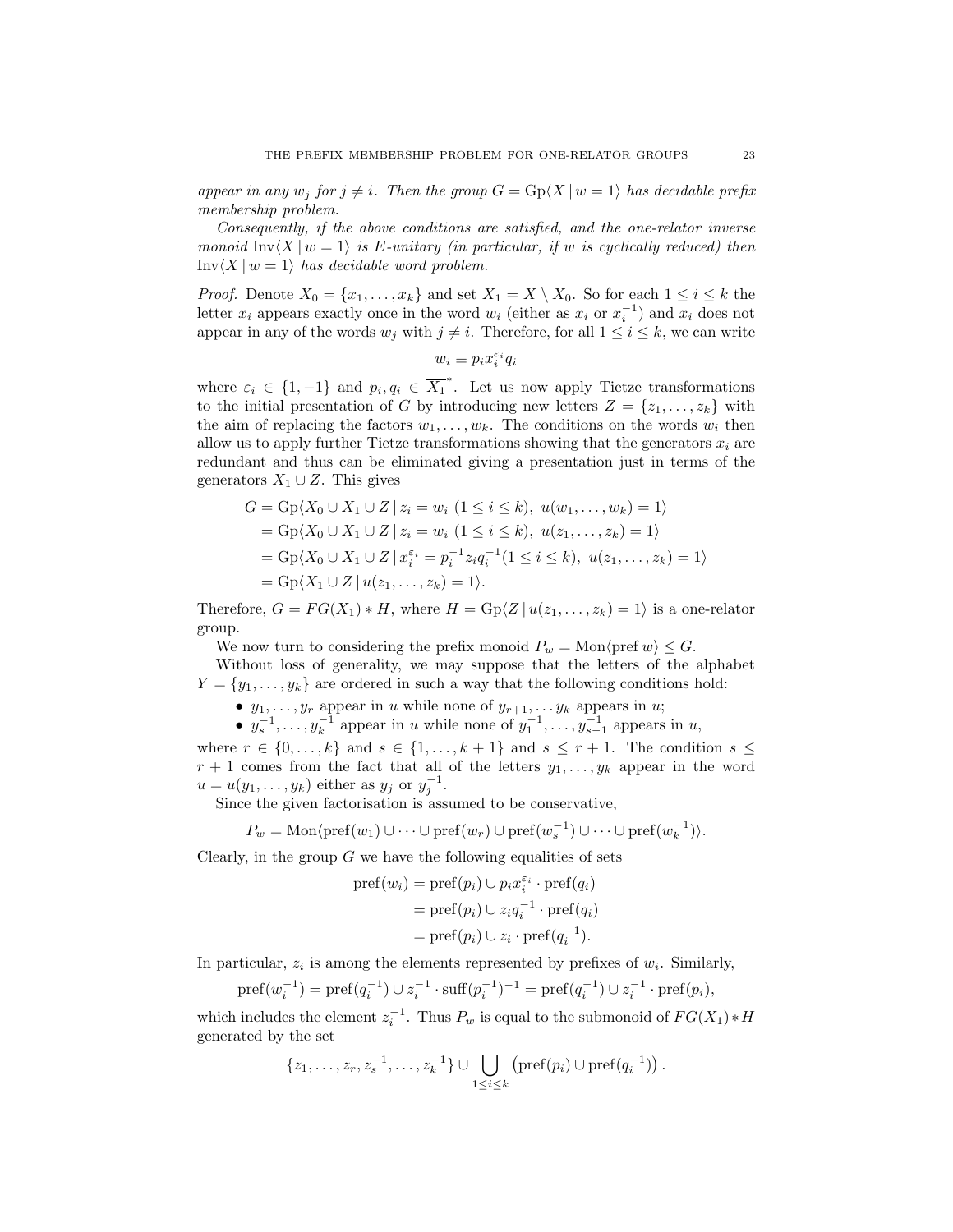Next observe that for any  $1 \leq j \leq r$  we can write  $u \equiv u(z_1, \ldots, z_k) \equiv u' z_j u''$ , which means that  $z_j^{-1} = u''u'$  holds in H, since  $u(z_1, \ldots, z_k) = 1$  in H. But both  $u', u''$ are products of letters from  $\{z_1, \ldots, z_r, z_s^{-1}, \ldots, z_k^{-1}\}$ , which shows that  $z_j^{-1} \in P_w$ . Similarly,  $z_j \in P_w$  for all  $s \leq j \leq k$ . Since  $r \leq s+1$  this proves that  $\overline{Z} \subseteq P_w$  and hence the entire group H is contained in  $P_w$ . Thus  $P_w$  is equal to the submonoid of  $FG(X_1) * H$  generated by the set  $H \cup Q$  where

$$
Q = \bigcup_{1 \leq i \leq k} \left( \text{pref}(p_i) \cup \text{pref}(q_i^{-1}) \right) \subseteq FG(X_1).
$$

To complete the proof it will suffice to show that the conditions of Corollary [4.8](#page-18-2) are satisfied for the submonoid  $P_w$  of the group  $G = FG(X_1) * H$ . The groups  $FG(X_1)$ and H both have decidable word problem by Magnus' Theorem.

We have  $P_w \cap H = H$  which is finitely generated. We claim that  $P_w \cap FG(X_1)$ equal to the submonoid of  $FG(X_1)$  generated by  $Q$ , and hence is finite generated.

Indeed, we have that  $P_w$  is equal to the submonoid of  $FG(X_1) * H$  generated by the set  $H \cup Q$ . Let  $g \in P_w \cap FG(X_1)$ . Since  $g \in P_w$  we can write  $g = h_0 t_1 h_1 \dots h_l t_l$ where  $h_i \in H$  and  $t_i \in \text{Mon}\langle Q \rangle$ , and, furthermore,  $h_i \neq 1$  for  $1 \leq i \leq l - 1$  and  $t_i \neq 1$  for all i. In the free product  $FG(X_1) * H$  this is a reduced form. Since we are assuming that  $g \in FG(X_1)$  it follows by Lemma [4.2](#page-16-1) that we must have  $g = t_1 \in \text{Mon}\langle Q \rangle$ . This proves that  $P_w \cap FG(X_1)$  is contained in Mon $\langle Q \rangle$ . The opposite containment is trivial. Hence condition (i) holds.

Condition (iii) holds again since  $P_w \cap H = H$ , while condition (ii) holds by Benois' Theorem as  $P_w \cap FG(X_1)$  is a finitely generated submonoid of the free group  $FG(X_1)$ . This completes the proof of the theorem.

<span id="page-23-0"></span>**Example 5.2.** Let  $X = \{a, b, x, y\}$ , let  $w = axbaybaybaxbaybaxb$  and set  $G =$  $Gp\langle X | w = 1 \rangle$  and  $M = Inv\langle X | w = 1 \rangle$ . Since axb is both a prefix and a suffix of  $w$  it follows that this word represents an invertible element  $M$ . It follows that the word  $(ayb)aybaxb(ayb)$  also represents an invertible element of M and hence so does the word ayb. We conclude that

$$
w = (axb)(ayb)(ayb)(axb)(ayb)(axb)
$$

is a unital factorisation and thus also a conservative factorisation by Theorem [3.3.](#page-13-0) Notice that  $x$  occurs exactly once in  $axb$  but not in  $ayb$ , and conversely,  $y$  occurs just once in ayb but not in axb. So, the above factorisation of w satisfies the unique marker letter condition of Theorem [5.1.](#page-21-1) Also note that  $w$  is a cyclically reduced word. Therefore applying the theorem we conclude that the group defined by the presentation

 $Gp\langle a, b, x, y \mid axbaybaybaxbaybaxb = 1 \rangle$ 

has decidable prefix membership problem and the inverse monoid

$$
Inv\langle a, b, x, y \mid axbaybaybaxbaybaxb = 1 \rangle
$$

has decidable word problem.

Many other similar examples to which Theorem [5.1](#page-21-1) can be applied may be constructed. In the example above in order to deduce that the inverse monoid has decidable word problem we just used the fact that it is  $E$ -unitary since the defining relator is a cyclically reduced word. It was not important that the defining relator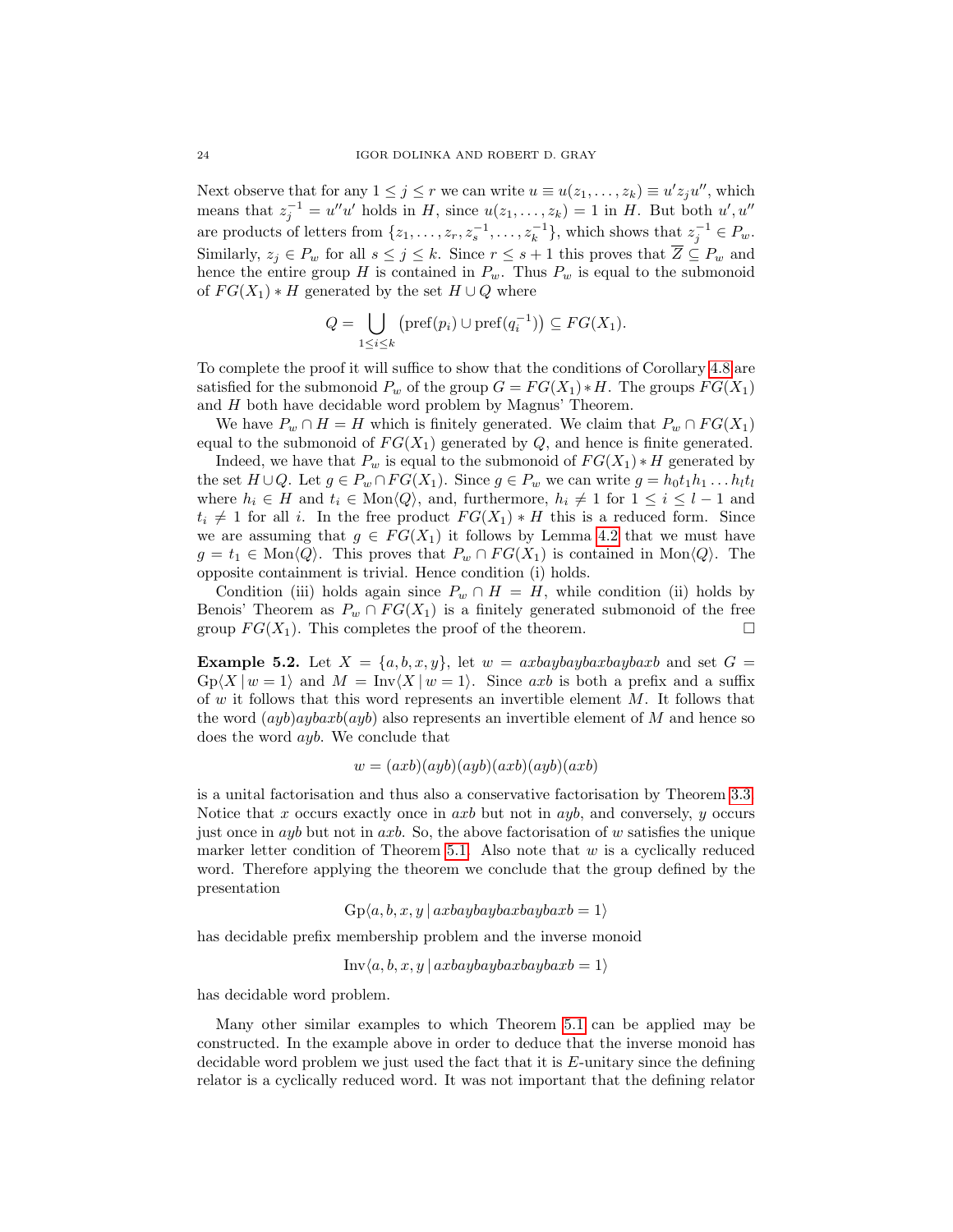was a positive word. For example, in much the same way we can show that the inverse monoid

 $M' = \text{Inv}\langle a, b, x, y \mid a^{-1}xbab^{-1}ayb^{-1}b^{-1}ayb^{-1}a^{-1}b^{-1}x^{-1}ab^{-1}ayb^{-1}a^{-1}xba = 1 \rangle.$ 

has decidable word problem.

Next we shall see that Theorem [5.1](#page-21-1) can also be applied in certain situations where the given defining relator does not immediately satisfy the unique marker letter condition.

**Example 5.3.** Let  $M$  be the "O'Hare inverse monoid"

 $Inv(a, b, c, d | abcdacdaabbcdacd = 1).$ 

and let  $G$  be the group with the same presentation. Recall in Example [3.2](#page-12-0) where we defined the "O'Hare inverse monoid" we saw that

 $w \equiv (abcd)(acd)(add)(abbcd)(acd)$ 

is a unital factorisation and thus also a conservative one. Note that these invertible pieces do not satisfy the unique marker letter property. However, as we shall now see, this monoid admits a one relator special inverse monoid presentation such that the defining relator does satisfy the hypotheses of Theorem [5.1.](#page-21-1) In fact, we shall identify an infinite family of examples, which includes the O'Hare monoid, for which this approach is possible.

<span id="page-24-0"></span>Proposition 5.4. Let

$$
M = \text{Inv}\langle X \, | \, au_{i_1}dau_{i_2}d \ldots au_{i_m}d = 1 \rangle,
$$

where  $a, d \in X$  and  $u_{i_k} \in \overline{Y}^*$  is a reduced word for  $1 \leq k \leq m$  where  $Y = X \setminus \{a, d\}.$ Assume further that the following conditions hold:

- (i) for some  $1 \leq j \leq m$ ,  $u_{i_j}$  is the empty word;
- (ii) for each  $x \in X \setminus \{a, d\}$  there exist r, s such that  $x \equiv \text{red}(u_{i_r} u_{i_s}^{-1})$ ;
- (iii) each word  $au_{i_k}d$  represents an invertible element of M.

Then the group defined by the presentation

$$
G = \mathrm{Gp}\langle X \,|\, a u_{i_1} d a u_{i_2} d \ldots a u_{i_m} d = 1 \rangle,
$$

has decidable prefix membership problem, and the inverse monoid M has decidable word problem.

*Proof.* By (iii) all of the words  $au_{i_k}d$  with  $1 \leq k \leq m$  all represent invertible elements of M. It follows that the inverse words  $(au_{i_k}d)^{-1} \equiv d^{-1}u_{i_k}^{-1}a^{-1}$  with  $1 \leq k \leq m$  also all represent invertible elements of M. Since the product of two invertible elements is invertible, it follows that for all  $1 \leq r, s \leq m$  the word  $(au_{i_r}d)(d^{-1}u_{i_s}^{-1}a^{-1})$  represents an invertible element of M.

We then use the following well-known fact from inverse semigroup theory: if  $bc$  is a right invertible element of an inverse monoid, then  $bcc^{-1} = b$ . Since every prefix of the word  $(au_{i_r}d)(d^{-1}u_{i_s}^{-1}a^{-1})$  is right invertible, applying the above general fact we conclude that

$$
(au_{i_r}d)(d^{-1}u_{i_s}^{-1}a^{-1}) = a \operatorname{red}(u_{i_r}u_{i_s}^{-1})a^{-1}
$$

holds in M for all  $1 \leq r, s \leq m$ .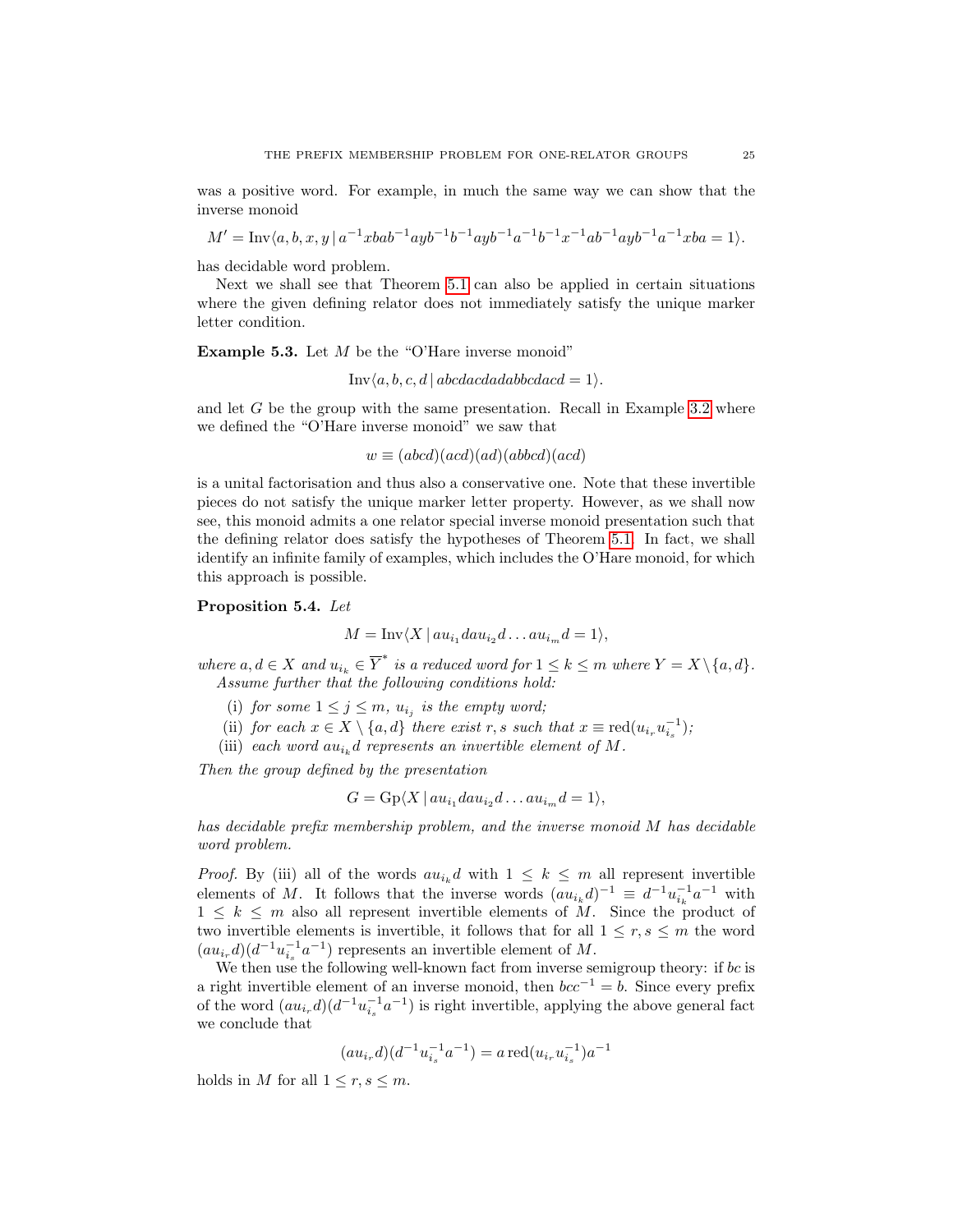By conditions (ii) it follows that for every letter  $x \in Y$  we have that  $axa^{-1}$ represents an invertible element of  $M$ . Also, by condition (i) and (iii) the word ad represents an invertible element of M.

For each  $1 \leq r \leq m$  write

$$
au_{i_r}d \equiv ab_{1,r}\dots b_{t_r,r}d
$$

where  $b_{i,r} \in Y$  for  $1 \leq i \leq t_r$ . Using the observations from the previous paragraph, and the general observation above about cancelling inverse pairs in right invertible words we conclude that in M we have

<span id="page-25-0"></span>
$$
au_{i_r}d = ab_{1,r} \dots b_{t_r,r}d = (ab_{1,r}a^{-1}) \dots (ab_{t_r,r}a^{-1})(ad).
$$
 (5.1)

for all  $1 \leq r \leq m$ .

Let  $v_r \equiv (ab_{1,r}a^{-1})\dots (ab_{t_r,r}a^{-1})(ad)$  for all  $1 \leq r \leq m$  and then set  $w' \equiv$  $v_1v_2 \ldots v_k$ . We claim that the presentations  $\text{Inv}\langle X | w = 1 \rangle$  and  $\text{Inv}\langle X | w' = 1 \rangle$  are equivalent in the sense that the identity map on  $\overline{X}$  induces an isomorphism between the inverse monoids defined by these presentations. To prove this it suffices to show that  $w' = 1$  holds in the monoid  $M = Inv\langle X | w = 1 \rangle$ , and, conversely, that  $w = 1$ holds in the monoids  $M' = \text{Inv}\langle X | w' = 1 \rangle$ .

The fact that  $w' = 1$  holds in M follows immediately from Equation [5.1.](#page-25-0) Conversely, in the inverse monoid  $M' = \text{Inv}\langle X | w' = 1 \rangle$  each prefix of w' arising as a product of factors of the form  $ab_{j,r}a^{-1}$  represents a right invertible element of M'. This observation along with the general fact above about cancelling inverse pairs in right invertible words makes it possible to delete from  $w'$  all factors of the form  $a^{-1}a$  without changing the value of w' in M'. In other words,  $w = 1$  holds in M'.

This shows that the presentations for  $M$  and  $M'$  are equivalent, and in particular that M and M' are isomorphic via the identity map on  $\overline{X}$ . It follows that for any word  $\gamma \in \overline{X}^*$  we have that  $\gamma$  represents a right invertible element of M if and only if  $\gamma$  represents a right invertible element of M'. Let R be the submonoid of right invertible elements of  $M$ , and let  $R'$  be the submonoid of right invertible elements of M'. Let  $\phi : M \to G$  and  $\phi' : M' \to G$  be the maps to the maximal group image induced by the identity map on  $\overline{X}$ . Then we have

$$
P_w = R\phi = R'\phi' = P_{w'}.
$$

However, the relator word  $w'$  from the presentation of  $M'$  has a unital and thus conservative factorisation into factors of the form  $axa^{-1}$ ,  $x \in X \setminus \{a, d\}$ , and ad. Picking x as the unique marker letter from  $axa^{-1}$ , and d from ad, shows that the inverse monoid  $M'$  has a presentation which satisfies the conditions of Theorem [5.1.](#page-21-1) Hence, the membership problem for  $P_{w'} = P_w$  in G is decidable. Hence the group presentation  $Gp\langle X | w = 1 \rangle$  has decidable prefix membership problem and the inverse monoid  $M$  has decidable word problem.

In particular the above proposition applies the O'Hare monoid

$$
Inv\langle a, b, c, d | (abcd)(acd)(ad)(abbcd)(acd) = 1 \rangle
$$

since, as already observed, the displayed decomposition is unital, and hence in particular ad represents an invertible element of the monoid, and, moreover, we clearly have  $b = \text{red}((bc)c^{-1})$  and  $c = \text{red}(c1^{-1})$ . Hence all the hypotheses of the proposition are satisfied and we conclude that the O'Hare monoid has decidable word problem.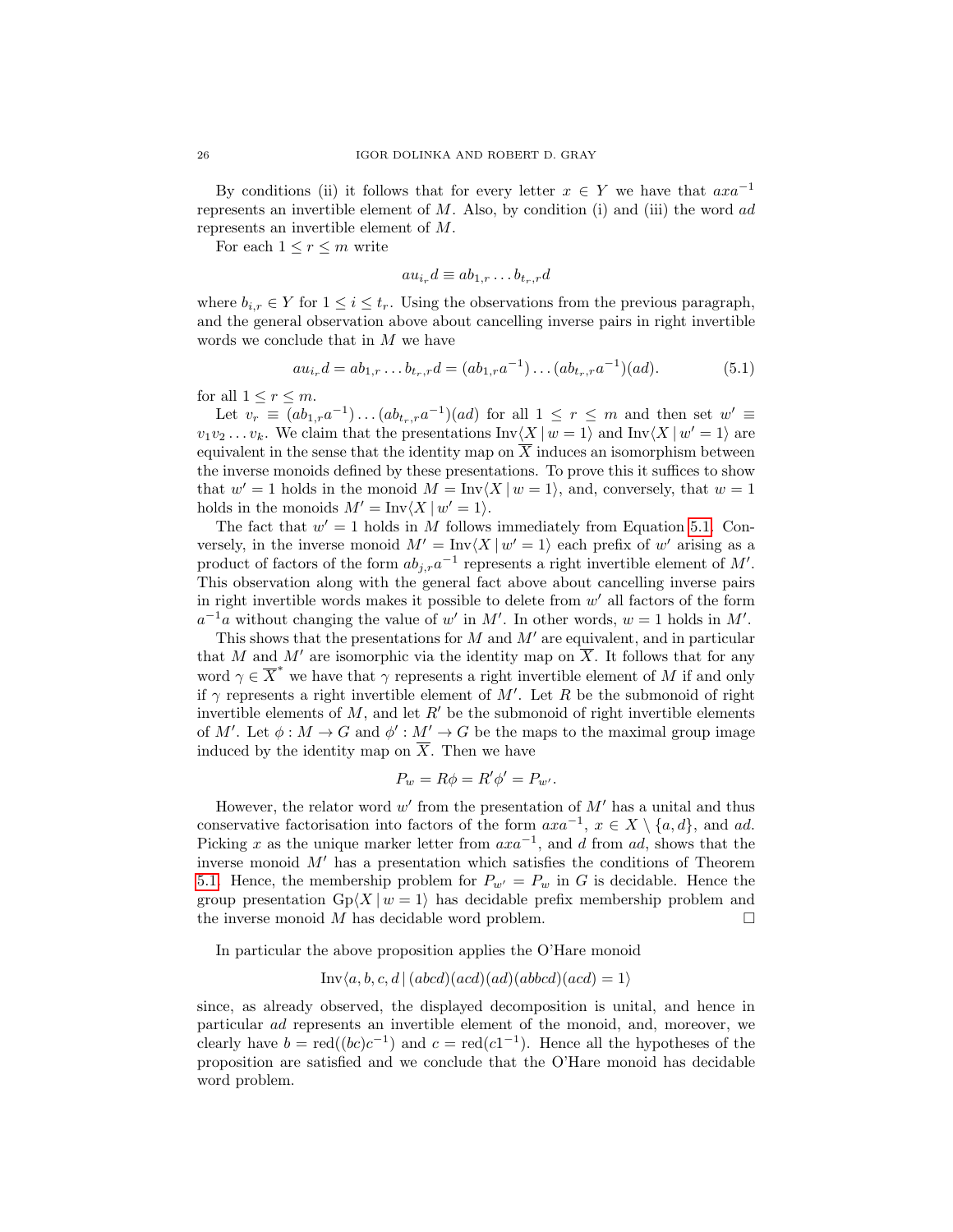Remark 5.5. It was pointed out to us by Jim Howie (Heriot-Watt University, Ed-inburgh) [\[17\]](#page-47-17) that the "O'Hare group"  $Gp\langle a, b, c, d | abcdacdaabbcdacd = 1 \rangle$  is in fact a free group of rank 3 (albeit in a rather non-obvious way). Therefore, in this case  $P_w$  has decidable membership in this group as a direct consequence of Benois' Theorem, and so the word problem for the O'Hare inverse monoid is decidable. On the other hand, not every group satisfying the hypotheses of Proposition [5.4](#page-24-0) is free.

# 5.2. Disjoint alphabets theorem.

<span id="page-26-1"></span>**Lemma 5.6.** Let  $G = B *_A C$  and let U be a finite subset of  $B \cup C$  such that  $M = \text{Mon}\langle U \rangle$ , the submonoid of G generated by U, contains A. Then  $M \cap B$  is generated by  $(U \cap B) \cup A$  and  $M \cap C$  is generated by  $(U \cap C) \cup A$ . Consequently, if A is finitely generated, then so are the monoids  $M \cap B$  and  $M \cap C$ .

*Proof.* Let  $g \in M \cap B$ . Then, since  $g \in M$ , we may write

$$
g = c_0 b_1 c_1 \dots b_l c_l
$$

for some  $b_i \in \text{Mon}\langle U \cap B \rangle$  and  $c_i \in \text{Mon}\langle U \cap C \rangle$  such that  $c_i \neq 1$  for  $1 \leq i \leq l-1$ and  $b_i \neq 1$  for all i. This expression is either a reduced form in G, whence  $l = 1$ ,  $c_0 = c_1 = 1$  and  $g = b_1 \in \text{Mon}\langle U \cap B \rangle \subseteq \text{Mon}\langle (U \cap B) \cup A \rangle$  by Lemma 4.2, or, otherwise, at least one of the terms belongs to A. For example, suppose that  $b_j \in A$ . Then  $c'_{j-1} = c_{j-1}b_jc_j \in \text{Mon}\langle (M \cap C) \cup A \rangle$ , so upon relabelling  $b'_k = b_k$ for all  $1 \le k \le j-1$ ,  $c'_k = c_k$  for all  $0 \le k \le j-2$ ,  $b'_k = b_{k+1}$  for all  $j+1 \le k \le l-1$ , and  $c'_k = c_{k+1}$  for all  $j \le k \le l-1$ , we get a new expression

$$
g = c'_0 b'_1 c'_1 \dots b'_{l-1} c'_{l-1},
$$

where  $b'_k \in \text{Mon}\langle (U \cap B) \cup A \rangle$  and  $c'_k \in \text{Mon}\langle (U \cap C) \cup A \rangle$  for all k, for which the previous argument can be repeated. We proceed similarly if  $c_i \in A$  for some j. Continuing in this fashion, we eventually arrive at a reduced form for  $g$ , leading to the conclusion that  $g \in \text{Mon}\langle (U \cap B) \cup A \rangle$ , as required.

Analogously, if  $g \in M \cap C$  we have that  $g \in \text{Mon}\langle (U \cap C) \cup A \rangle$ , thus proving the lemma.  $\Box$ 

Here is our second application, whose proof makes an appeal to Theorem [A.](#page-15-0)

<span id="page-26-0"></span>**Theorem 5.7.** Let  $G = \text{Gp}(X \mid w = 1)$  where  $w \in \overline{X}^*$  is a cyclically reduced word. Suppose that there is a finite alphabet  $Y = \{y_1, \ldots, y_k\}$  with  $k \geq 2$  and a word  $u \in \overline{Y}^*$  such that  $w \equiv u(w_1, \ldots, w_k)$ , all letters from Y appear in u (either in positive or inverted form), and that this determines a conservative factorisation of w. Suppose that for any pair of distinct  $i, j \in \{1, ..., k\}$  the words  $w_i$  and  $w_j$ have no letters in common. Then the group  $G = \text{Gp}(X \mid w = 1)$  has decidable prefix membership problem and thus  $\text{Inv}\langle X | w = 1 \rangle$  has decidable word problem.

*Proof.* For  $1 \leq i \leq k$ , let  $X_i \subseteq X$  denote the *content* of  $w_i$ , namely the set of all letters  $x \in X$  that appear in  $w_i$ . Then the conditions given in the theorem state that  $i \neq j$  implies  $X_i \cap X_j = \emptyset$ . We also let  $X_0 = X \setminus \bigcup_{1 \leq i \leq k} X_i$ . Notice that since  $w$  is cyclically reduced it follows that  $u$  must also be cyclically reduced.

Let  $t_1 \notin X$  be a new letter. Then an easy application of Tietze transformations gives

$$
G = \mathrm{Gp}\langle X, t_1 | w_1 t_1^{-1} = 1, u(t_1, w_2, \dots, w_k) = 1 \rangle.
$$

Let  $G_1 = \text{Gp}(X \setminus X_1, t_1 | u(t_1, w_2, \dots, w_k) = 1)$  noting that by the assumptions the word  $u(t_1, w_2, \ldots, w_k)$  is written over the alphabet  $(X \setminus X_1) \cup \{t_1\}$  and is a cyclically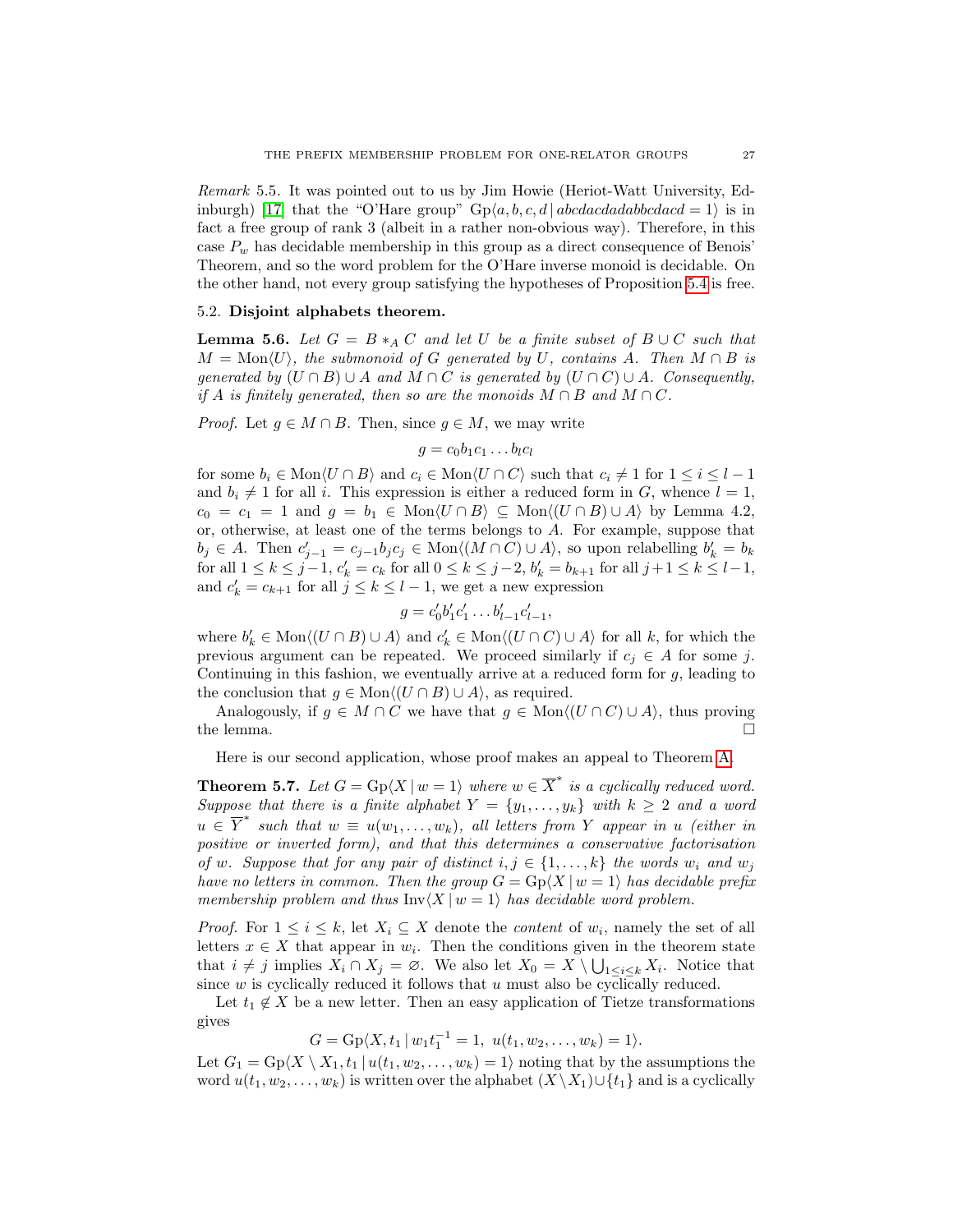reduced word. Since by assumption  $k \geq 2$ , it follows by Magnus' Freiheitssatz that the subgroup  $A'_1 = \text{Gp}(t_1)$  of  $G_1$  generated by  $t_1$  is an infinite cyclic group. On the other hand, since  $w_1 \in \overline{X_1}^*$  is a non-empty reduced word, it follows that the subgroup  $A_1 = \text{Gp}(w_1)$  of free group  $FG(X_1)$  generated by  $w_1$  is also infinite cyclic. Thus we can form the amalgamated free product

$$
FG(X_1) *_{A_1} G_1.
$$

there  $A_1$  and  $A'_1$  are identified via the isomorphism sending  $w_1$  to  $t_1$ . This gives

$$
G = \mathrm{Gp}\langle X_1, (X \setminus X_1), t_1 | w_1 = t_1, u(t_1, w_2, \dots, w_k) = 1 \rangle = FG(X_1) *_{A_1} G_1.
$$

The same reasoning as above can be then applied to  $G_1$ : upon introducing a new letter  $t_2$ , one can decompose  $G_1$  as the free product of  $FG(X_2)$  and  $G_2$  =  $\operatorname{Gp}\langle X \setminus (X_1 \cup X_2), t_1, t_2 \mid u(t_1, t_2, w_3, \ldots, w_k) = 1 \rangle$  amalgamated over the infinite cyclic subgroups  $A_2$  and  $A'_2$  generated by  $w_2$  and  $t_2$ , respectively.

Continuing in this way, after a finite number of steps we obtain the following tower of amalgamated free products:

$$
G = FG(X_1) *_{A_1} (FG(X_2) *_{A_2} (... (FG(X_k) *_{A_k} G_k)...)),
$$

where  $A_i$  is generated by  $t_i = w_i$  and

$$
G_k = \mathrm{Gp}(X_0, t_1, \ldots, t_k \mid u(t_1, \ldots, t_k) = 1) = FG(X_0) * H
$$

where

$$
H = \mathrm{Gp}\langle t_1, \ldots, t_k \mid u(t_1, \ldots, t_k) = 1 \rangle.
$$

For each  $0 \leq i \leq k$  we shall now define a submonoid  $M_i$  of  $G_i$  inductively. The sequence of monoids we define will have the property that for all  $i$  we have

$$
M_{i+1} = M_i \cap G_{i+1},
$$

and also that  $M_0 = P_w$ . We will prove using Theorem [A](#page-15-0) that the membership problem for  $M_i$  in  $G_i$  is decidable for all i, and since  $M_0 = P_w$  this will suffice to complete the proof of the theorem.

For all  $1 \leq i \leq k$  set

$$
W_i = \begin{cases} \operatorname{pref}(w_i) & \text{if } u(t_1, \ldots, t_k) \text{ contains } t_i \text{ but not } t_i^{-1}, \\ \operatorname{pref}(w_i^{-1}) & \text{if } u(t_1, \ldots, t_k) \text{ contains } t_i^{-1} \text{ but not } t_i, \\ \operatorname{pref}(w_i) \cup \operatorname{pref}(w_i^{-1}) & \text{if } u(t_1, \ldots, t_k) \text{ contains both } t_i, t_i^{-1}. \end{cases}
$$

Then set

$$
M_k = \text{Mon}\langle t_i^{\varepsilon} : 1 \le i \le k \text{ and } \varepsilon \in \{1, -1\}
$$
  
such that  $t_i^{\varepsilon}$  is contained in  $u(t_1, \dots, t_k)$ 

which is a submonoid of  $G_k = FG(X_0) * H$ , and define inductively

$$
M_{i-1} = \text{Mon}\langle M_i \cup W_i \rangle \le G_{i-1} = FG(X_i) *_{A_i} G_i
$$

for  $1 \leq i \leq k$ .

It may be shown that in fact  $M_k = H$  using a similar argument as in the proof of Theorem [5.1.](#page-21-1) Indeed, if, for example,  $t_i$  occurs in  $u(t_1,\ldots,t_k)$  but not  $t_i^{-1}$ , then one can write  $u(t_1,...,t_k) \equiv u't_iu''$ . Therefore, in  $G_k$  we have  $t_i^{-1} = u''u' \in M_k$ . This shows that  $t_i, t_i^{-1} \in M_k$  for all  $1 \leq i \leq k$ , so the required conclusion  $M_k = H$ follows.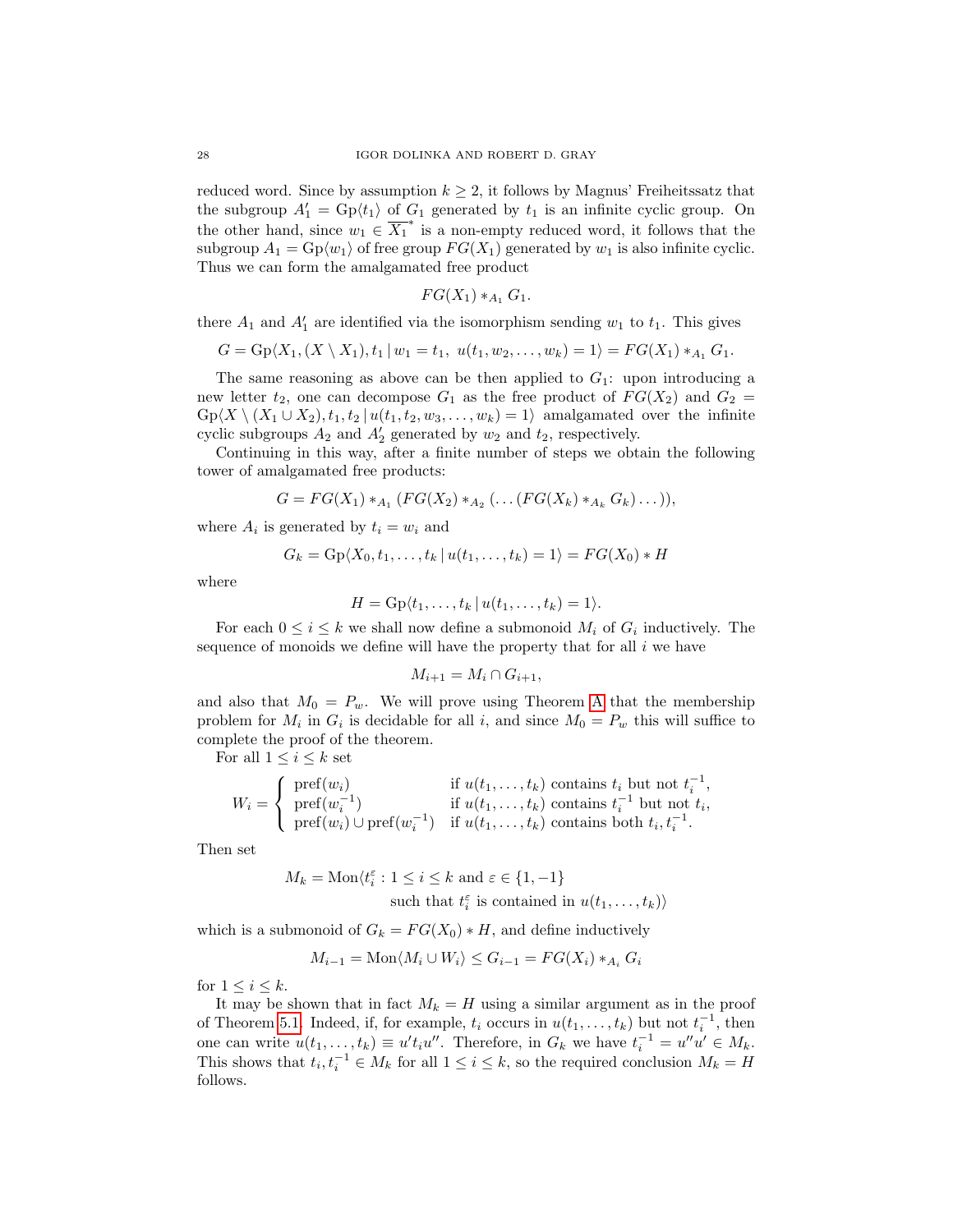Since the word u defines a conservative factorisation of  $w$ , it follows that the prefix monoid  $P_w$  is equal to the submonoid of  $G = G_0$  generated by  $\cup_{1 \leq i \leq k} W_i$ . Now by definition we have

$$
M_0=\operatorname{Mon}\langle \operatorname{Mon}\langle \ldots \operatorname{Mon}\langle \operatorname{Mon}\langle H\cup W_k\rangle \cup W_{k-1}\rangle \ldots \rangle \cup W_1\rangle.
$$

From this, using the natural embeddings of  $G_{i-1}$  into  $G_i$  for all i it may be verified that in  $G = G_0$  we have

$$
M_0 = \text{Mon}\langle W_1 \cup W_2 \cup \cdots \cup W_k \rangle = P_w.
$$

So, it remains to argue by induction that the memberhsip problem for  $M_i$  withing  $G_i$  is decidable for all i. Clearly, each  $M_i$  is finitely generated, say  $M_i = \text{Mon}\langle U_i \rangle$  for some finite subset  $U_i \subset M_i$ . Since both  $FG(X_0)$  and the one-relator group H have decidable word problems, the latter by Magnus' Theorem, and  $M_k \cap FG(X_0) = \{1\}$ and  $M_k \cap H = H$ , we can apply Corollary [4.8](#page-18-2) to deduce that the membership problem for  $M_k$  in  $G_k$  is decidable.

Now assume inductively that the membership problem for  $M_{i+1}$  in  $G_{i+1}$  is decidable for some  $i < k$ . The latter is a one-relator group, so it has decidable word problem, as does  $FG(X_{i+1})$ . Furthermore, since  $FG(X_{i+1})$  is a free group, it follows from Benois' Theorem that the membership problem for  $A_{i+1} = \text{Gp}(w_{i+1})$  in  $FG(X_{i+1})$  is decidable. Since  $t_{i+1}$  is one of its generators, it follows by [\[27,](#page-48-3) Theorem IV.5.3] that the membership problem for  $A'_{i+1} = \text{Gp}(t_{i+1})$  in the one-relator group  $G_{i+1}$  is decidable.

We claim that  $M_i \cap G_{i+1} = M_{i+1}$ . Indeed, we have  $G_i = FG(X_{i+1}) *_{A_{i+1}} G_{i+1}$ , while  $M_i = \text{Mon}\langle M_{i+1} \cup W_{i+1} \rangle = \text{Mon}\langle U_{i+1} \cup W_{i+1} \rangle$ . Therefore, by Lemma [5.6,](#page-26-1)  $M_i \cap G_{i+1}$  is generated by  $((U_{i+1} \cup W_{i+1}) \cap G_{i+1}) \cup A'_{i+1} = U_{i+1} \cup A'_{i+1}$  and thus  $M_i \cap G_{i+1} = \text{Mon}\langle U_{i+1} \cup \{t_{i+1}, t_{i+1}^{-1}\} \rangle = M_{i+1}$  because  $t_{i+1}, t_{i+1}^{-1} \in H \subseteq M_{i+1}$ . Similarly, Lemma [5.6](#page-26-1) yields that  $M_i \cap FG(X_{i+1})$  is finitely generated by  $W_{i+1}$ . This means that  $M_i$  is indeed generated by  $(M_i \cap G_{i+1}) \cup (M_i \cap FG(X_{i+1}))$ , and, furthermore, the membership problem for  $M_{i+1} = M_i \cap G_{i+1}$  in  $G_{i+1}$  is decidable by the inductive hypothesis, while the membership problem for  $M_i \cap FG(X_{i+1})$  in  $FG(X_{i+1})$  is decidable by by Benois' Theorem.

Hence the hypotheses of Theorem [A](#page-15-0) are satisfied, and applying this theorem we conclude that the membership problem for  $M_i$  in  $G_i$  is decidable. In particular, the membership problem for  $M_0 = P_w$  in  $G_0 = G$  is decidable, so the theorem follows.  $\Box$ 

Example 5.8. Consider the inverse monoid

 $M = Inv(a, b, c, d | ababcdcdababcdcd\ncdabab = 1).$ 

Then, if we denote  $\alpha \equiv abab$  and  $\beta \equiv c d c d$ , the relator word becomes  $w \equiv \alpha \beta \alpha \beta \beta \alpha$ , and we conclude, just as in Example [5.2,](#page-23-0) that both  $\alpha$  and  $\beta$  represent invertible elements of M. Hence,

$$
w \equiv (abab)(cdcd)(abab)(cdcd)(cdcd)(abab)
$$

is a conservative factorisation that satisfies the conditions of Theorem [5.7.](#page-26-0) It follows that  $G = \text{Gp}(a, b, c, d | \alpha \beta \alpha \beta \beta \alpha = 1)$  has decidable prefix membership problem and that the word problem of  $M$  is decidable, too. In more detail,

$$
G = FG(a, b) *_{A_1} (FG(c, d) *_{A_2} GP(t, s | tst s t = 1)),
$$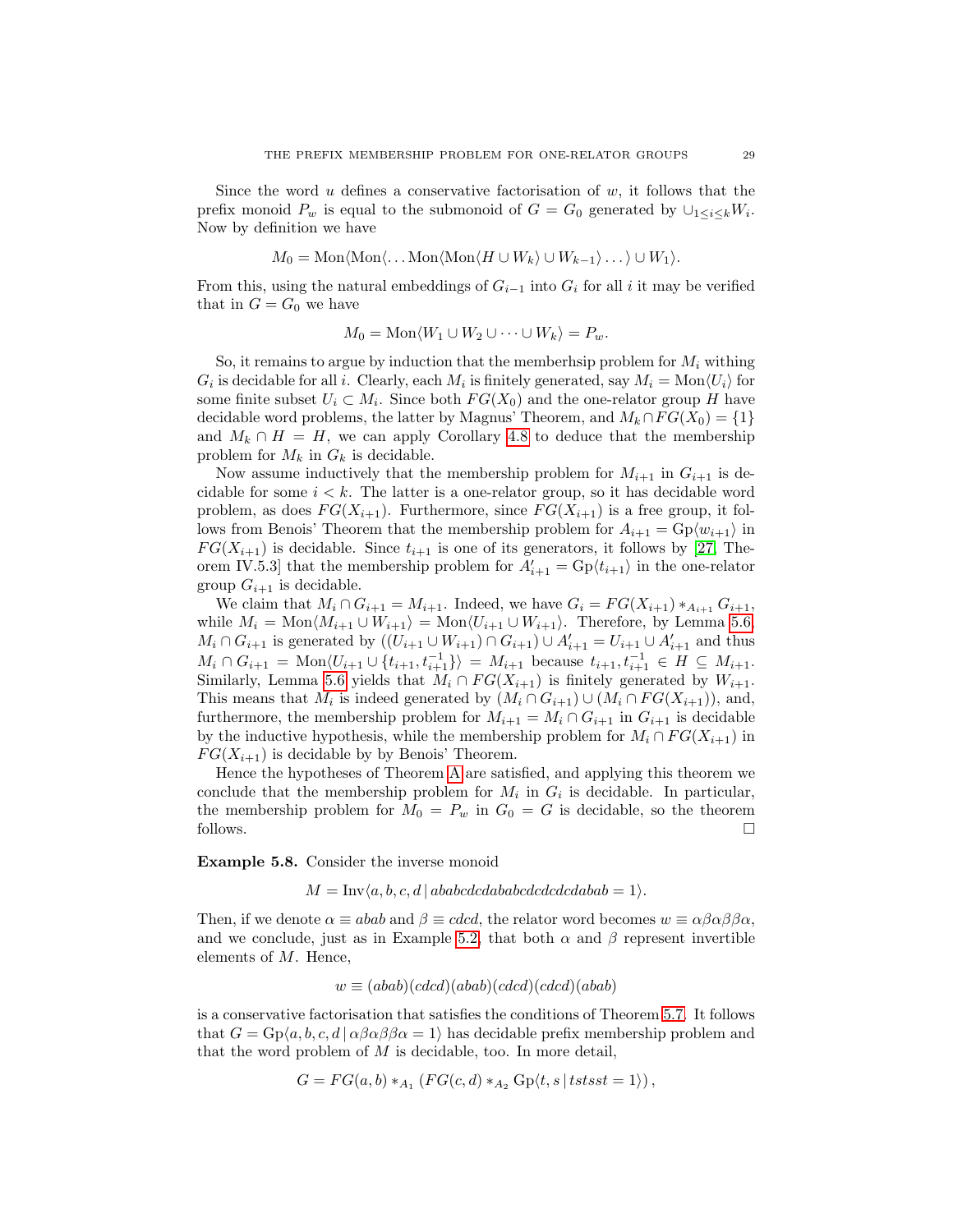where  $A_1$  and  $A_2$  are infinite cyclic groups generated by  $t = abab$  and  $s = cdcd$ , respectively, and the prefix monoid is generated by  $t, t^{-1} = stsst, s, s^{-1} = tsst$ (thus containing the whole group  $Gp(t, s | tstsst = 1)$ ) and a, ab, aba, c, cd, cdc (here aba and cdc are obviously redundant).

Example 5.9. We finish the subsection by a non-example, showing the significance of the disjoint content condition in Theorem [5.7.](#page-26-0) Namely, let

 $M = Inv(a, b, c | ababbcbcbbababbcbcbbcbbabbabab = 1).$ 

Just as in previous examples, it is easy to see that

 $w = (ababb)(cbcbb)(ababb)(cbcbb)(cbcbb)(ababb)$ 

is a unital factorisation of the relator word, but the pieces do not have disjoint content (they have the letter  $b$  in common). As  $w$  is cyclically reduced, the word problem for M reduces to the prefix membership problem for the group G defined by the presentation  $Gp\langle a, b, c | \alpha \beta \alpha \beta \beta \alpha = 1 \rangle$ , where  $\alpha \equiv ababb$  and  $\beta \equiv cbcbb$ . We can now replace its sole relation by  $ababbs^{-1} = 1$  and  $scbcbbscbbcbbbbs$  = 1 to obtain the free amalgamated decomposition

$$
G = FG(a, b) *_A \text{Gp}\langle c, d, s | \text{scbcbbscbcbbcbbs} = 1 \rangle,
$$

where A is a joint free subgroup of rank 2 generated by b and  $ababb = s$ . (Note that the second factor satisfies the requirements for applying Theorem [5.7.](#page-26-0))

However, the prefix submonoid  $P_w$  of G is generated (after removing some obvious redundancies) by  $s, s^{-1}, a, ab, c, cb, cbcbb$ . It also contains  $(cbcbb)^{-1} = (scbcbb)^2$ and thus  $b^{-1} = (cbcbb)^{-1}(cb)^2$ . The problem is that we don't know if  $A \subseteq P_w$ : for this we would need  $b \in P_w$  (which seems likely not to hold). Therefore, at present it seems that Theorem [A](#page-15-0) cannot be applied to this case.

5.3. Cyclically pinched presentations. Following e.g. [\[7,](#page-47-18) [9\]](#page-47-19) we say that a onerelator group  $G$  is *cyclically pinched* if it is defined by a presentation of the form

$$
\langle X \cup Y \, | \, u = v \rangle
$$

where  $u \in \overline{X}^*$  and  $v \in \overline{Y}^*$  are nonempty reduced words, with the alphabets X and Y disjoint. Clearly, the defining relation is equivalent to  $uv^{-1} = 1$ , and in this sense we are going to refer to  $Gp\langle X \cup Y | uv^{-1} = 1 \rangle$  as a *cyclically pinched presentation*.

<span id="page-29-0"></span>Theorem 5.10. The prefix membership problem is decidable for any group defined by a cyclically pinched presentation

$$
Gp\langle X \cup Y \, | \, uv^{-1} = 1 \rangle.
$$

Consequently, the word problem is decidable for all one-relator inverse monoids of the form

$$
\text{Inv}\langle X \cup Y \, | \, uv^{-1} = 1 \rangle
$$

with  $u \in \overline{X}^*$  and  $v \in \overline{Y}^*$  both reduced words.

*Proof.* As is well-known, a cyclically pinched group  $G$  is a free product of free groups  $FG(X)$  and  $FG(Y)$  amalgamated over an infinite cyclic group A such that Af is generated by u and Ag is generated by v. Hence, it suffices to check if the conditions of Theorem A are satisfied for the prefix monoid  $P_w$  where  $w \equiv uv^{-1}$ . Indeed, the latter monoid is generated in G by

$$
pref(u)\cup u\cdot pref(v^{-1}).
$$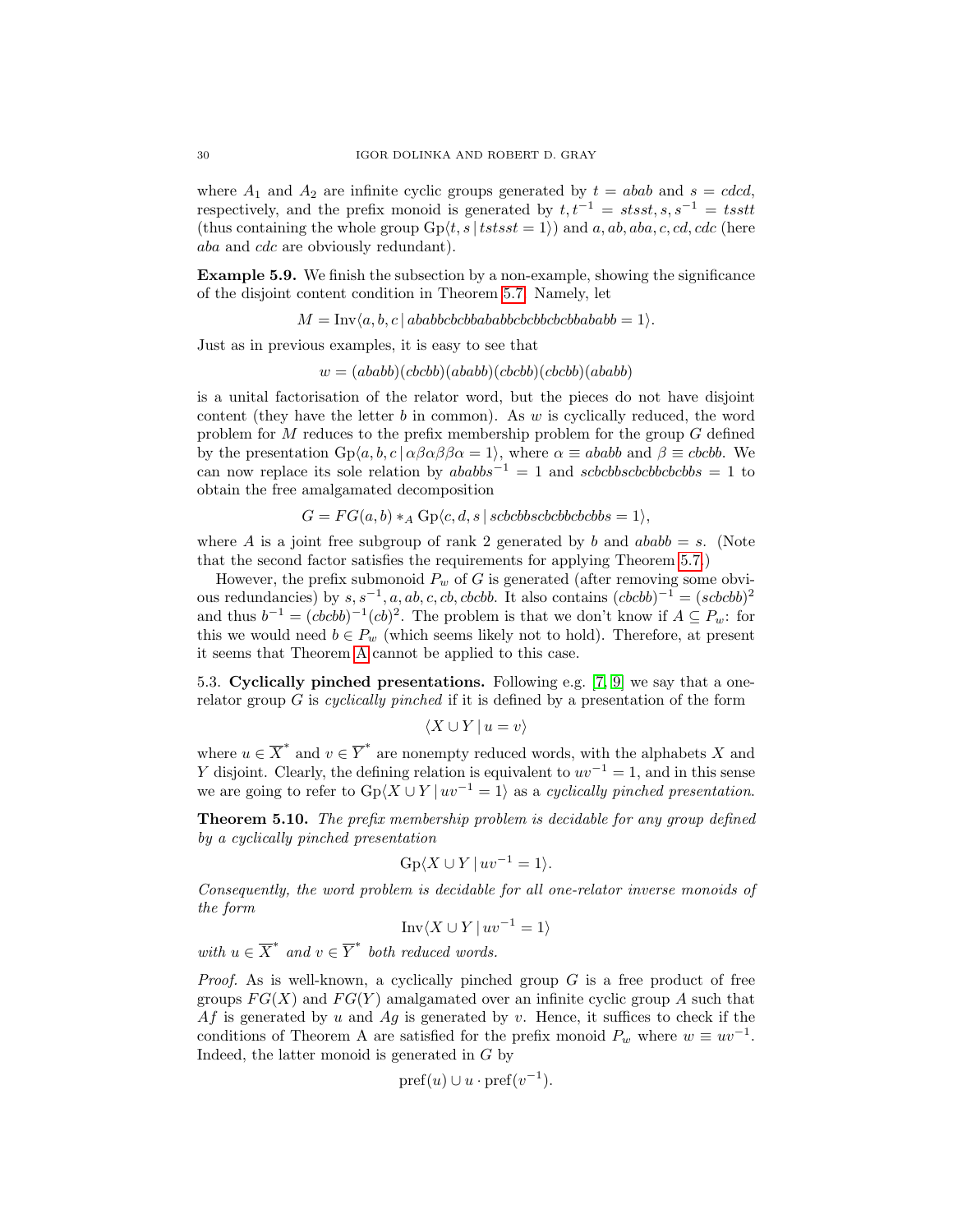Note that the set  $u \cdot \text{pref}(v^{-1})$  is in G actually equal to  $\text{pref}(v)$ . Since the generating set of  $P_w$  contains u (and thus v), the monoid  $P_w$  contains the whole amalgamated subgroup. Since this subgroup is finitely generated, Lemma [5.6](#page-26-1) implies that so are the monoids  $P_w \cap FG(X) = \text{Mon}\langle \text{pref}(u) \rangle$  and  $P_w \cap FG(Y) = \text{Mon}\langle \text{pref}(v) \rangle$ . Hence, the conditions (i) and (ii) of Theorem A are satisfied, and the remaining conditions hold by Benois' Theorem. Therefore, the membership problem for  $P_w$ in  $M$  is decidable.

<span id="page-30-1"></span>Example 5.11. Both the orientable surface group

$$
Gp\langle a_1, \ldots, a_n, b_1, \ldots, b_n | [a_1, b_1] \ldots [a_n, b_n] = 1 \rangle
$$

and the non-orientable surface group

$$
Gp\langle a_1,\ldots,a_n | a_1^2 \ldots a_n^2 = 1 \rangle
$$

of genus  $n \geq 2$  are cyclically pinched (e.g. for  $u \equiv [a_1, b_1] \dots [a_{n-1}, b_{n-1}]$  and  $v \equiv [a_n, b_n]^{-1}$  in the orientable case, and for  $u \equiv a_1^2 \dots a_{n-1}^2$  and  $v \equiv a_n^{-2}$  for the non-orientable case). Hence, the corresponding prefix membership problems are decidable. For the first family of presentations above there are already several proofs in the literature that the prefix membership problem is decidable; see [\[19,](#page-47-3) [32,](#page-48-10) [34\]](#page-48-11).

#### 6. Deciding membership in submonoids of HNN extensions

<span id="page-30-0"></span>Our aim in this section is to give two general decidability results concerning the membership problem for certain submonoids of HNN extensions of finitely generated groups. Then in the next section these results will be applied to the prefix membership problem for certain one-relator groups.

Before stating the main results we first recall some definitions and fix some notation which will remain in place for the rest of the section. Let  $G$  be a group finitely generated by X with canonical homomorphism  $\pi : \overline{X}^* \to G$ . Let A and B be two isomorphic finitely generated subgroups of G and let  $\phi: A \to B$  be an isomorphism. Moreover, let  $Y = \{y_1, \ldots, y_k\}$  and  $Z = \{z_1, \ldots, z_k\}$  be, respectively, finite generating sets for A and B, with canonical homomorphisms  $\theta : \overline{Y}^* \to A$ ,  $\xi : \overline{Z}^* \to B$  such that  $y_i \theta \phi = z_i \xi$  for  $1 \leq i \leq k$ . Set  $a_i = y_i \theta$  and  $b_i = z_i \xi$  for  $1 \leq i \leq k$ . Observe that  $\{a_1, \ldots, a_k\}$  is a finite subset of A which generates A, and similarly  $\{b_1, \ldots, b_k\}$  is a finite subset of B generating B.

We use

$$
G^* = G *_{t, \phi: A \to B}
$$

to denote the HNN extension of G with a stable letter  $t \notin X$  and associated finitely generated subgroups  $A, B$ . So  $G^*$  is the group obtained by taking a presentation for G with respect to X, adding t as a new generator, and adding the relations

$$
t^{-1}a_it=b_i
$$

for  $1 \leq i \leq k$ . Formally these relations should be written over the alphabet  $\overline{X \cup \{t\}}$ , that is, as  $t^{-1}u_it = v_i$  where  $u_i, v_i \in \overline{X}^*$  satisfy  $u_i\pi = a_i$  and  $v_i\pi = b_i$ . Throughout this section  $u_i$  and  $v_i$  will denote words with these properties. Note that for any word  $w(u_1, \ldots, u_k) \in \overline{X}^*$  representing the element  $a \in A$ , the word  $w(v_1, \ldots, v_k) \in$  $\overline{X}^*$  represents the element  $a\phi \in B$ .

We now state the two main results of this section.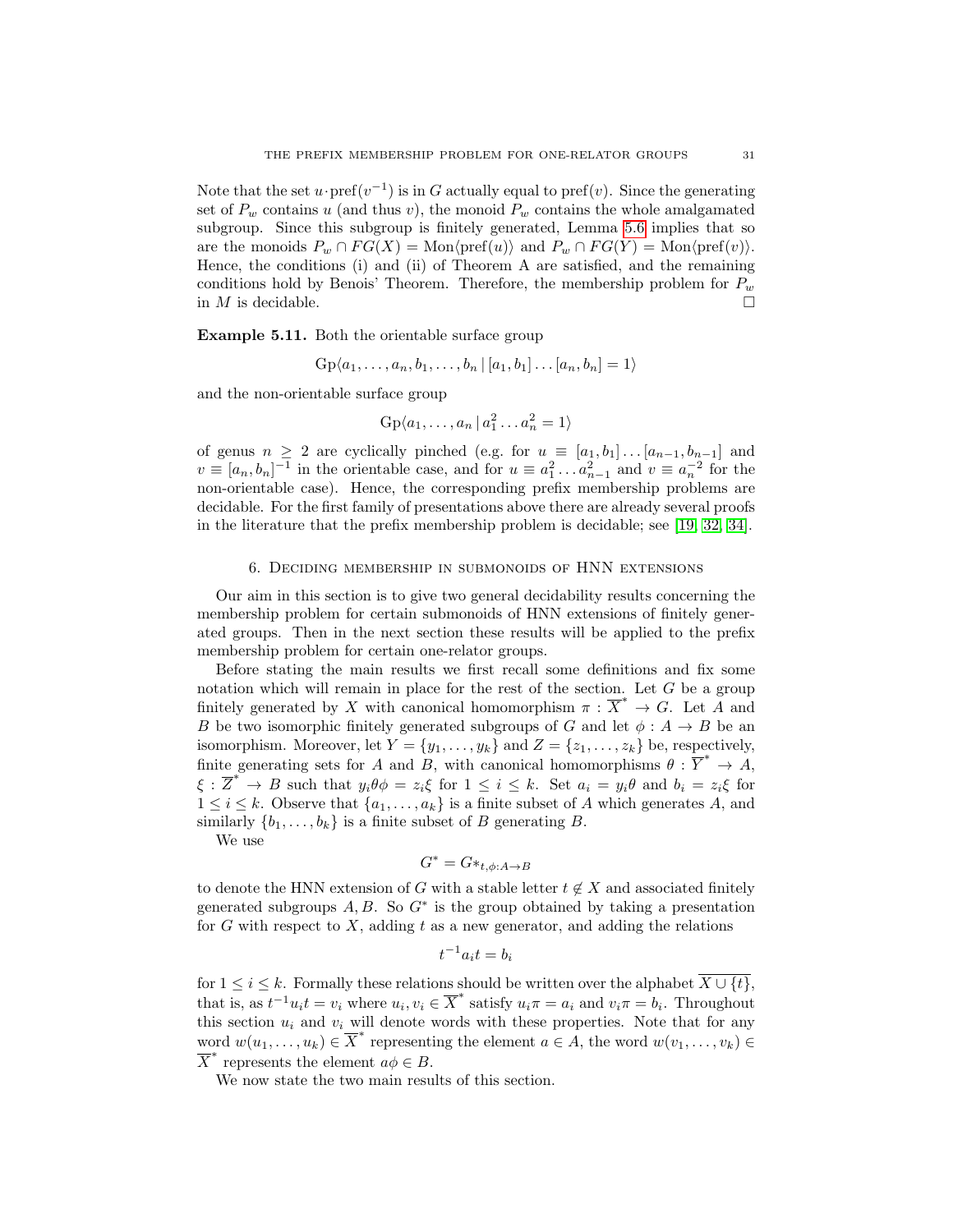<span id="page-31-0"></span>**Theorem C.** Let  $G^* = G *_{t,\phi:A\to B}$  be an HNN extension of a finitely generated group  $G$  such that  $A, B$  are also finitely generated. Assume that  $G$  has decidable word problem and that the membership problems of A and B in G are decidable. Let M be a submonoid of  $G^*$  such that the following conditions hold:

- (i)  $A ∪ B ⊂ M;$
- (ii)  $M \cap G$  is finitely generated, and

$$
M = \text{Mon}\langle (M \cap G) \cup \{t, t^{-1}\}\rangle;
$$

(iii) the membership problem for  $M \cap G$  in G is decidable.

Then the membership problem for  $M$  in  $G^*$  is decidable.

<span id="page-31-1"></span>**Theorem D.** Let  $G^* = G *_{t,\phi:A\rightarrow B}$  be an HNN extension of a finitely generated group  $G$  such that  $A, B$  are also finitely generated. Assume that the following conditions hold:

- (i) the rational subset membership problem is decidable in  $G$ ;
- (ii)  $A \leq G$  is effectively closed for rational intersections.

Then for any finite  $W_0, W_1, \ldots, W_d, W'_1, \ldots, W'_d \subseteq G, d \ge 0$ , the membership problem for

$$
M = \text{Mon}\langle W_0 \cup W_1 t \cup W_2 t^2 \cup \dots \cup W_d t^d \cup t W'_1 \cup \dots \cup t^d W'_d \rangle
$$

in G<sup>∗</sup> is decidable.

<span id="page-31-3"></span>Remark 6.1. The conclusion of the previous theorem also holds if we replace t by  $t^{-1}$  in the generating set of the monoid M. Namely, it is straightforward to see that

$$
\operatorname{Mon}\langle W_0 \cup W_1t^{-1} \cup W_2t^{-2} \cup \cdots \cup W_dt^{-d} \cup t^{-1}W'_1 \cup \cdots \cup t^{-d}W'_d \rangle
$$

is in fact equal to

$$
\left(\mathrm{Mon}\langle W_0^{-1} \cup (W_1')^{-1} \, t \cup (W_2')^{-1} \, t^2 \cup \cdots \cup (W_d')^{-1} \, t^d \cup t^W_1^{-1} \cup \cdots \cup t^d W_d^{-1} \rangle\right)^{-1},
$$

which enables us to invoke Theorem [D.](#page-31-1)

By standard results on HNN extensions (see e.g. [\[27,](#page-48-3) Ch. IV]) every element  $g \in G *_{t,\phi:A\to B}$  can be written written as

$$
g = g_0 t^{\varepsilon_1} g_1 t^{\varepsilon_2} \dots t^{\varepsilon_n} g_n,
$$

where  $g_0, g_1, \ldots, g_n \in G$  and  $\varepsilon_i \in \{1, -1\}$  for all  $1 \leq i \leq n$ . This expression is said to be reduced if for all  $1 \leq i \leq n-1$  we have  $g_i \notin A$  whenever  $\varepsilon_i = -1$ and  $\varepsilon_{i+1} = 1$ , and  $g_i \notin B$  whenever  $\varepsilon_i = 1$  and  $\varepsilon_{i+1} = -1$ . Similarly, for words  $w_1, w_2, \ldots, w_n \in \overline{X}^*$  and  $\varepsilon_i \in \{1, -1\}$   $(1 \leq i \leq n)$  the word

$$
w_0 t^{\varepsilon_1} w_1 t^{\varepsilon_2} \dots t^{\varepsilon_n} w_n,
$$

is said to be a word in reduced form if and only if  $(w_0\pi)t^{\varepsilon_1}(w_1\pi)t^{\varepsilon_2}\dots t^{\varepsilon_n}(w_n\pi)$  is a reduced expression. The following result is standard and can be proved e.g. by applying [\[27,](#page-48-3) Lemma IV.2.3] and Britton's Lemma.

<span id="page-31-2"></span>Lemma 6.2. An equality of two reduced forms

$$
g_0 t^{\varepsilon_1} g_1 t^{\varepsilon_2} \dots t^{\varepsilon_n} g_n = h_0 t^{\delta_1} h_1 t^{\delta_2} \dots t^{\delta_m} h_m
$$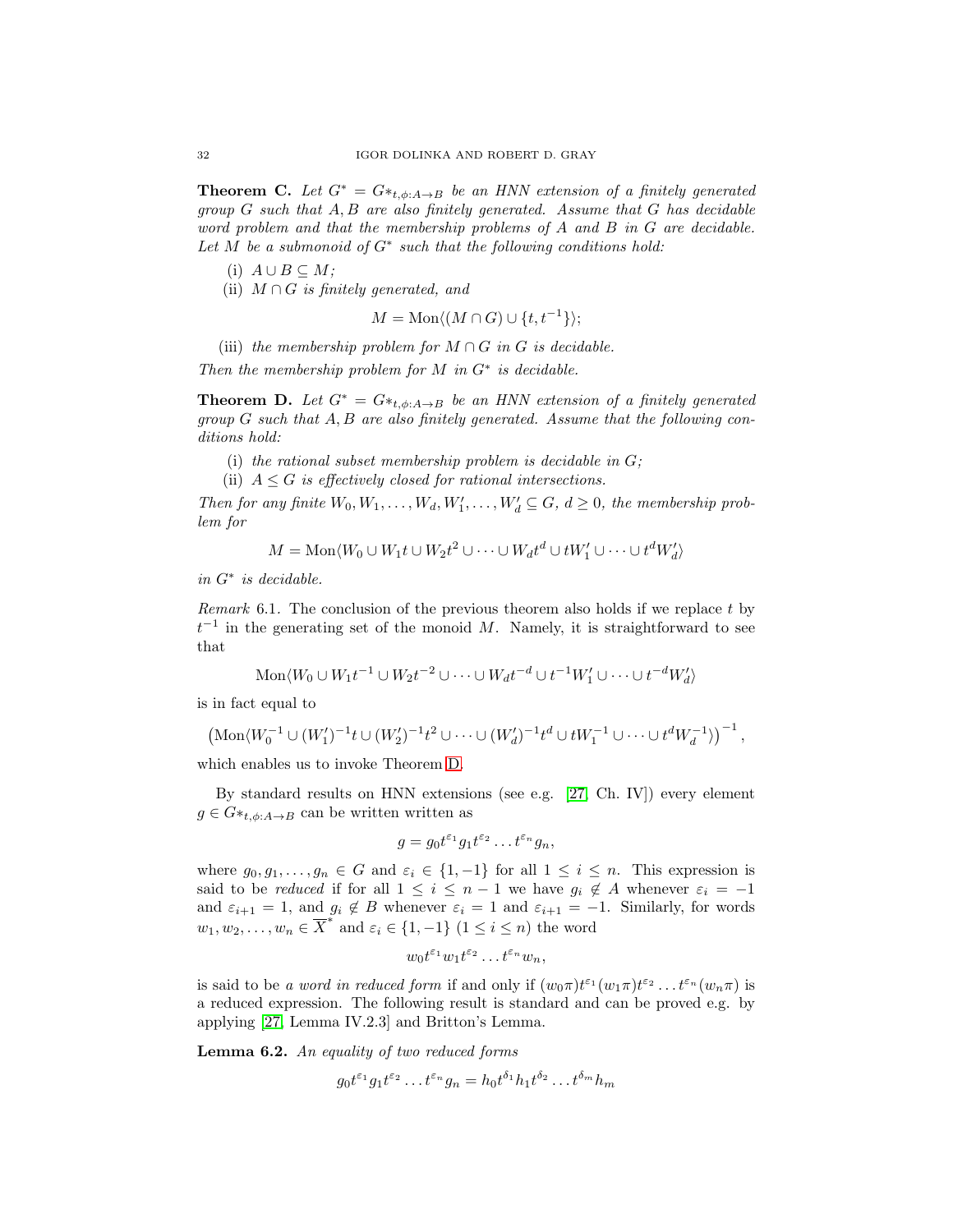holds in the HNN extension  $G^*_{t,\phi:A\to B}$  if and only if  $n = m$ ,  $\varepsilon_i = \delta_i$  for all  $1 \leq i \leq n$ , and there exist  $1 = \alpha_0, \alpha_1, \ldots, \alpha_n, \alpha_{n+1} = 1 \in A \cup B$  such that for all  $0 \leq i \leq n$  we have  $\alpha_i \in A$  if  $\varepsilon_i = -1$ ,  $\alpha_i \in B$  if  $\varepsilon_i = 1$ , and

$$
h_i = \alpha_i^{-1} g_i(t^{\varepsilon_{i+1}} \alpha_{i+1} t^{-\varepsilon_{i+1}}).
$$

<span id="page-32-0"></span>**Lemma 6.3.** Let  $G^* = G *_{t,\phi:A\to B}$  and let M be a submonoid of  $G^*$  such that

$$
M = \text{Mon}\,(M \cap G) \cup \{t, t^{-1}\}.
$$

Then every element  $g \in M$  can be written in reduced form

$$
g = g_0 t^{\varepsilon_1} g_1 t^{\varepsilon_2} \dots t^{\varepsilon_n} g_n
$$

such that  $g_i \in M \cap G$  for all  $0 \leq i \leq n$ .

*Proof.* Assume that  $g \in M$ . Then by assumption

$$
g = h_0 t^{\delta_1} h_1 t^{\delta_2} \dots t^{\delta_k} h_k
$$

for some  $h_i \in M \cap G$ ,  $0 \le i \le k$ , and  $\delta_i \in \{1, -1\}$ ,  $1 \le i \le k$ . By [\[27,](#page-48-3) page 184], the above product, which itself is not necessarily reduced, can be transformed into a reduced form by applying a finite number of t-reductions. Recall that t-reductions the following operations

- replace  $t^{-1}gt$ , where  $g \in A$ , by  $g\phi$ , or
- replace  $tgt^{-1}$ , where  $g \in B$ , by  $g\phi^{-1}$ .

Hence to prove the lemma it suffices to show that, under our assumptions, applications of t-reductions to a product of the above form preserves the property of the G-terms belonging to M.

Consider a product  $p_0 t^{\gamma_1} p_1 t^{\gamma_2} \dots t^{\gamma_m} p_m$ , such that  $p_i \in M$  for  $1 \leq i \leq m$ , to which a t-reduction can be applied. Suppose without loss of generality this is a  $t$ -reduction of the first kind listed above. Applying this  $t$ -reduction will result in a product of the form  $p_0 t^{\gamma_1} p_1 t^{\gamma_2} \dots p_{i-1}(p_i \phi) p_{i+1} \dots t^{\gamma_m} p_m$ , where  $\gamma_i = -1$ ,  $p_i \in A$ and  $\gamma_{i+1} = -1$ . Since  $t, t^{-1} \in M$  by assumption, it follows that  $p_i \phi = t^{-1} p_i t \in M$ and hence  $p_{i-1}p_ip_{i+1} \in M$ . Hence the G-terms in the above product still all belong to M.

The argument when a *t*-reduction of the second kind is applied is analogous.  $\Box$ 

In the following lemma we identify conditions under which the process in Lemma [6.3](#page-32-0) can be performed algorithmically.

<span id="page-32-1"></span>**Lemma 6.4.** Let  $G^* = G *_{t,\phi:A\to B}$  such that G, A and B are all finitely generated, G has recursively enumerable word problem, and the membership problems for A and B within G are both decidable. Then there an algorithm which takes any word  $w \in (\overline{X \cup \{t\}})^*$  as input and returns a word in reduced form

$$
w = w_0 t^{\varepsilon_1} w_1 t^{\varepsilon_2} \dots t^{\varepsilon_n} w_n,
$$

with  $w_i \in \overline{X}^*$  for  $1 \leq i \leq n$ .

Proof. This may be proved by combining the comments from [\[27,](#page-48-3) pages 184–185] discussing conditions under which the process of conducting t-reductions is effective, together with Lemma [4.4.](#page-17-0)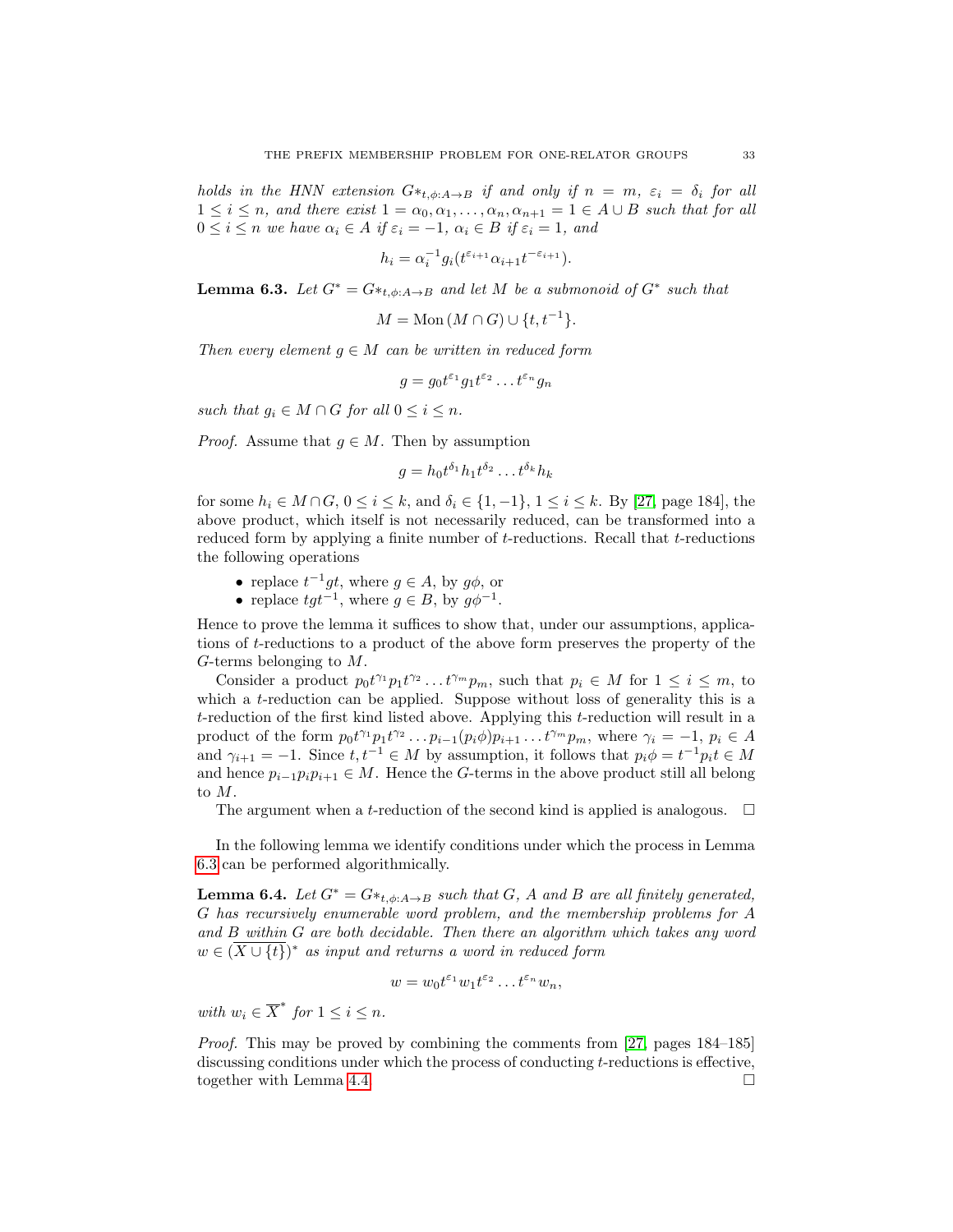6.1. Proof of Theorem [C.](#page-31-0) A key ingredient in our proof is given by the following auxiliary result, which strengthens Lemma [6.3](#page-32-0) under the stronger conditions of Theorem [C.](#page-31-0)

<span id="page-33-0"></span>Proposition 6.5. Assuming all the notation and conditions from Theorem [C,](#page-31-0) let

$$
g = g_0 t^{\varepsilon_1} g_1 t^{\varepsilon_2} \dots t^{\varepsilon_n} g_n
$$

be an element of  $G^* = G *_{t,\phi:A\to B}$  written in reduced form. Then  $g \in M$  if and only if  $g_i \in M \cap G$  for all  $0 \leq i \leq n$ .

*Proof.* ( $\Rightarrow$ ) By Lemma [6.3,](#page-32-0) since  $q \in M$  there exists a reduced form

$$
g = m_0 t^{\mu_1} m_1 t^{\mu_2} \dots t^{\mu_k} m_k
$$

such that  $m_i \in M$  for all  $0 \le i \le k$ . By Lemma [6.2,](#page-31-2) we must have  $k = n$ ,  $\mu_i = \varepsilon_i$ and

$$
g_i = \alpha_i^{-1} m_i(t^{\varepsilon_{i+1}} \alpha_{i+1} t^{-\varepsilon_{i+1}})
$$

for all  $0 \le i \le n$  and some  $1 = \alpha_0, \alpha_1, \ldots, \alpha_n, \alpha_{n+1} = 1 \in A \cup B$  (such that  $\alpha_i \in A$ whenever  $\varepsilon_i = -1$  and  $\alpha_i \in B$  otherwise). It follows that

$$
g_i \in (A \cup B)(M \cap G)(A \cup B) \subseteq M \cap G.
$$

 $(\Leftarrow)$  is trivial, since  $t, t^{-1} \in M$ .

Proof of Theorem [C.](#page-31-0) To prove the theorem we must show that there is an algorithm which takes any word w from  $(\overline{X \cup \{t\}})^*$  as input and decides whether or not the word represents an element of the submonoid  $M$ . The hypotheses of Lemma [6.4](#page-32-1) are clearly satisfied Applying this lemma we conclude that there is an algorithm that given any such word w returns a word

$$
w = w_0 t^{\varepsilon_1} w_1 t^{\varepsilon_2} \dots t^{\varepsilon_n} w_n,
$$

with  $w_i \in \overline{X}^*$  for  $1 \leq i \leq n$ , that is in reduced form. It follows from Proposition [6.5](#page-33-0) that w represents an element of M if and only if  $w_i \in M \cap G$  for all  $0 \leq i \leq n$ . However, this is decidable by assumption (iii), and this completes the proof.  $\Box$ 

Combining Benois' Theorem and Britton's Lemma with Theorem [C](#page-31-0) gives the following result.

Corollary 6.6. Let  $G^* = G *_{t,\phi:A\to B}$  where  $G = FG(X)$  is a free group of finite rank, and A and B are finitely generated subgroups of  $G$ . Let  $T$  be a finitely generated submonoid of  $G$  containing  $A$ , and let  $M$  be the submonoid of  $G^*$  generated by  $T \cup \{t, t^{-1}\}$ . Then the membership problem for M in  $G^*$  is decidable.

This can be applied to show that membership is decidable in certain finitely generated submonoids of surface groups. It is an open problem whether in general the submonoid membership problem is decidable for surface groups.

6.2. Proof of Theorem [D.](#page-31-1) The following lemma of combinatorial nature will turn out to be crucial in what follows.

<span id="page-33-1"></span>**Lemma 6.7.** Let  $G^* = G *_{t,\phi:A\to B}$  be an HNN extension of a finitely generated group G with finitely generated associated subgroups A, B. Let G be finitely generated by X with canonical homomorphism  $\pi : \overline{X}^* \to G$ . Then there is an algorithm

$$
\Box
$$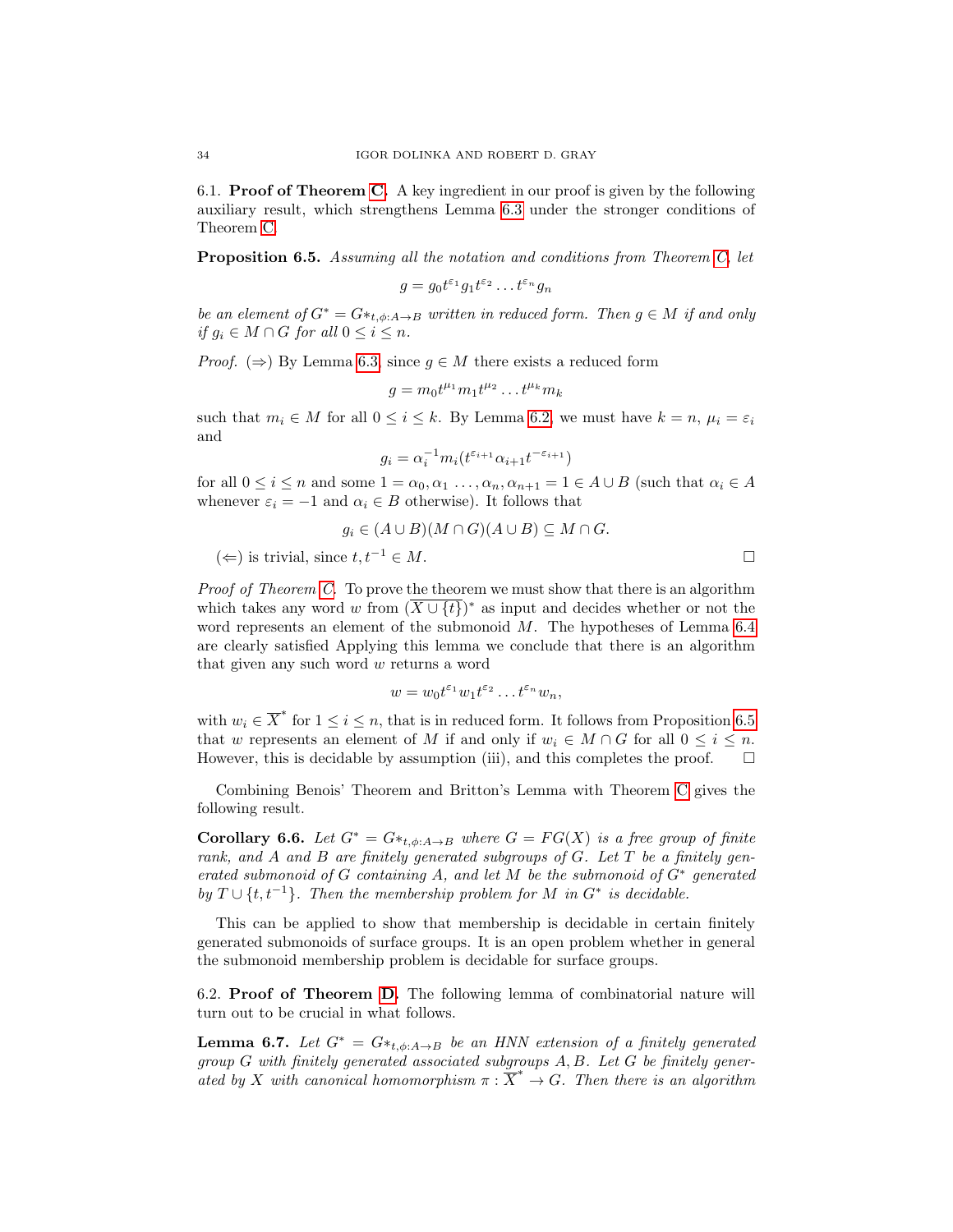which takes any finite list of finite subsets  $W_0, W_1, \ldots, W_d, W'_1, \ldots, W'_d$  of G and any integer  $m \geq 0$  and returns an integer  $C_m \geq 1$  and a finite set of FSA

$$
\{\mathcal{N}_{m,i}^{(j)}: \ 0 \le i \le m, 1 \le j \le C_m\}
$$

over  $\overline{X}$  such that with  $N_{m,i}^{(j)} = [L(\mathcal{N}_{m,i}^{(j)})] \pi$  and

$$
D_m = \left\{ h_0th_1t \dots th_m : (h_0, \dots, h_m) \in \bigcup_{1 \leq j \leq C_m} \left( N_{m,0}^{(j)} \times \dots \times N_{m,m}^{(j)} \right) \right\},\,
$$

we have

$$
\operatorname{Mon}\langle W_0 \cup W_1t \cup W_2t^2 \cup \cdots \cup W_dt^d \cup tW'_1 \cup \cdots \cup t^dW'_d \rangle = \bigcup_{m \geq 0} D_m.
$$

*Proof.* We will first describe the algorithm, and then verify that the sets  $D_m$  do indeed satisfy the property claimed in the statement of the lemma.

The algorithm we describe will in fact output rational expressions for the sets  $N_{m,i}^{(j)}$ . By the comments in Section [2,](#page-4-0) this suffices to conclude that there is an algorithm computing the corresponding FSA  $\mathcal{N}_{m,i}^{(j)}$ .

The algorithm is recursive. When  $m = 0$  the algorithm returns  $C_0 = 1$  and the rational expression  $W_0^*$  so that  $N_{0,0}^{(1)} = \text{Mon}\langle W_0 \rangle$ . Now consider a typical stage m of the algorithm with  $m > 0$ , assuming that the algorithm already constructed the integers  $C_p$  and rational expressions for sets  $N_{p,i}^{(j)}$ ,  $1 \leq i \leq p, 1 \leq j \leq C_p$ , for all values  $p < m$ .

The algorithm then proceeds as follows. For any  $1 \leq \mu \leq \min(d, m)$  construct the following two collections of sequences of subsets of G (all of length  $m + 1$ ):

• Mon $\langle W_0 \rangle W_\mu$ ,  $\{1\}, \ldots, \{1\}$  $\frac{\mu-1}{\mu-1}$  $, N_{m-\mu,0}^{(j)}, \ldots, N_{m-\mu,m-\mu}^{(j)},$  $\bullet \; \operatorname{Mon}\langle W_0\rangle, \{1\}, \ldots, \{1\}$  $\mu-1$  $, W'_{\mu} N^{(j)}_{m-\mu,0}, \ldots, N^{(j)}_{m-\mu,m-\mu},$ 

where in both cases  $1 \leq j \leq C_{m-\mu}$ . Set

$$
C_m = \sum_{\mu=1}^{\min(d,m)} 2C_{m-\mu}.
$$

That is,  $C_m$  is the total number of sequences constructed above. Then set  $N_{m,i}^{(j)}$  to be the set appearing in position i of the jth sequence in the above list,  $1 \leq j \leq C_m$ . The algorithm computes the above sequences, and the number  $C_m$ . It is clear from the definition of these sequences all the sets appearing in these sequences are rational subsets of G, and the algorithm can be instructed to output the appropriate corresponding rational expressions.

To complete the proof of the lemma we must now verify that

$$
Mon\langle W_0 \cup W_1t \cup W_2t^2 \cup \cdots \cup W_dt^d \cup tW'_1 \cup \cdots \cup t^dW'_d \rangle = \bigcup_{m \geq 0} D_m
$$

holds.

Set  $K = \text{Mon}\langle W_0 \cup W_1t \cup W_2t^2 \cup \cdots \cup W_dt^d \cup tW'_1 \cup \cdots \cup t^dW'_d \rangle$ . For all  $m \geq 0$ let  $K_m$  be the subset of K of all elements that when written in reduced form have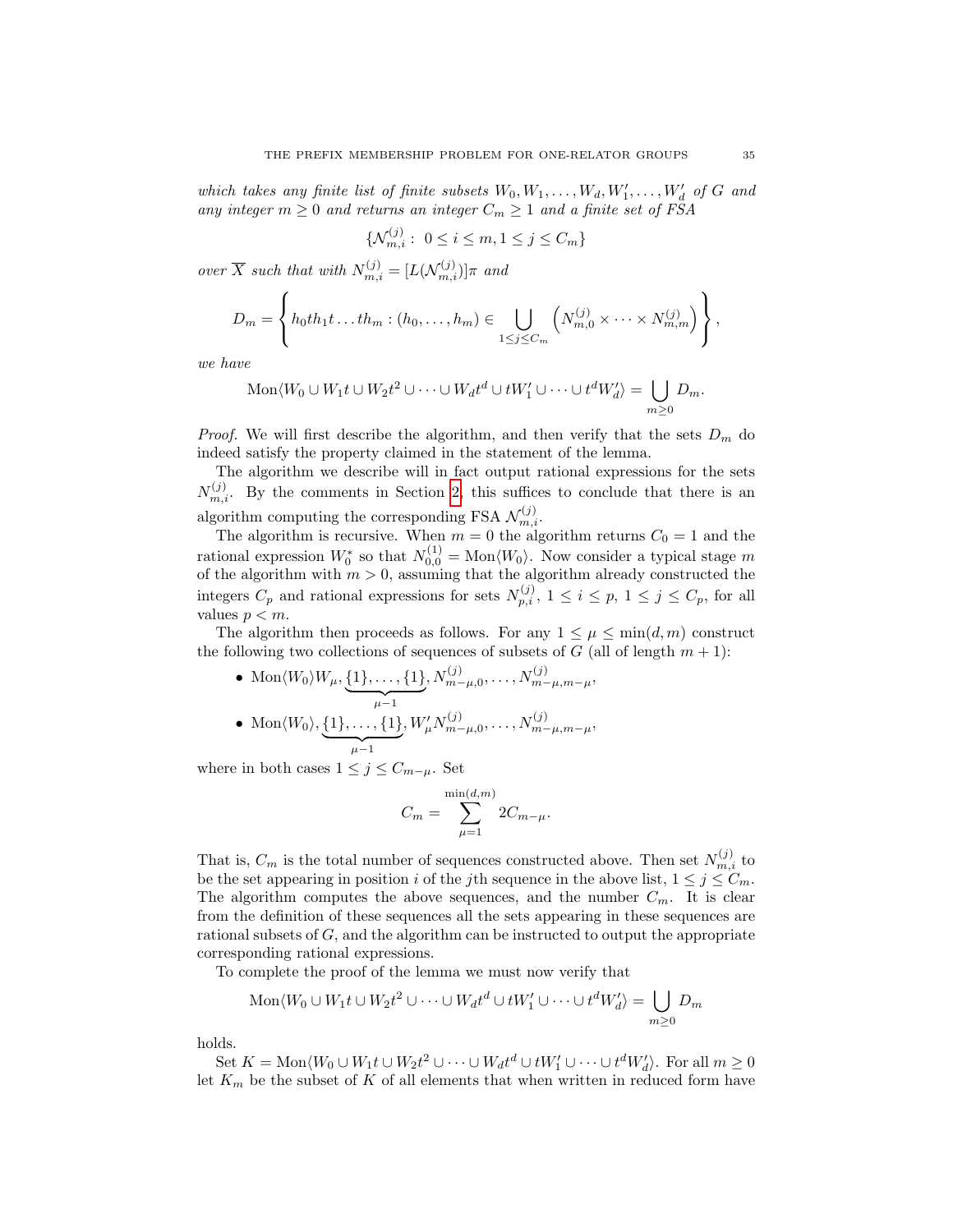precisely m occurrences of t. This is well-defined by Britton's Lemma and  $K$  is a disjoint union of the sets  $K_m$  with  $m \geq 0$ . Note that it also follows from Britton's Lemma that  $\bigcup_{m\geq 0} D_m$  is a union of pairwise disjoint sets.

Hence to finish the proof of the lemma it will suffice to prove that  $K_m = D_m$  for all  $m \geq 0$ , which we shall prove by induction on m.

The base case  $m = 0$  holds because  $K_0 = \text{Mon}\langle W_0 \rangle = D_0$  where the second equality follows by the construction of the algorithm.

For the induction step, consider  $K_m$  and  $D_m$  and suppose by induction that  $K_m = D_m$  for all  $0 \leq m' < m$ .

To see that  $K_m \subseteq D_m$ , let  $g \in K_m$  be arbitrary. By the definition of K

$$
g=u_1\ldots u_k,
$$

where each term  $u_r$ ,  $1 \le r \le k$ , is either of the form  $w_r t^{\delta_r}$  for some  $w_r \in W_{\delta_r}$ , or of the form  $t^{\delta_r}w_r$  for some  $w_r \in W'_{\delta_r}$ , where  $0 \leq \delta_r \leq d$ .

Since there is no occurrence of  $t^{-1}$  in  $u_1 \ldots u_k$  it follows that this is in reduced form thus, as  $g \in K_m$ , it follows from Britton's Lemma that  $\delta_1 + \cdots + \delta_k = m$ .

Let s be the smallest index such that in the above decomposition of  $g$  we have  $\delta_s = \mu > 0$ . This implies that  $u_1 \dots u_{s-1} \in \text{Mon}\langle W_0 \rangle$  and  $\mu \le \min(d, m)$  because  $\delta_1 + \cdots + \delta_k = m$ . As for  $u_s$ , we have either  $u_s \in W_\mu t^\mu$ , or  $u_s \in t^\mu W'_\mu$ . Finally,  $u_{s+1} \ldots u_k$  is an element of the monoid K with the property that any of its reduced forms has precisely  $m - \mu$  occurrences of t. Therefore,  $u_{s+1} \dots u_k \in K_{m-\mu}$ , which by induction hypothesis implies that  $u_{s+1} \ldots u_k \in D_{m-\mu}$ . We conclude that either

$$
g \in \text{Mon}\langle W_0 \rangle W_\mu t^\mu D_{m-\mu},
$$

or

$$
g \in \text{Mon}\langle W_0 \rangle t^{\mu} W'_{\mu} D_{m-\mu}.
$$

In both cases, by the description of our algorithm, we have

$$
g \in N_{m,0}^{(j)} t N_{m,1}^{(j)} t \dots t N_{m,m}^{(j)}
$$

for some  $1 \leq j \leq C_m$ , yielding  $g \in D_m$ .

Conversely, to see that  $D_m \subseteq K_m$ , let  $g \in D_m$ . Then there exists an index  $j, 1 \leq j \leq C_m$ , such that  $g \in N_{m,0}^{(j)} t N_{m,1}^{(j)} t \ldots t N_{m,m}^{(j)}$ . Now, the sequence of sets  $N_{m,0}^{(j)}, N_{m,1}^{(j)}, \ldots, N_{m,m}^{(j)}$  is obtained in one of the two ways as described in the definition of our algorithm. Therefore, there is an integer  $\mu$ ,  $1 \leq \mu \leq \min(d, m)$ , such that either  $g \in \text{Mon}\langle W_0 \rangle W_\mu t^\mu D_{m-\mu}$ , or  $g \in \text{Mon}\langle W_0 \rangle t^\mu W_\mu D_{m-\mu}$ . However, by the induction hypothesis,  $D_{m-\mu} = K_{m-\mu}$ , so we have either  $g \in \text{Mon}(W_0)W_\mu t^\mu K_{m-\mu} \subseteq$  $K_m$ , or  $g \in \text{Mon}\langle W_0 \rangle t^{\mu} W_{\mu}' K_{m-\mu} \subseteq K_m$ . In summary, in either case we conclude that  $g \in K_m$ , which completes our proof.

The following result which gives necessary and sufficient conditions for an element in reduced form to belong to  $M$ , will be essential for the proof of Theorem [D.](#page-31-1)

<span id="page-35-0"></span>**Proposition 6.8.** Let  $G^* = G *_{t,\phi:A\to B}$  be an HNN extension of a finitely generated group G with finitely generated associated subgroups A, B. Let

$$
M = \text{Mon}\langle W_0 \cup W_1 t \cup W_2 t^2 \cup \cdots \cup W_d t^d \cup t W'_1 \cup \cdots \cup t^d W'_d \rangle
$$

for some finite  $W_0, W_1, \ldots, W_d, W'_1, \ldots, W'_d \subseteq G$ . In addition, for  $n \geq 0$ , let  $C_n \geq 1$ and  $N_{n,i}^{(j)}$ ,  $0 \leq i \leq n, 1 \leq j \leq C_n$ , be the integers and rational subsets of G given by Lemma [6.7.](#page-33-1)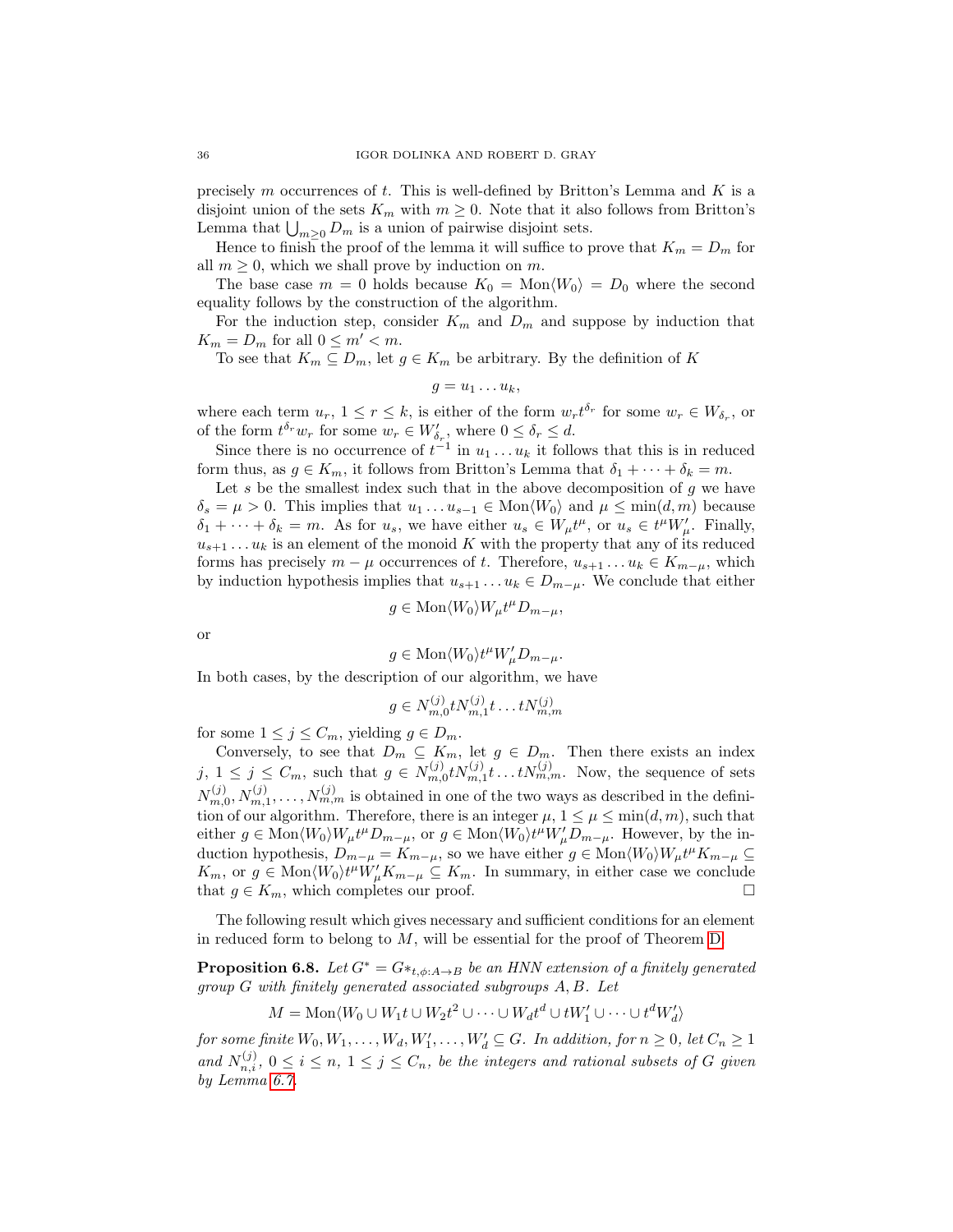Let

$$
g = g_0 t^{\varepsilon_1} g_1 t^{\varepsilon_2} \dots t^{\varepsilon_n} g_n,
$$

be an element of  $G^*$  in reduced form where  $g_i \in G$  for  $0 \le i \le n$  and  $\varepsilon_j \in \{1, -1\}$  for  $1 \leq j \leq n$ . For  $i \in \{0, ..., n\}$  and  $1 \leq j \leq C_n$  define subsets  $Q_i^{(j)} = Q_i^{(j)}(g_0, ..., g_n)$ of G in the following way:

$$
Q_0^{(j)} = \{1\},
$$
  
\n
$$
Q_{i+1}^{(j)} = ((N_{n,i}^{(j)})^{-1} Q_i^{(j)} g_i \cap A) \phi, \text{ for } 0 \le i \le n-1.
$$

Then  $g \in M$  if and only if  $\varepsilon_1 = \cdots = \varepsilon_n = 1$  and

 $\sim$ 

$$
g_n \in \bigcup_{1 \le j \le C_n} (Q_n^{(j)})^{-1} N_{n,n}^{(j)}.
$$

*Proof.* ( $\Rightarrow$ ) Assume that  $g \in M$ . By Lemma [6.7](#page-33-1) there exist  $m \geq 0$  and  $1 \leq j \leq C_m$ such that

$$
g = h_0th_1t \dots h_{m-1}th_m
$$

holds for some  $h_i \in N_{m,i}^{(j)}$ ,  $0 \le i \le m$ . Since the right-hand side of the previous equality is in reduced form and  $g = g_0 t^{\varepsilon_1} g_1 t^{\varepsilon_2} \dots t^{\varepsilon_n} g_n$  is a reduced form, by Lemma [6.2,](#page-31-2) it follows that  $m = n$ , and  $\varepsilon_1 = \cdots = \varepsilon_n = 1$ , and there exist  $1 = \alpha_0, \alpha_1, \ldots, \alpha_n, \alpha_{n+1} = 1 \in B$  such that

$$
g_i = \alpha_i^{-1} h_i(t\alpha_{i+1}t^{-1})
$$

holds for all  $0 \le i \le n$ . In particular, we have  $g_0 = h_0(t\alpha_1 t^{-1})$ , so

$$
\alpha_1 \phi^{-1} = t \alpha_1 t^{-1} = h_0^{-1} g_0 \in (N_{n,0}^{(j)})^{-1} g_0 \cap A = (N_{n,0}^{(j)})^{-1} Q_0^{(j)} g_0 \cap A,
$$

implying  $\alpha_1 \in ((N_{n,0}^{(j)})^{-1}Q_0^{(j)}g_0 \cap A)\phi = Q_1^{(j)}$ .

Now we proceed by induction to prove that for all  $0 \leq i \leq n$ ,  $\alpha_i \in Q_i^{(j)}$ . Suppose that  $\alpha_k \in Q_k^{(j)}$  $\binom{0}{k}$  for some  $0 \leq k \leq n$  and consider  $\alpha_{k+1}$ . We have

$$
\alpha_{k+1} = (t\alpha_{k+1}t^{-1})\phi = (h_k^{-1}\alpha_k g_k)\phi \in ((N_{n,k}^{(j)})^{-1}Q_k^{(j)}g_k \cap A)\phi = Q_{k+1}^{(j)},
$$

completing the induction step. It follows that  $g_n = \alpha_n^{-1} h_n \in (Q_n^{(j)})^{-1} N_{n,n}^{(j)}$ , as required.

( $\Leftarrow$ ) Let  $g = g_0 t^{\varepsilon_1} g_1 t^{\varepsilon_2} \dots t^{\varepsilon_n} g_n$  be an element of  $G^*$  in reduced form such that  $\varepsilon_i = 1$  for all  $1 \leq i \leq n$  and  $g_n \in (Q_n^{(j)})^{-1} N_{n,n}^{(j)}$  for some  $1 \leq j \leq C_n$ . Then we can write  $g_n = \beta_n^{-1} k_n$  for some  $\beta_n \in Q_n^{(j)}$  and  $k_n \in N_{n,n}^{(j)}$ . Therefore

$$
t\beta_n t^{-1} = \beta_n \phi^{-1} \in Q_n^{(j)} \phi^{-1} = (N_{n,n-1}^{(j)})^{-1} Q_{n-1}^{(j)} g_{n-1} \cap A,
$$

by definition of  $Q_n^{(j)}$ . So there exist  $k_{n-1} \in N_{n,n-1}^{(j)}$  and  $\beta_{n-1} \in Q_{n-1}^{(j)}$  such that  $t\beta_n t^{-1} = k_{n-1}^{-1}\beta_{n-1}g_{n-1}$ . Rearranging this yields

$$
g_{n-1} = \beta_{n-1}^{-1} k_{n-1} (t \beta_n t^{-1}).
$$

Continuing in this way we obtain for  $i = n - 1, n - 2, \ldots, 0$  elements  $k_i \in N_{n,i}^{(j)}$  and  $\beta_i \in Q_i^{(j)}$   $(0 \leq i < n)$  such that

$$
g_i = \beta_i^{-1} k_i (t \beta_{i+1} t^{-1}).
$$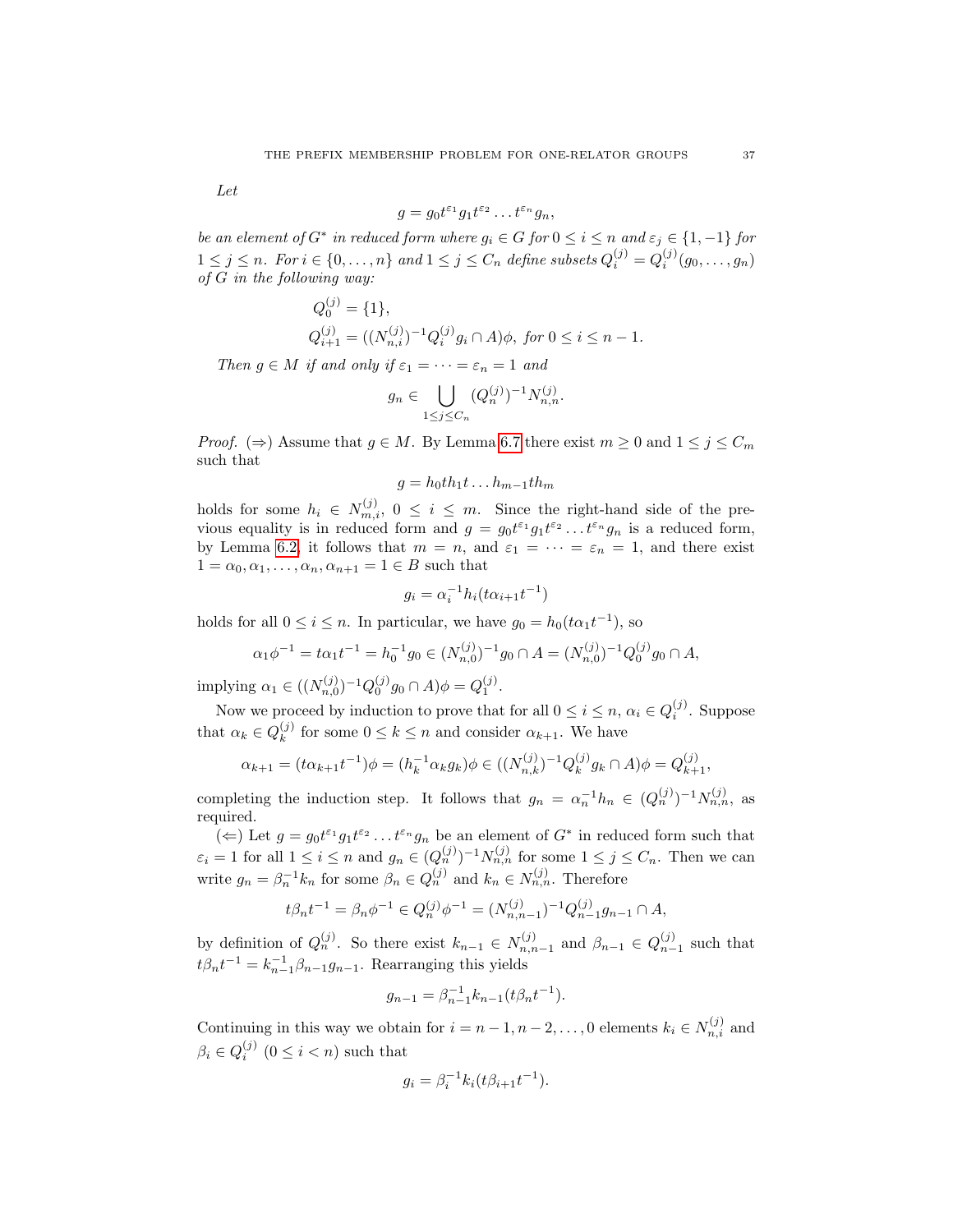Note that  $\beta_0 = 1$  because  $Q_0^{(j)} = \{1\}$ . Substituting into the reduced form of g, and cancelling gives adjacent inverse pairs, we obtain

$$
g = g_0 t g_1 t \dots t g_n = k_0 t k_1 t \dots t k_n \in M
$$

by Lemma [6.7.](#page-33-1)  $\Box$ 

<span id="page-37-0"></span>Lemma 6.9. Under the assumptions of Theorem [D,](#page-31-1) in the statement of Proposi-tion [6.8](#page-35-0) every set  $Q_i^{(j)}$   $(0 \le i \le n, 1 \le j \le C_n)$  is a rational subset of B.

*Proof.* Clearly  $Q_0^{(j)}$  is a rational subset of B. We prove by induction on i (with j fixed) that  $Q_i^{(j)}$  is rational for  $0 \leq i \leq n$ . For the induction step suppose that  $Q_k^{(j)}$ k is rational and consider  $Q_{k+1}^{(j)}$ . By definition

$$
Q_{k+1}^{(j)} = ((N_{n,k}^{(j)})^{-1} Q_k^{(j)} g_k \cap A) \phi.
$$

By Lemma [6.7](#page-33-1) the set  $N_{n,k}^{(j)}$  is a rational subset of G. It then follows from condition (ii) in Theorem [D](#page-31-1) and the induction hypothesis that

$$
R = (N_{n,k}^{(j)})^{-1} Q_k^{(j)} g_k \cap A
$$

is a rational subset of G. Since  $R \subseteq A$  it then follows from Theorem [2.9](#page-8-0) that  $R \in$ Rat(A). Then since  $\phi$  is an isomorphism it follows that  $Q_{k+1}^{(j)} = R\phi \in \text{Rat}(B)$ .  $\Box$ 

Proof of Theorem [D.](#page-31-1) Similarly to the proof of Theorem [C,](#page-31-0) to prove the theorem we must show that there is an algorithm which takes any word w from  $(\overline{X \cup \{t\}})^*$  as input and decides whether or not the word represents an element of the submonoid M. By assumption (i) it follows that the membership problems for A in G and B in  $G$  are both decidable, since  $G$  has decidable rational subset membership problem and  $A$  and  $B$  are both finitely generated. Also, condition (i) implies that  $G$  has decidable subgroup membership problem, and hence decidable word problem. Hence, the hypotheses of Lemma [6.4](#page-32-1) are satisfied. Applying this lemma we conclude that there is an algorithm that given any such word w returns a word

$$
w = w_0 t^{\varepsilon_1} w_1 t^{\varepsilon_2} \dots t^{\varepsilon_n} w_n,
$$

with  $w_i \in \overline{X}^*$  for  $1 \leq i \leq n$ , and  $\varepsilon_i \in \{1, -1\}$  for  $1 \leq i \leq n$ , that is in reduced form.

At this point, the algorithm calls as a subroutine the algorithm from Lemma [6.7](#page-33-1) which will return an integer  $C_n \geq 1$  and a finite set of FSA

$$
\{\mathcal{N}_{n,i}^{(j)}: \ 0 \le i \le n, 1 \le j \le C_n\}
$$

over  $\overline{X}$  such that with  $N_{n,i}^{(j)} = [L(\mathcal{N}_{n,i}^{(j)})] \pi$  the conditions in the statement of Lemma [6.7](#page-33-1) are satisfied.

Set  $g_i = w_i \pi$  for  $0 \leq i \leq n$ . For each  $i \in \{0, \ldots, n\}$  and  $j \in \{1, \ldots, C_n\}$  let  $Q_i^{(j)} = Q_i^{(j)}(g_0, \ldots, g_n)$  be defined as in the statement of Proposition [6.8.](#page-35-0) Then by Lemma [6.9](#page-37-0) each of these sets  $Q_i^{(j)}$  is a rational subset of B, and therefore also a rational subset of G.

*Claim.* There exists an algorithm which for each  $i \in \{0, ..., n\}$  and  $j \in \{1, ..., C_n\}$ computes

- a finite state automaton  $\mathcal{G}_i^{(j)}$  over  $\overline{X}$  with  $[L(\mathcal{G}_i^{(j)})]\pi = Q_i^{(j)}$ , and
- a finite state automaton  $\mathcal{B}_i^{(j)}$  over  $\overline{Z}$  with  $[L(\mathcal{B}_i^{(j)})]\xi = Q_i^{(j)}$ .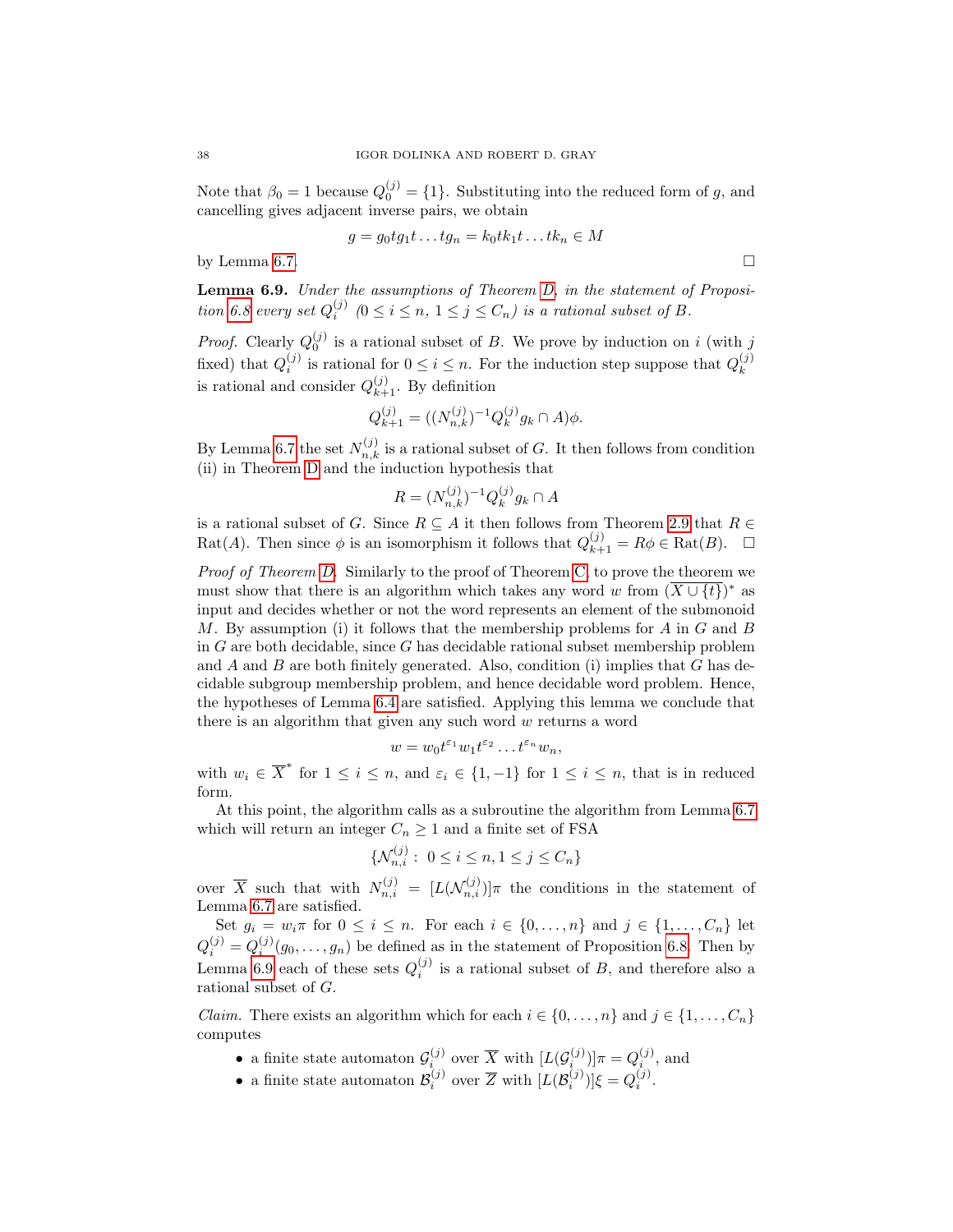*Proof of claim.* For each  $1 \leq j \leq C_n$ , the algorithm iteratively constructs the pairs  $(\mathcal{G}_i^{(j)}, \mathcal{B}_i^{(j)})$  in the following way. When  $i = 0$  we have  $Q_i^{(j)} = \{1\}$  and it is clear that an appropriate pair  $(\mathcal{G}_0^{(j)}, \mathcal{B}_0^{(j)})$  can be computed e.g. by taking automata that accept only the empty word in each case. Now consider a typical stage i with  $i > 0$ .

Then by definition

$$
Q_i^{(j)} = ((N_{n,i-1}^{(j)})^{-1} Q_{i-1}^{(j)} g_{i-1} \cap A) \phi.
$$

The algorithm constructs the automaton  $\mathcal{M}_{n,i-1}^{(j)}$  over  $\overline{X}$  such that  $[L(\mathcal{M}_{n,i-1}^{(j)})]\pi =$  $(N_{n,i-1}^{(j)})^{-1}$  from the automaton  $\mathcal{N}_{n,i-1}^{(j)}$ . Using  $\mathcal{M}_{n,i-1}^{(j)}$  and  $\mathcal{G}_{i-1}^{(j)}$  the algorithm then produces, in the obvious way, a FSA  $\mathcal{D}_i^{(j)}$  over  $\overline{X}$  such that  $[L(\mathcal{D}_i^{(j)})] \pi =$  $(N_{n,i-1}^{(j)})^{-1}Q_{i-1}^{(j)}g_{i-1}$ . The algorithm given by assumption (ii), in the statement of the theorem, is then applied to the automaton  $\mathcal{D}_i^{(j)}$  which yields an automaton  $\mathcal{C}_i^{(j)}$ over  $\overline{X}$  satisfying

$$
[L(\mathcal{C}_i^{(j)})] \pi = (N_{n,i-1}^{(j)})^{-1} Q_{i-1}^{(j)} g_{i-1} \cap A.
$$

The algorithm then calls as a subroutine the algorithm from Theorem [2.9](#page-8-0) which returns a FSA  $\mathcal{A}_i^{(j)}$  over  $\overline{Y}$  satisfying

$$
[L(\mathcal{A}_i^{(j)})]\theta = (N_{n,i-1}^{(j)})^{-1}Q_{i-1}^{(j)}g_{i-1} \cap A.
$$

By replacing each letter  $y_l \in \overline{Y}$ ,  $1 \leq l \leq k$ , in the transitions of the automaton  $\mathcal{A}_i^{(j)}$ by the corresponding letter  $z_l \in \overline{Z}$ , the algorithm computes the automaton  $\mathcal{B}_i^{(j)}$ over  $\overline{Z}$  such that

$$
[L(\mathcal{B}_{i}^{(j)})]\xi = ((N_{n,i-1}^{(j)})^{-1}Q_{i-1}^{(j)}g_{i-1} \cap A)\phi = Q_{i}^{(j)}.
$$

Finally, the algorithm calls Theorem [2.9](#page-8-0) as a subroutine which returns the automaton  $\mathcal{G}_i^{(j)}$  over  $\overline{X}$  satisfying

$$
[L(\mathcal{G}_i^{(j)})]\pi = ((N_{n,i-1}^{(j)})^{-1}Q_{i-1}^{(j)}g_{i-1} \cap A)\phi = Q_i^{(j)}.
$$

This completes the proof of the claim.

To complete the proof, by Proposition [6.8,](#page-35-0) we have  $g \in M$  if and only if  $\varepsilon_1 =$  $\cdots = \varepsilon_n = 1$  and  $g_n \in (Q_n^{(j)})^{-1} N_{n,n}^{(j)}$ . Using the automata  $\mathcal{G}_n^{(j)}$  and  $\mathcal{N}_{n,n}^{(j)}$ , the algorithm produces, in the obvious way, a FSA  $\mathcal{A}(w)$  over X such that  $[L(\mathcal{A}(w))]$  $\pi$  =  $(Q_n^{(j)})^{-1}N_{n,n}^{(j)}.$ 

Therefore, in summary we have shown that there is an algorithm which given any word  $w \in (\overline{X} \cup \{t\})^*$  computes a word  $w_0 t^{\varepsilon_1} w_1 t^{\varepsilon_2} \dots t^{\varepsilon_n} w_n$  in reduced form, equal to w in G, and also computes a FSA  $\mathcal{A}(w)$  over  $\overline{X}$  such that w represents an element of M if and only if  $\varepsilon_1 = \cdots = \varepsilon_n = 1$  and  $w_n \pi \in [L(\mathcal{A}(w))] \pi$ . This is decidable by condition (i) of the theorem.

<span id="page-38-0"></span>**Corollary 6.10.** For a finite alphabet  $X$  let

$$
G = FG(X) *_{t, \phi: A \to B}
$$

be an HNN extension such that A, B are finitely generated. Then for any finite subsets  $W_0, W_1, \ldots, W_d, W'_1, \ldots, W'_d$  of  $FG(X)$  the membership problem for

$$
M = \text{Mon}\langle W_0 \cup W_1 t \cup W_2 t^2 \cup \cdots \cup W_d t^d \cup t W'_1 \cup \cdots \cup t^d W'_d \rangle
$$

is decidable.

$$
\qquad \qquad \Box
$$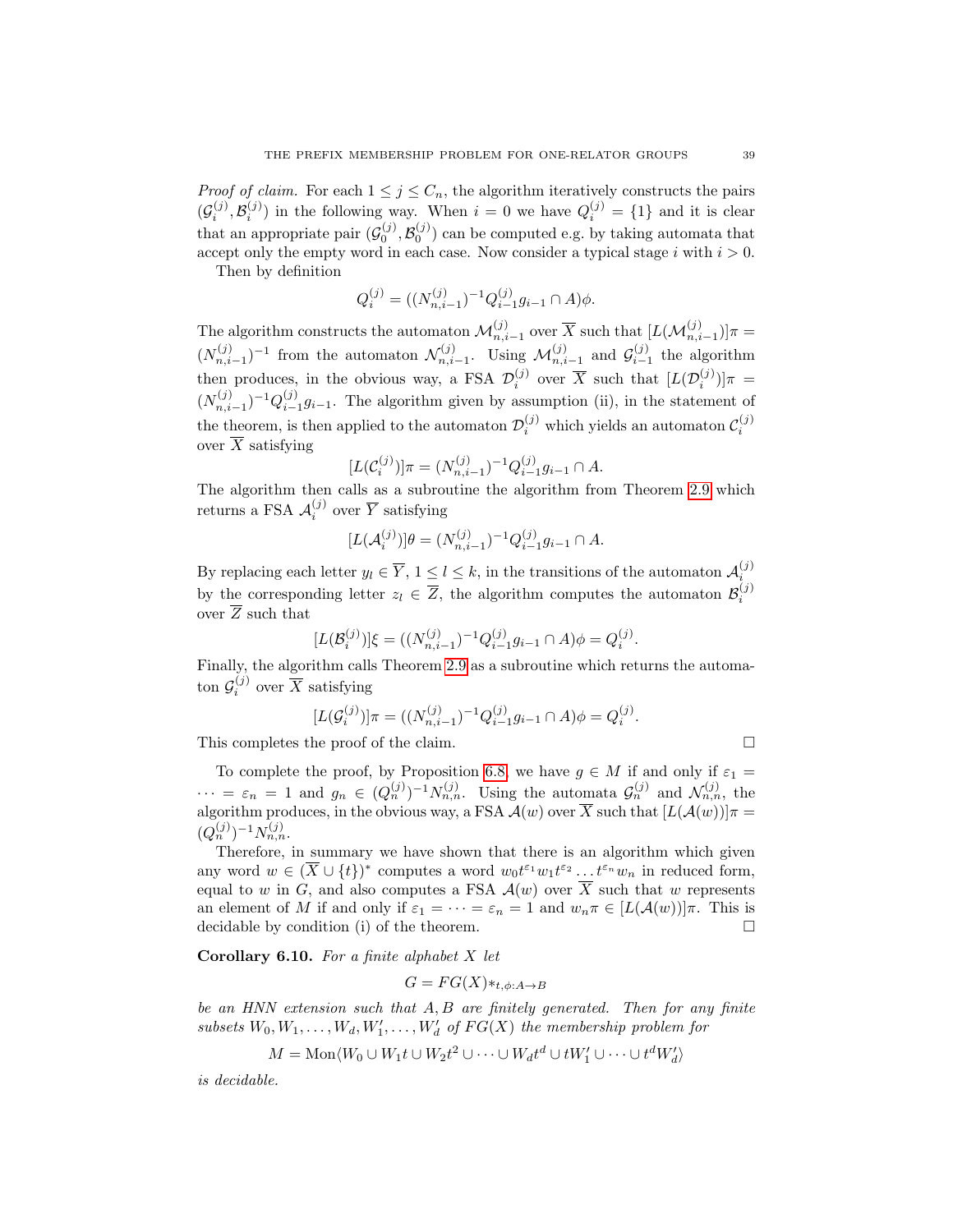Proof. It will suffice to prove that the hypotheses of Theorem [D](#page-31-1) are satisfied. Since G is a free group, hypothesis (i) is satisfied by Benois' Theorem (Theorem [2.7\)](#page-7-1) and Corollary [2.8,](#page-8-1) while condition (ii) holds as a consequence of [\[3,](#page-47-15) Theorem 3.3 and Corollary 3.4]. □

# <span id="page-39-0"></span>7. Applications of HNN extension results to the prefix membership problem

In this section we present several applications of the results from the previous section, mainly Theorem [D](#page-31-1) and its Corollary [6.10.](#page-38-0) These applications include, among others, some presentations of Adjan type, conjugacy pinched presentations and, in particular, Baumslag-Solitar groups.

7.1. Exponent sum zero theorem. For a word  $w \in \overline{X}^*$  and  $x^{\varepsilon} \in \overline{X}$ , where  $x \in X$  and  $\varepsilon \in \{1, -1\}$ , we write  $|w|_{x^{\varepsilon}}$  for the number of occurrences of  $x^{\varepsilon}$  in w. For  $t \in X$ , the exponent sum of t in w is the number  $|w|_{t} - |w|_{t-1}$ . We say that t has exponent sum zero in w if  $|w|_t = |w|_{t^{-1}} \neq 0$ .

We now describe a well-known method due to McCool and Schupp [\[33\]](#page-48-2) for expressing certain one-relator groups as HNN extensions of one-relator groups with a shorter defining relator. See [\[27,](#page-48-3) Page 198].

Let  $w \in \overline{X}^*$  be a word in which the letter  $t \in X$  has exponent sum zero. We define a word  $\rho_t(w)$  over the infinite alphabet

$$
\Xi = \{x_l : x \in X \setminus \{t\}, l \in \mathbb{Z}\}
$$

obtained from w by first replacing each occurrence of  $x \in X \setminus \{t\}$  by  $x_{-i}$  where i is the exponent sum of  $t$  in the prefix of  $w$  preceding the considered occurrence of x, and then deleting every occurrence of t. For each  $x \in X \setminus \{t\}$  let  $\mu_x$  and  $m_x$  be respectively the smallest and the greatest value of  $j$  such that  $x_j$  actually appears in  $\rho_t(w)$ . For example

$$
\rho_t(bt^{-1}at^2bt^{-1}a) = b_0a_1b_{-1}a_0,
$$

and  $\mu_a = 0$  and  $m_a = 1$ .

The following result is originally due to Moldavanski $\tilde{a}$  [\[35\]](#page-48-4). Its proof can be extracted from the proof of Freiheitssatz given in [\[27,](#page-48-3) Section IV.5] which follows the approach in [\[33\]](#page-48-2).

<span id="page-39-1"></span>**Proposition 7.1.** Let  $w \in \overline{X}^*$  be a word in which  $t \in X$  has exponent sum zero such that  $\rho_t(w)$  is cyclically reduced. Then the group  $G = \text{Gp}(X \mid w = 1)$  is an HNN extension of the group

$$
H = \mathrm{Gp}\langle \Xi_w | \rho_t(w) = 1 \rangle
$$

where  $\Xi_w = \{x_l : x \in X \setminus \{t\}, \mu_x \leq l \leq m_x\}$ . The associated subgroups A and B in this extension are free groups freely generated by  $\Xi_w \setminus {\{x_{m_x} : x \in X \setminus \{t\}}\}$  and  $\Xi_w \setminus \{x_{\mu_x} : x \in X \setminus \{t\} \},$  respectively, with the isomorphism  $\phi : x_i \mapsto x_{i+1}$  for all  $x \in X \setminus \{t\}$  and  $\mu_x \leq i < m_x$ .

We say that w is prefix t-positive if  $|u|_t - |u|_{t^{-1}} \geq 0$  for all prefixes u of w. Analogously, w is said to be *prefix t-negative* if  $|u|_t - |u|_{t^{-1}} \leq 0$  for all prefixes u of  $w$ .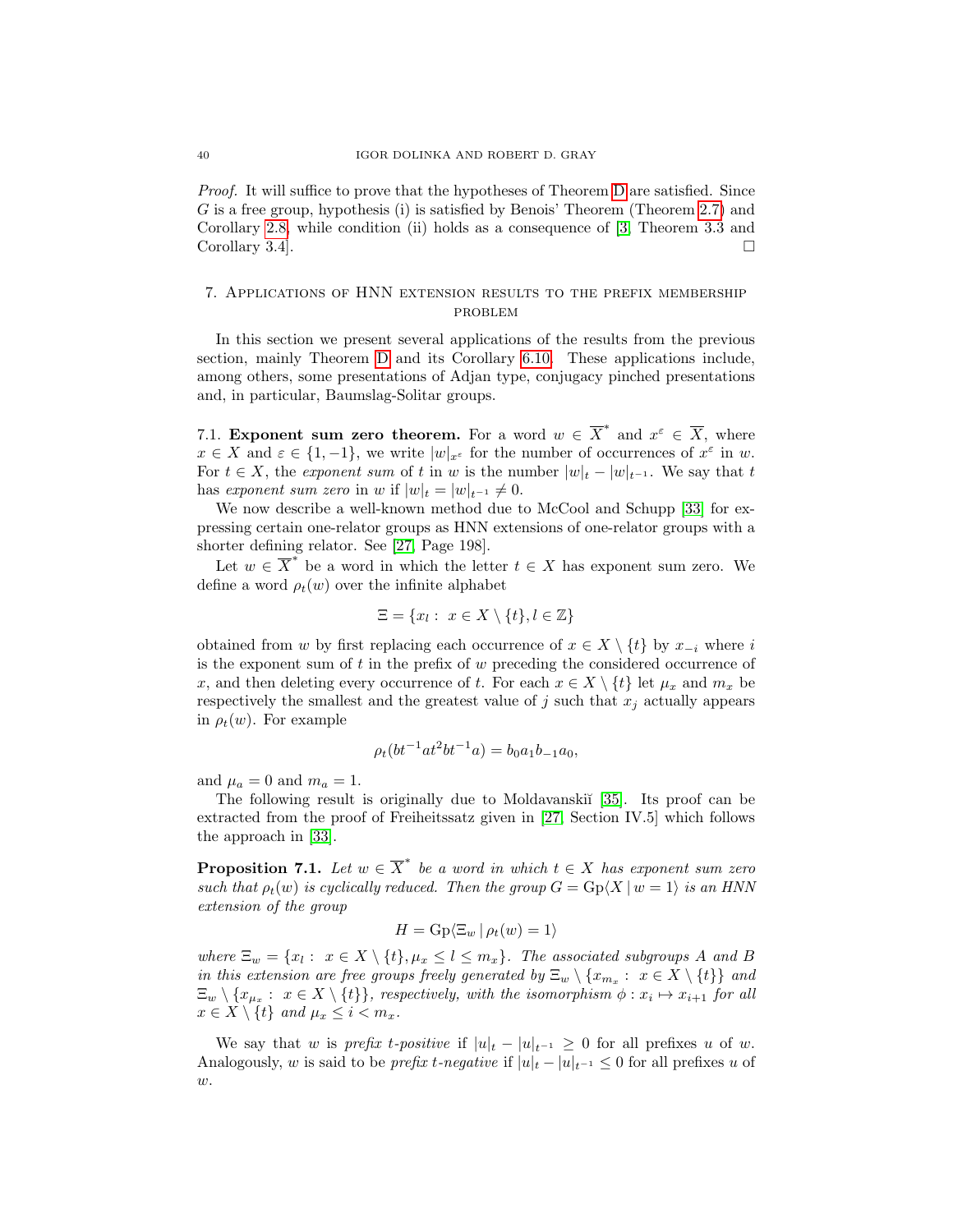<span id="page-40-0"></span>**Theorem 7.2.** Maintaining the notation above, let  $G = \langle X | w = 1 \rangle$  be a onerelator group presentation such that some  $t \in X$  has exponent sum zero in w and that  $\rho_t(w)$  is cyclically reduced, and let

$$
H = \operatorname{Gp}\langle \Xi_w | \rho_t(w) = 1 \rangle.
$$

Let A be the subgroup of H generated by  $\Xi_w \setminus \{x_{m_x} : x \in X \setminus \{t\}\}\$ . Suppose that

(i) the rational subset membership problem is decidable in H, and

(ii)  $A \leq H$  is effectively closed for rational intersections.

(In particular conditions  $(i)$  and  $(ii)$  both hold in the case that H is a free group.) If w is either prefix t-positive or prefix t-negative, then the group  $G$  defined by the presentation  $Gp\langle X | w = 1 \rangle$  has decidable prefix membership problem. Consequently, if these conditions hold and the inverse monoid  $\text{Inv}\langle X | w = 1 \rangle$  is E-unitary, then it has decidable word problem.

*Proof.* First of all, the group  $G = Gp\langle X | w = 1 \rangle$  is an HNN extension of H by Proposition [7.1.](#page-39-1) So, to prove the theorem, it suffices to show that the prefix monoid  $P_w \subseteq G$  has a generating set of the form given in Theorem [D.](#page-31-1)

We consider only the prefix  $t$ -positive case, the prefix  $t$ -negative case being analogous. Write

$$
w \equiv u_0 \tau_1 u_1 \tau_2 u_2 \dots \tau_n u_n,
$$

where  $\tau_i \in \{t, t^{-1}\}^+$  for all  $1 \leq i \leq n$  and  $u_i \in \overline{X \setminus \{t\}}^*$ , where the words  $u_1, \ldots, u_{n-1}$  are all non-empty. Set  $\xi_i$  to be the t-exponent sum of  $\tau_i$  for all  $1 \leq i \leq n$ .

The exponent sum zero condition translates to

$$
\xi_1 + \xi_2 + \dots + \xi_n = 0,
$$

while it is easy to see that the prefix t-positive condition is implies that the inequalities

$$
\sigma_r = \xi_1 + \dots + \xi_r \ge 0
$$

hold for all  $1 \leq r \leq n$ . This implies that for any letter  $x \neq t$  appearing in w we have  $\mu_x, m_x \leq 0$  and  $\mu_x \leq -\sigma_r \leq m_x$  for all  $1 \leq r \leq n$ . In particular,  $\sigma_1 = \xi_1 > 0$ . Now we have

$$
\rho_t(w) \equiv u'_0 u'_1 \dots u'_{n-1} u'_n,
$$

where both  $u'_0, u'_n$  are obtained from  $u_0, u_n$ , respectively, by equipping each of their letters by the subscript 0, and for all  $1 \leq i \leq n-1$ , the word  $u'_{i}$  is obtained from  $u_i$  by putting  $-\sigma_i$  in the subscript of each letter in  $u_i$ .

The prefixes  $p$  of  $w$  can be classified into the following three types:

- (1) p is a prefix of  $u_0$ ;
- (2)  $p \equiv u_0 \tau_1 \ldots \tau_i q$ , where q is a prefix of  $u_i$  for some  $1 \leq i \leq n$ ;
- (3)  $p \equiv u_0 \tau_1 \ldots u_{i-1} \theta_i$  for some  $1 \leq i \leq n$  and prefix  $\theta_i$  of  $\tau_i$ .

Our aim is to rewrite the elements of G represented by these prefixes with respect to the generating set  $\Xi_w \cup \{t\}$  of the presentation of G given in Proposition [7.1](#page-39-1) as an HNN-extension  $H*_{{t, \phi}:A \to B}$ .

Indeed, upon recalling from [\[27,](#page-48-3) Page 198] that the generator  $x_{-s}$  of H represents the element  $t^s x t^{-s}$  in  $G = H *_{t,\phi:A\to B}$ , we immediately see that the prefixes of  $u_0$ translate into prefixes of  $u'_0$ , a finite subset of H. This deals with the prefixes of type  $(1)$ . For prefixes of type  $(2)$ , in G we have the equality

$$
p = u_0(t^{\sigma_1}u_1t^{-\sigma_1})\dots(t^{\sigma_{i-1}}u_{i-1}t^{-\sigma_{i-1}})(t^{\sigma_i}qt^{-\sigma_i})t^{\sigma_i},
$$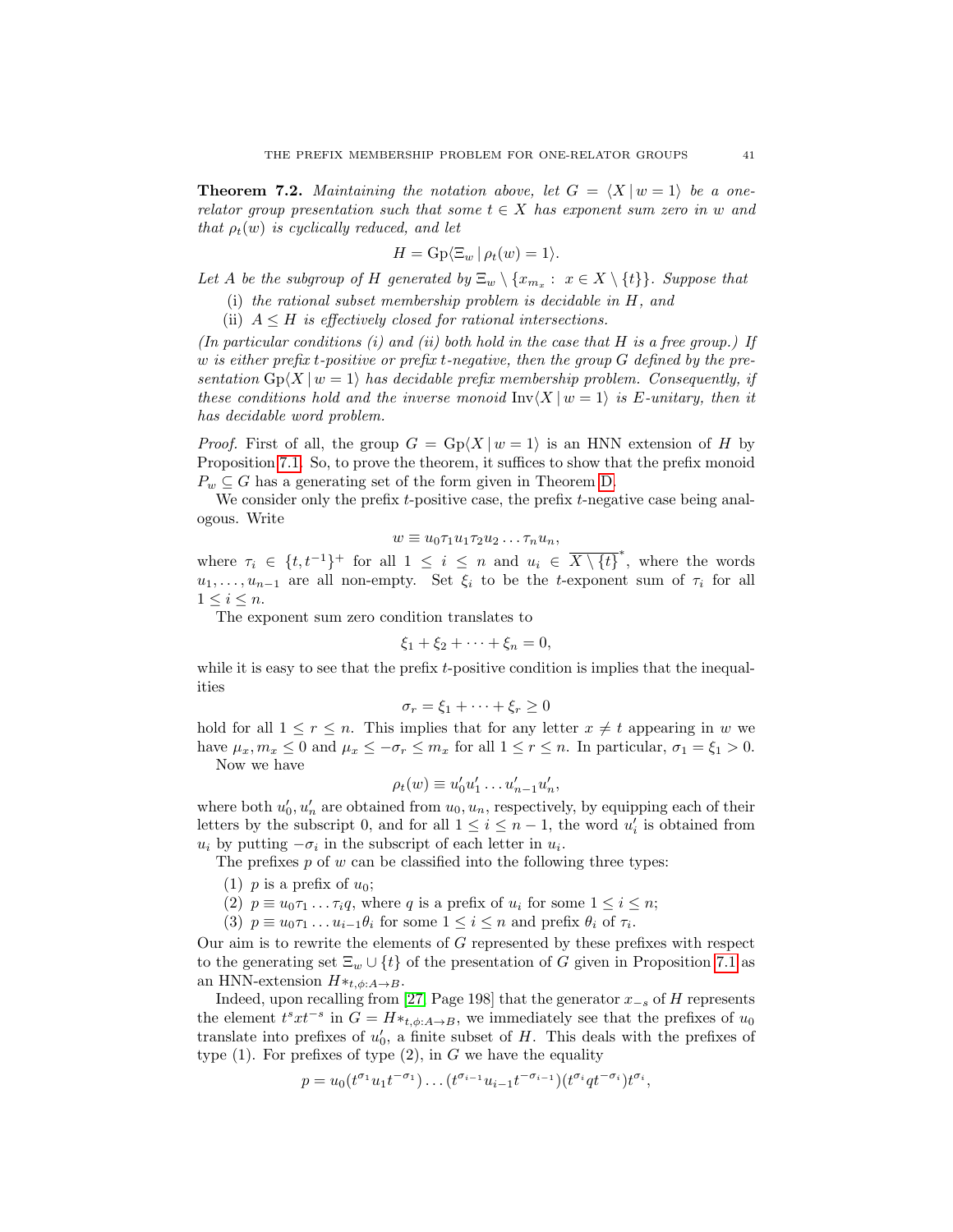which means that in the presentation for the HNN extension  $H*_{{t,\phi}:A\to B}$  we have

$$
p = u'_0 \dots u'_{i-1} q' t^{\sigma_i}
$$

where q' is the word obtained by putting the subscript  $-\sigma_i$  on every letter of q, and thus  $q'$  is a prefix of  $u'_i$ . By a very similar argument, prefixes of type (3) are expressed as

$$
u'_0 \dots u'_{i-1} t^{\sigma_{i-1}} \theta_i.
$$

Let  $\alpha_i \in \mathbb{Z}$  be the t-exponent sum of  $\theta_i$ . By the prefix t-positive condition,  $\sigma_{i-1}$  +  $\alpha_i \geq 0$ . This implies that  $t^{\sigma_{i-1}}\theta_i \in \{t, t^{-1}\}^*$  has non-negative t-exponent sum and therefore is equal in  $G$  to a non-negative power of  $t$ . Hence, upon defining  $d = \max_{1 \leq i \leq n} \sigma_i$  we conclude that the monoid  $P_w$  has a generating set of the form

$$
W_0 \cup W_1 t \cup \cdots \cup W_d t^d
$$

for some finite  $W_0, W_1, \ldots, W_d \subseteq H$ . We now see that all the requirements of Theorem [D](#page-31-1) are satisfied, so we conclude that the membership problem of  $P_w$  in G is decidable.

Remark 7.3. It is natural to compare the prefix t-positive condition in Theorem [7.2](#page-40-0) with of w-strictly positive presentations considered in [\[19\]](#page-47-3) where it was shown that groups defined by such presentations have decidable prefix membership problem; see [\[19,](#page-47-3) Theorem 5.1]. In [19, Corollary 5.2] it is shown that if  $w$  is a cyclically reduced word such that  $Gp\langle X | w = 1 \rangle$  is a w-strictly positive presentation then the group of units of Inv $\langle X | w = 1 \rangle$  is trivial. In contrast, the t-positive condition in our theorem certainly does not imply that the group of units is trivial, and in this way we see that the class of examples to which Theorem [7.2](#page-40-0) applies is distinct from those dealt with by [\[19,](#page-47-3) Theorem 5.1]. For example, the inverse monoid presentation

$$
Inv\langle a, b, t | tat^{-1}btat^{-1} = 1 \rangle
$$

is t-positive and it may be shown the the group of units of this inverse monoid is the infinite cyclic group. Indeed it may be shown that  $tat^{-1}$  and b are the minimal invertible pieces of this relator, since it is easily seen that this inverse monoid is not a group. These pieces satisfy the unique marker letter property, and hence by results proved in [\[11\]](#page-47-12) the group of units of this inverse monoid isomorphic to the group defined by the presentation  $Gp\langle x, y | xyx = 1 \rangle$ . Hence the group of units of this monoid is the infinite cyclic group.

## Example 7.4. Let

$$
M = Inv\langle a, b, c, t | t^{-1}atcbt^{-2}at^2cbt^{-3}at^3c = 1 \rangle.
$$

Then t has exponent sum zero in the relator word, and, furthermore, this word is prefix t-negative. The corresponding group

$$
G = \text{Gp}\langle a, b, c, t \mid (t^{-1}at)cb(t^{-2}at^2)cb(t^{-3}at^3)c = 1 \rangle
$$

is an HNN extension of the group

$$
H = \mathrm{Gp}\langle a_1, a_2, a_3, b_0, c_0 \, | \, a_1 c_0 b_0 a_2 c_0 b_0 a_3 c_0 = 1 \rangle
$$

with  $A = \text{Gp}(a_1, a_2), B = \text{Gp}(a_2, a_3), \text{ and } a_i \phi = t^{-1} a_i t = a_{i+1} \text{ for } i \in \{1, 2\}.$  The defining relator in the presentation of  $H$  is a positive word and hence is cyclically reduced. Also, since the generator  $a_1$  only appears once in that word, it follows from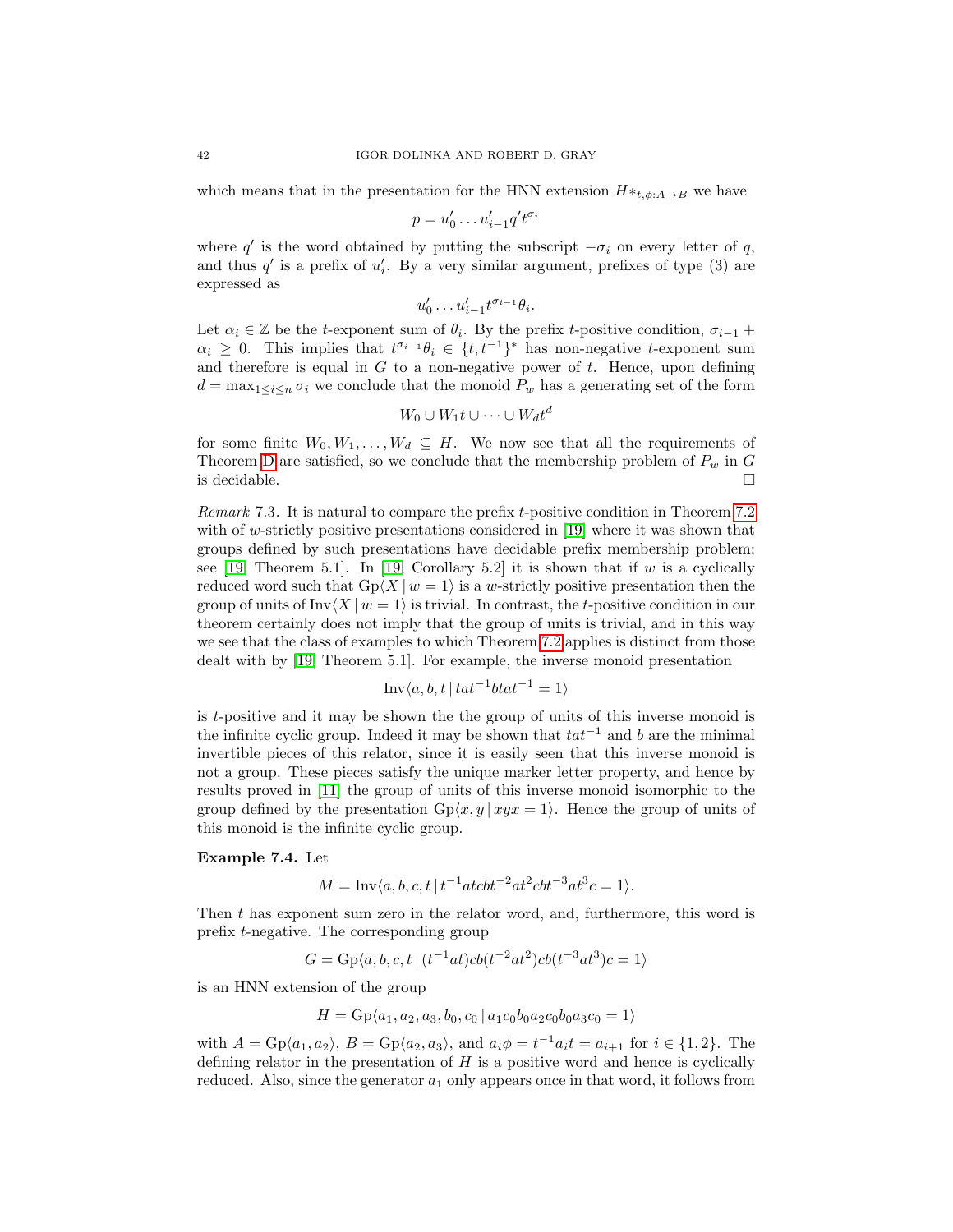the Freiheitssatz that that  $H$  is a free group of finite rank. Hence, by Corollary [6.10](#page-38-0) and Theorem [7.2](#page-40-0) the group defined by

$$
G = \text{Gp}\langle a, b, c, t \mid (t^{-1}at)cb(t^{-2}at^2)cb(t^{-3}at^3)c = 1 \rangle
$$

has decidable prefix membership problem. Since the monoid  $M$  is  $E$ -unitary, as the defining relator word is cyclically reduced, it follows that M has decidable word problem.

**Example 7.5.** For a slightly more involved example, let  $G = \text{Inv}\langle a, b, c, t | w = 1 \rangle$ , where

$$
w \equiv t b c b t^8 b b c t^{-6} c t^{-3} a t^3 b t^{-3} a t^3 c t^{-2} c t^{-1}.
$$

Note that  $w$  is not cyclically reduced; however,  $t$  has exponent zero in  $w$  and it is t-positive. Furthermore,

$$
\rho_t(w) \equiv b_{-1}c_{-1}b_{-1}b_{-9}^2c_{-9}c_{-3}a_0b_{-3}a_0c_{-3}c_{-1}
$$

is a cyclically reduced word, so G is an HNN extension of

$$
H = \mathcal{G}_P\langle a_0, b_{-9}, \ldots, b_{-1}, c_{-9}, \ldots, c_{-1} | \rho_t(w) = 1 \rangle.
$$

Note that  $\rho_t(w)$  is a cyclically reduced word. Since the generator  $b_{-2}$  occurs only once in  $\rho_t(w)$  it follows by the Freiheitssatz that H is a free group of finite rank. Therefore, Theorem [7.2](#page-40-0) tells us that the membership problem for  $P_w$  in G is decidable.

As in the previous section, we now exhibit an example to which the methods of this section do not apply.

Example 7.6. Consider the presentation

$$
\langle a, b, t \, | \, bt^{-1}at^2bt^{-1}a = 1 \rangle.
$$

Note that the relator word in this presentation is cyclically reduced and has exponent sum zero for the letter  $t$ . However, it is neither prefix  $t$ -positive, nor prefix t-negative. The group  $G$  defined by this presentation is an HNN extension of  $H = \text{Gp}(a_0, a_1, b_{-1}, b_0 | b_0 a_1 b_{-1} a_0 = 1)$ , which is clearly a free group of rank 3. The associated subgroups  $A = \text{Gp}(a_0, b_{-1})$  and  $B = \text{Gp}(a_1, b_0)$  are free groups of rank 2. However, upon identifying all the prefixes of  $bt^{-1}at^2bt^{-1}a$  and expressing them in terms of the generators of the described HNN extension of  $H$ , we see that

$$
P_w = \text{Mon}\langle W_0 \cup W_1 t \cup W_{-1} t^{-1} \rangle,
$$

where

$$
W_0 = \{a_0, b_0, (b_{-1}a_0)^{-1}\}, \quad W_1 = \{a_0, (b_{-1}a_0)^{-1}\}, \quad W_{-1} = \{b_0, (b_{-1}a_0)^{-1}\}.
$$

Now we cannot apply Corollary [6.10](#page-38-0) because of the 'mixed' nature of the generating set of  $P_w$  which contains both elements with t and with  $t^{-1}$ . The underlying problem now is that when we form an arbitrary product of such elements (that is, a product representing an element of  $P_w$ ), we cannot guarantee anymore that such a product is already in reduced form, as we had in Lemma [6.7](#page-33-1) and Proposition [6.8.](#page-35-0) Also, keeping track of the rationality of subsets containing elements of H occurring between consecutive instances of t and  $t^{-1}$  in such products becomes increasingly troublesome as we are forced to make more and more (potentially nested) t-reductions.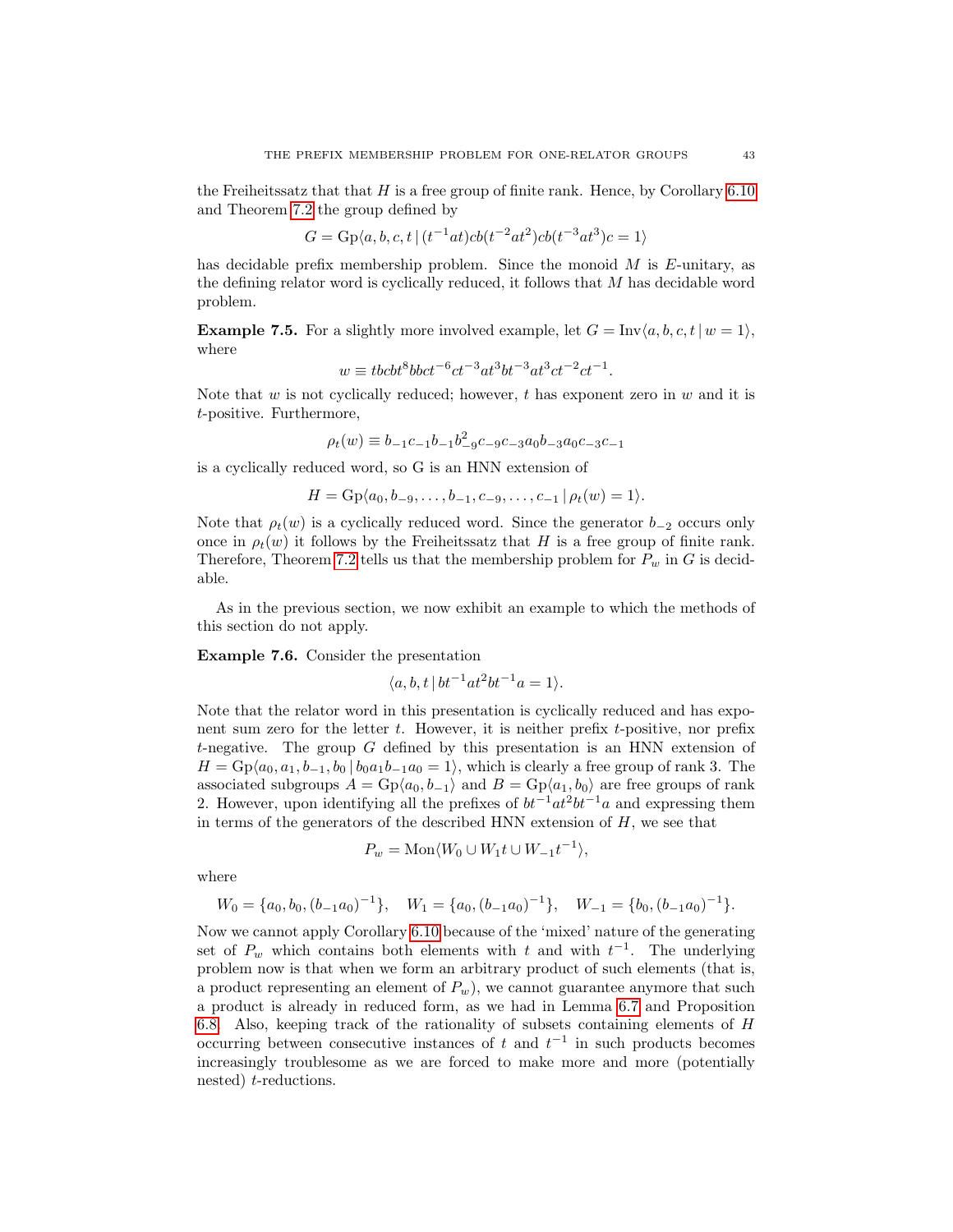Example 7.7. In Example [5.11](#page-30-1) we have seen that the orientable surface group of genus  $n \geq 2$ , defined by its standard presentation

$$
G_n = \mathrm{Gp}\langle a_1, \ldots, a_n, b_1, \ldots, b_n | [a_1, b_1][a_2, b_2] \ldots [a_n, b_n] = 1 \rangle,
$$

has decidable prefix membership problem. Now, by using Theorem [7.2](#page-40-0) we can apply out results to give a new proof of [\[19,](#page-47-3) Theorem 5.3(b)] showing that the prefix membership problem is decidable for all cyclic conjugates of the relator word in the above presentation.

Indeed, upon denoting  $u \equiv [a_2, b_2] \dots [a_n, b_n]$ , we have four cases to consider:

- (i)  $w \equiv a_1^{-1}b_1^{-1}a_1b_1u;$ (ii)  $w \equiv b_1^{-1} a_1 b_1 u a_1^{-1}$ ; (iii)  $w \equiv a_1 b_1 u a_1^{-1} b_1^{-1}$ ;
- (iv)  $w \equiv b_1 u a_1^{-1} b_1^{-1} a_1$ .

Case (i) is already resolved in Example [5.11;](#page-30-1) to illustrate how to deal with the remaining ones, we consider Case (iii) the other cases being similar. Take  $a_1$  to be the stable letter. The word  $w$  is cyclically reduced,  $a_1$  is exponent sum zero in  $w$ , and w is  $a_1$ -positive. We conclude that  $G_n$  is an HNN extension of

$$
H = \mathrm{Gp}\langle (b_1)_{-1}, (b_1)_0, (a_2)_{-1}, (b_2)_{-1}, \ldots | (b_1)_{-1} v((b_1)_0)^{-1} = 1 \rangle,
$$

where v is obtained from u by replacing each  $a_i, b_i, \ldots$  by  $(a_i)_{-1}, (b_i)_{-1}, \ldots$ , respectively, for  $2 \le i \le n$ . So, H is a free group of rank  $2n-1$  with associated cyclic subgroups generated by  $(b_1)_{-1}$  and  $(b_1)_0 = (b_1)_{-1}v$ , respectively. By Theorem [7.2](#page-40-0) we obtain that  $P_w$  has decidable membership in  $G_n$ .

We finish this subsection by presenting yet another application of Theorem [7.2](#page-40-0) which concerns the prefix membership problem for one-relator groups defined by Adjan presentations [\[16,](#page-47-7) [32\]](#page-48-10) over a two-letter alphabet. Recall that a one-relator group, inverse monoid, or monoid presentation is an Adjan presentation if it is of the form  $\langle X | u = v \rangle$ , where  $u, v \in X^*$  are positive words such that the first letters of  $u, v$  are different, and also the last letters of  $u, v$  are different. For our purposes, group presentations of Adjan type will be written as  $\langle X | uv^{-1} = 1 \rangle$ ; note that the given conditions ensure that the word  $uv^{-1}$  is cyclically reduced.

<span id="page-43-0"></span>**Theorem 7.8.** Let  $G = \text{Gp}(a, b | uv^{-1} = 1)$  be a group defined by an Adjan presentation such that  $|u|_a = |v|_a$ . Assume that at least one of the following conditions hold:

- (i) one of the words u or v begins with ba;
- (ii) one of the words u or v end with ab;
- (iii) there exists an integer k,  $1 \leq k < |u|_a$ , such that there is a single b between the kth and the  $(k+1)$ th occurrence of a in one of the words  $u, v$ , while in the other word the kth and the  $(k + 1)$ th occurrence of a are adjacent.

Then the prefix membership problem for G is decidable, as is the word problem for the inverse monoid Inv $\langle a, b | w^{-1} = 1 \rangle$ .

*Proof.* For each of the assumptions (i)–(iii), there are four cases to consider depending upon the first and last letters of  $u, v$ . However, all these cases are very similar, so we consider only one of them in each instance. Let  $p = |u|_a = |v|_a$ .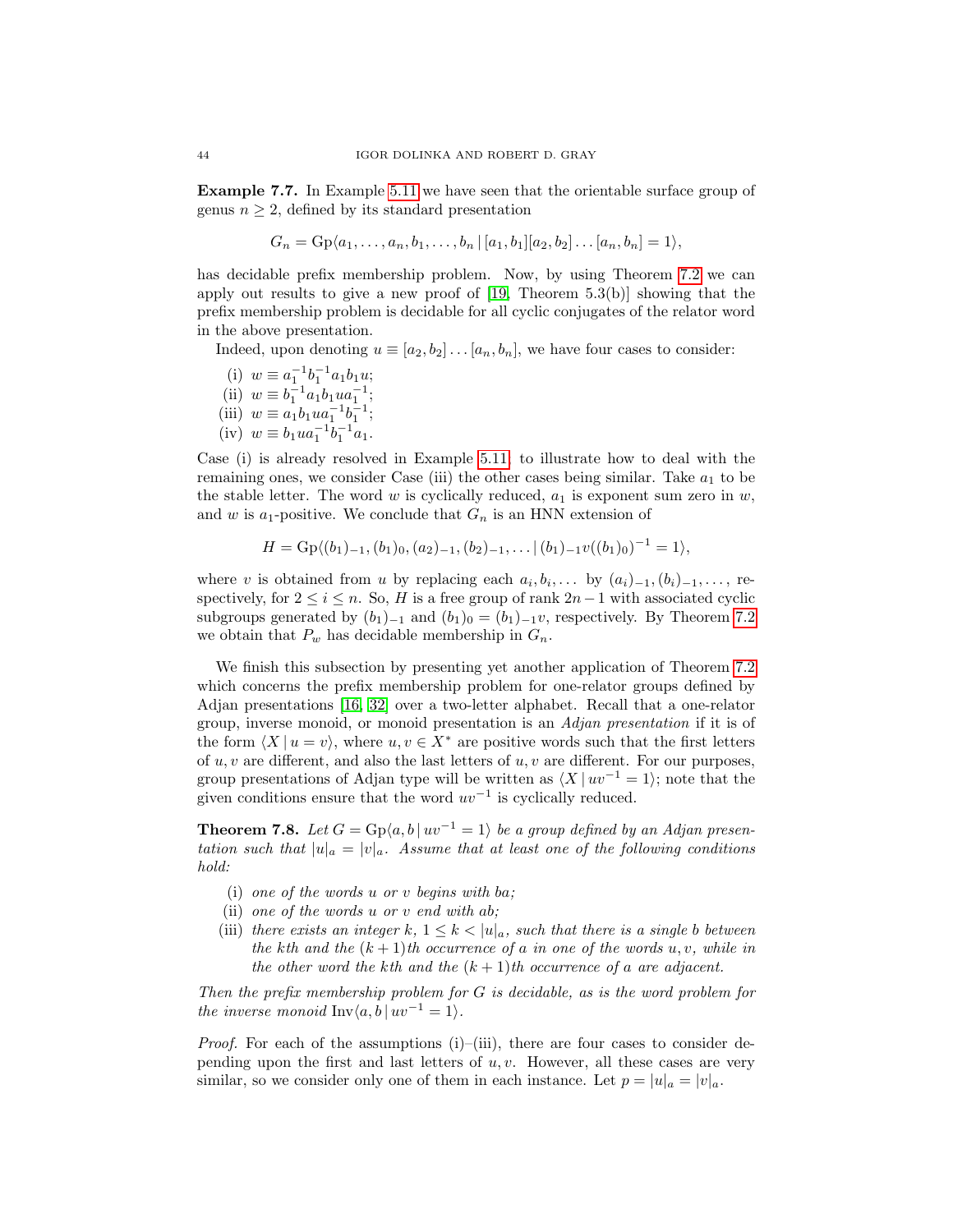We begin by assuming that u begins with ba and ends with a. Then v begins with  $a$  and ends with  $b$ , so we may write

$$
u = bab^{\alpha_2} \dots b^{\alpha_p} a,
$$
  

$$
v = ab^{\beta_1} \dots ab^{\beta_p+1},
$$

for some integers  $\alpha_i, \beta_i \geq 0$ . The word

$$
uv^{-1} = bab^{\alpha_2} \dots b^{\alpha_p} ab^{-(\beta_p+1)} a^{-1} \dots b^{-\beta_1} a^{-1},
$$

has exponent sum zero for  $a$  and is prefix  $a$ -positive. By considering  $a$  as the stable letter, it follows that  $G$  is an HNN extension of the group

$$
H = \mathrm{Gp}\langle b_0, b_{-1}, \ldots, b_{-p} \, | \, b_0 b_{-1}^{\alpha_2} \ldots b_{-(p-1)}^{\alpha_p} b_{-p}^{-(\beta_p+1)} \ldots b_{-1}^{-\beta_1} = 1 \rangle.
$$

The defining relator is a cyclically reduced word, and  $H$  is a free group of finite rank by the Freiheitssatz since the generator  $b_0$  arises exactly once in the defining relator. Hence in this case the result follows by Theorem [7.2.](#page-40-0)

Similarly, if e.g.  $v$  begins with  $b$  and ends with  $ab$  then  $u$  both begins and ends with a, and so we may write

$$
u = ab^{\alpha_1} \dots b^{\alpha_{p-1}} a,
$$
  

$$
v = b^{\beta_0 + 1} ab^{\beta_1} \dots ab,
$$

for some integers  $\alpha_i, \beta_i \geq 0$ . In this case, we conclude that G is an HNN extension of the group

$$
Gp\langle b_0, b_{-1}, \ldots, b_{-p} | b_{-1}^{\alpha_1} \ldots b_{-(p-1)}^{\alpha_{p-1}} b_{-p}^{-1} \ldots b_{-1}^{-\beta_1} b_0^{-(\beta_0+1)} = 1 \rangle.
$$

The defining relator is a cyclically reduced word, and  $H$  is a free group of finite rank by the Freiheitssatz since the generator  $b_{-p}$  arises exactly once in the defining relator. Hence in this case the result follows by Theorem [7.2.](#page-40-0)

Finally, upon assuming (iii), let us further assume that  $u$  begins and ends with  $a$ , while  $v$  begins and ends with  $b$ . Then, for example,

$$
u = ab^{\alpha_1} \dots b^{\alpha_{k-1}} abab^{\alpha_{k+1}} \dots b^{\alpha_{p-1}} a,
$$
  

$$
v = b^{\beta_0 + 1} ab^{\beta_1} \dots b^{\beta_{k-1}} aab^{\beta_{k+1}} \dots ab^{\beta_p + 1}
$$

,

or some integers  $\alpha_i, \beta_i \geq 0$ . This leads to the conclusion that G is an HNN extension of the group

$$
Gp\langle b_0, b_{-1}, \ldots, b_{-p} | b_{-1}^{\alpha_1} \ldots b_{-k} \ldots b_{-p}^{-(\beta_p+1)} \ldots b_{-(k+1)}^{-\beta_{k+1}} b_{-(k-1)}^{-\beta_{k-1}} \ldots b_0^{-(\beta_0+1)} = 1 \rangle.
$$

The defining relator is a cyclically reduced word, and  $H$  is a free group of finite rank by the Freiheitssatz since the generator  $b_{-1}$  arises exactly once in the defining relator. Hence in this case the result follows by Theorem [7.2.](#page-40-0)

Remark 7.9. There are examples to which Theorem [7.8](#page-43-0) applies, which are not handled in [\[32,](#page-48-10) Corollary 2.6]. For example, it covers a part of Case 4 from that corollary for which the decidability of the prefix membership problem is not deduced there (one of the simplest examples is  $u \equiv aba, v \equiv baab$ ). This shows that our results are not consequences of the approach via distortion functions pursued in [\[32\]](#page-48-10).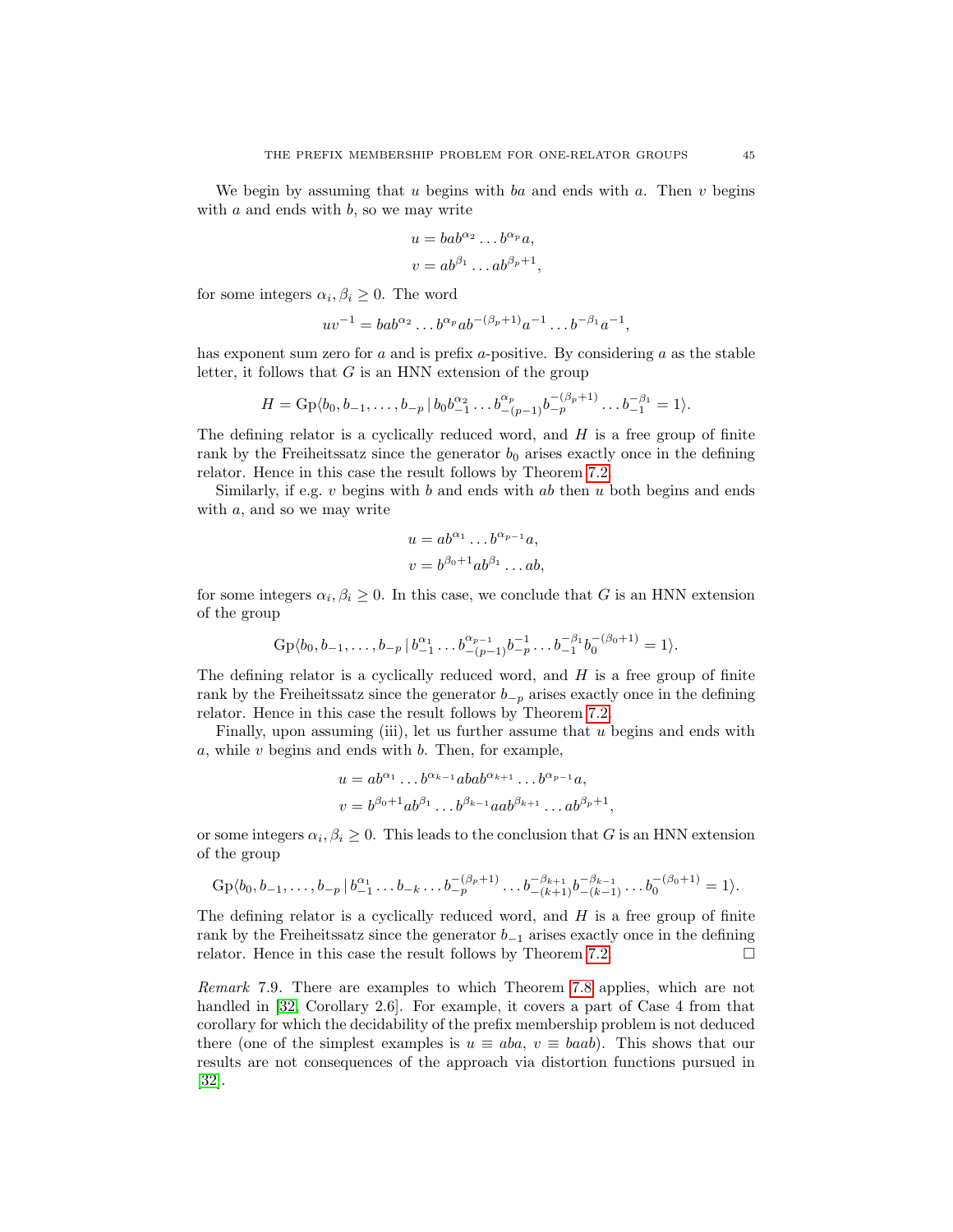7.2. Conjugacy pinched presentations. The "HNN analogue" of the class of cyclically pinched groups are the conjugacy pinched groups: these are one-relator groups defined by a presentation of the form

$$
Gp\langle X \cup \{t\} | t^{-1}ut = v \rangle,
$$

where  $u, v \in \overline{X}^*$  are nonempty reduced words. Again, for our purposes, conjugacy pinched group presentations will be written in the form

$$
Gp\langle X \cup \{t\} | t^{-1}utv^{-1} = 1 \rangle.
$$

<span id="page-45-0"></span>Theorem 7.10. The prefix membership problem is decidable for any group defined by a conjugacy pinched presentation

$$
Gp\langle X \cup \{t\} | t^{-1}utv^{-1} = 1 \rangle.
$$

Consequently, the word problem is decidable for all one-relator inverse monoids of the form

$$
Inv\langle X \cup \{t\} | t^{-1}utv^{-1} = 1 \rangle
$$

with u and v both reduced reduced words from  $\overline{X}^*$ .

Proof. By the Freiheitssatz, any conjugacy pinched group is the HNN extension of the free group  $FG(X)$  with associated cyclic subgroups  $A = Gp\langle u \rangle$  and  $B = Gp\langle v \rangle$ . Hence, to prove the theorem it suffices to compute the set of prefixes of the word  $w \equiv t^{-1}utv^{-1}$  (which generate the prefix monoid  $P_w$ ) and see that it has the form required by Theorem [D.](#page-31-1) Indeed, we have

$$
pref(w)=t^{-1}\cdot pref(u)\cup t^{-1}ut\cdot pref(v^{-1}).
$$

Note that in G we have  $t^{-1}ut \cdot \text{pref}(v^{-1}) = \text{pref}(v)$ , so  $P_w$  is generated by  $W_0 \cup$  $t^{-1}W_1'$  for  $W_0 = \text{pref}(v)$  and  $W_1' = \text{pref}(u)$ , whence the required result follows (see Remark [6.1\)](#page-31-3).

Example 7.11. As an application of the previous theorem, groups defined by presentations of the form

$$
B(m, n) = \operatorname{Gp}\langle a, b \, | \, b^{-1}a^mba^{-n} = 1 \rangle
$$

have decidable prefix membership problems. These are so-called Baumslag-Solitar presentations. Hence, the inverse monoids

$$
\text{Inv}\langle a, b \, | \, b^{-1}a^mba^{-n} = 1 \rangle
$$

have decidable word problems (cf. [\[16,](#page-47-7) Theorem 4.2] for a highly related result).

### <span id="page-45-1"></span>8. An undecidability result in the non-cyclically reduced case

In this article the main applications of our results have been to show that the prefix membership problem is decidable for certain groups defined by one-relator presentations. On the other hand, in the recent paper  $[10]$  a word w (over a 3-element alphabet X) is constructed such that the inverse monoid  $M = \text{Inv}(X | w = 1)$  has undecidable word problem. Furthermore, it was proved in Theorem 3.8 of the same paper that M is actually E-unitary. Combining this fact with [\[19,](#page-47-3) Theorem 3.1] (see Theorem [2.5](#page-7-0) for the statement) it follows that there does exists a one-relator group  $G = \text{Gp}(X \mid w = 1)$  with undecidable prefix membership problem. Hence, the following open problem arises naturally.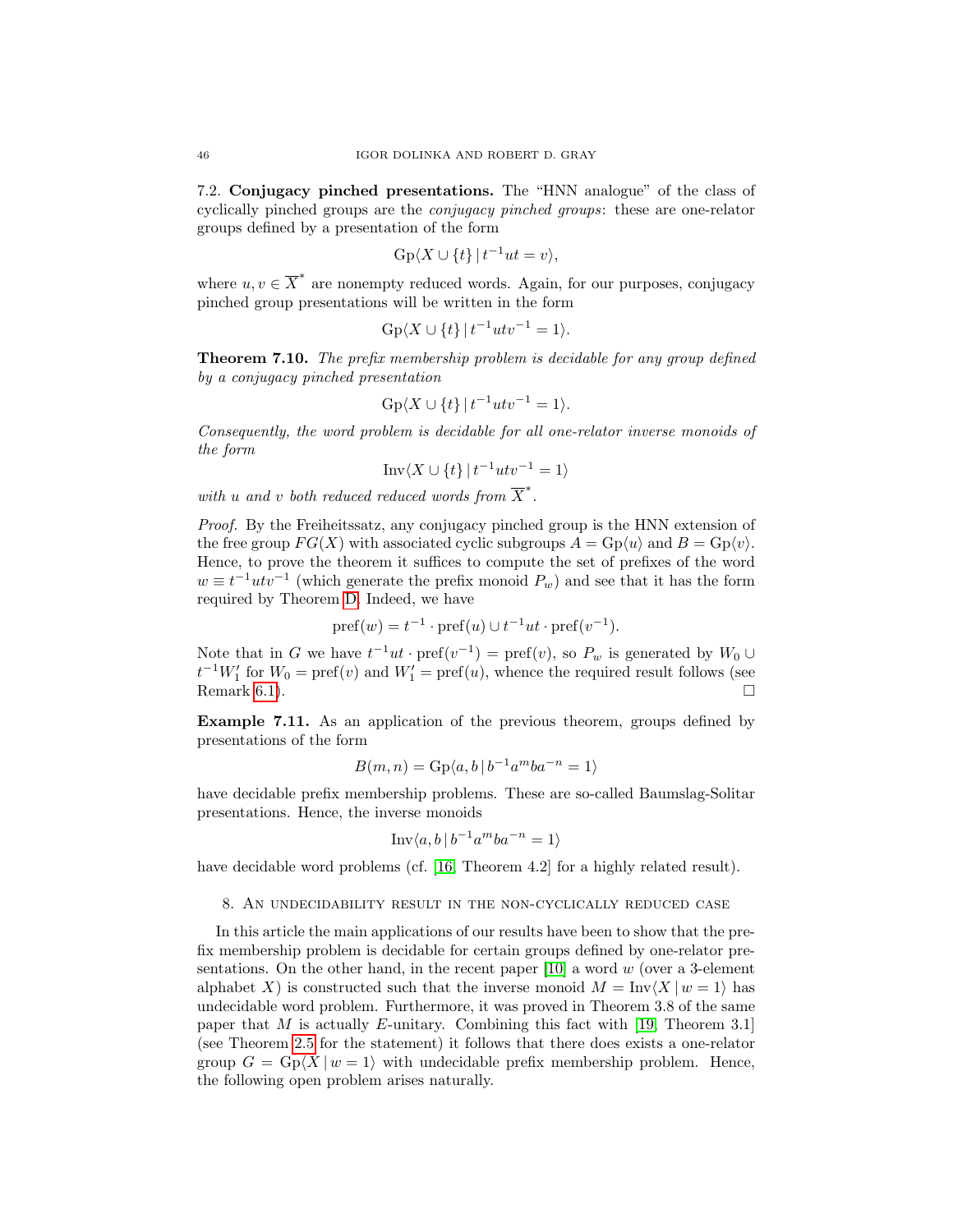Problem 8.1. Characterise the words  $w \in \overline{X}^*$  with the property that the prefix membership problem for  $Gp(X | w = 1)$  is decidable. In particular, is the prefix membership problem decidable when  $w$  is a cyclically reduced word?

The latter question was stated in [\[5,](#page-47-9) Question 13.10]. By modifying some ideas and results from [\[10\]](#page-47-4), we shall now show that if one weakens the hypothesis of this problem to insisting only that  $w$  is a reduced word, then this question has a negative answer.

<span id="page-46-0"></span>**Theorem 8.2.** There is a finite alphabet X and a reduced word  $w \in \overline{X}^*$  such that  $Gp\langle X | w = 1 \rangle$  has undecidable prefix membership problem.

*Proof.* Let  $H = \text{Gp}(a, b \mid abab^{-1}a^{-1}ba^{-1}b^{-1} = 1)$ . It follows from [\[10,](#page-47-4) Theorem 2.4] that there is a finite set of words  $u_1, u_2, \ldots, u_k \in \overline{\{a, b\}}^*$  such that the membership problem for

$$
T = \text{Mon}\langle u_1, u_2, \dots, u_k \rangle
$$

in H is undecidable. Set  $r \equiv abab^{-1}a^{-1}ba^{-1}b^{-1}$  and  $s \equiv a^{-1}b^{-1}abab^{-1}a^{-1}b$ , and let

$$
\beta \equiv (ara^{-1})(brb^{-1})(a^{-1}sa)(b^{-1}sb)
$$

and

$$
\gamma \equiv (tu_1t^{-1})r(tu_1^{-1}t^{-1})r(tu_2t^{-1})r(tu_2^{-1}t^{-1})r \dots r(tu_kt^{-1})r(tu_k^{-1}t^{-1}),
$$

where t is a new letter not in  $\overline{\{a,b\}}$ . Now define

$$
w \equiv \beta \gamma r \gamma^{-1} \beta^{-1}.
$$

It is easy to see that w is a reduced word in  $\overline{X}^*$  where  $X = \{a, b, t\}$ . We claim that  $Gp\langle X | w = 1 \rangle$  has undecidable prefix membership problem. Let  $P =$ Mon $\langle \text{pref}(w) \rangle \leq G$ . From the definition of w it follows that  $r=1$  in the group G. Since  $r = 1$  and s is a cyclic conjugate of r, it follows that  $s = 1$  in G. Using the fact that  $r = 1$  and  $s = 1$ , by considering the prefixes of  $\beta$  we see that all of  $a, a^{-1}, b$  and  $b^{-1}$  belong to P (meaning that the elements these words represent all belong to P). Since  $\beta = 1$  in P, considering prefixes of  $\gamma$  and using the fact that  $r = 1$  in G we see that t belongs to P, and  $tu_i t^{-1}$  belongs to P for all  $1 \leq i \leq k$ . Since every other prefix of  $w$  is clearly expressible as a product of these elements we conclude that  $P$  is equal to the submonoid of  $G$  generated by

$$
\overline{\{a,b\}} \cup \{t\} \cup \{tu_it^{-1} : i \in \{1,\ldots,k\}\}.
$$

It may be shown (see [\[10,](#page-47-4) Lemma 3.6]) that for any word  $v \in \overline{\{a,b\}}^*$  we have that  $tvt^{-1}$  represents an element of P if and only if in H the word v represents an element in the submonoid  $T \leq H$ . By assumption the submonoid membership problem for  $T$  in  $H$  is undecidable, and hence it follows that the membership problem for  $P$ within G is undecidable. Hence  $Gp\langle X | w = 1 \rangle$  has undecidable prefix membership problem, where  $w \in \overline{X}^*$  is a reduced word.

<span id="page-46-1"></span>Remark 8.3. Note that in the proof of Theorem [8.2](#page-46-0) the initial presentation

$$
Gp\langle a, b | abab^{-1}a^{-1}ba^{-1}b^{-1} = 1 \rangle
$$

for the group H does have decidable prefix membership problem, and this follows as a consequence of Theorem [7.2.](#page-40-0) To see this, note that the letter a has exponent sum zero in the word  $r \equiv abab^{-1}a^{-1}ba^{-1}b^{-1}$ . Furthermore, r is prefix a-positive. Now following the method described in Proposition [7.1,](#page-39-1) working with respect to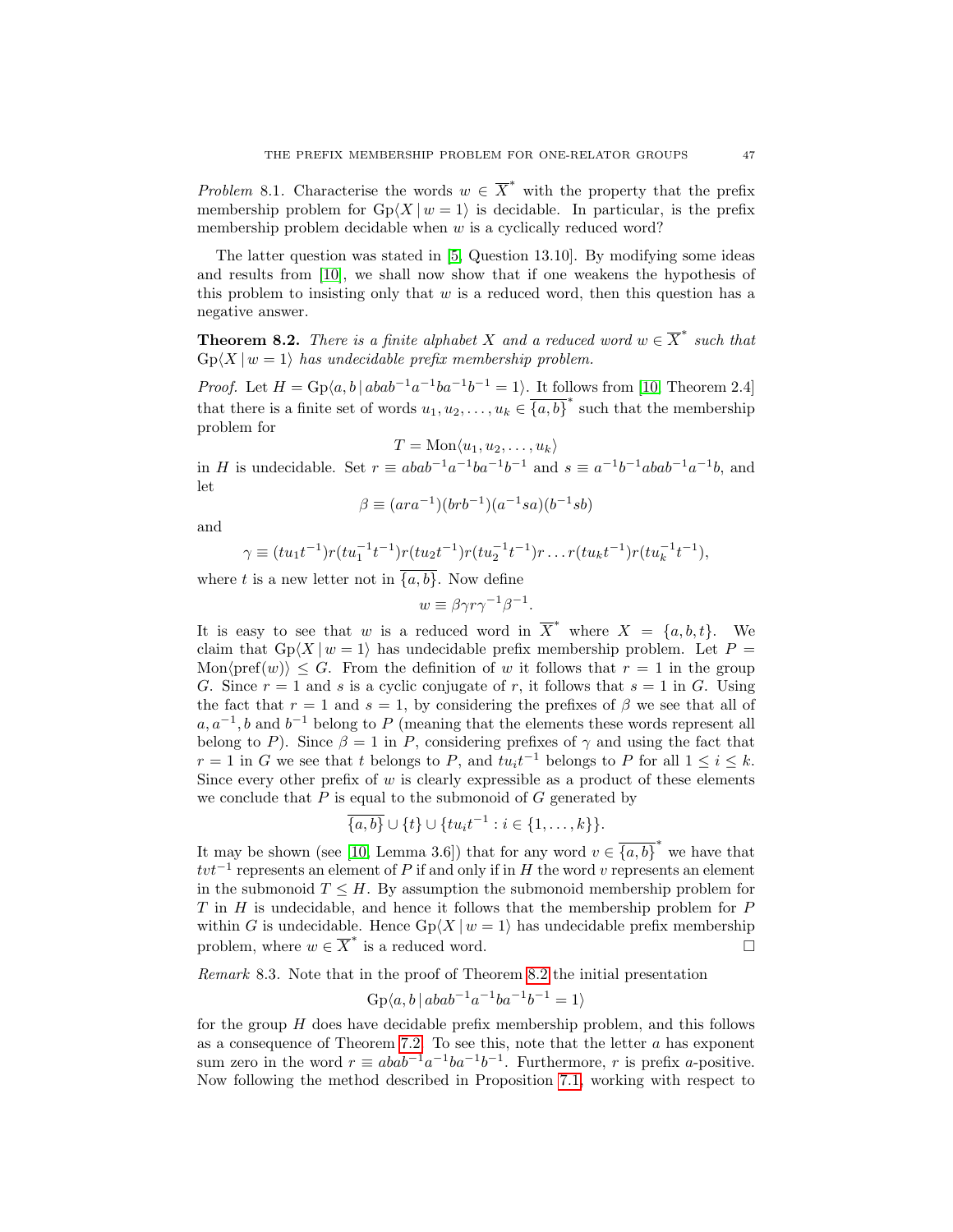the exponent sum zero letter  $a$ , the group  $H$  arises as an HNN extension of the group

 $H_1 = \text{Gp}\langle b_{-2}, b_{-1}, b_0 | b_{-1} b_{-2}^{-1} b_{-1}^{-1} b_0^{-1} = 1 \rangle,$ 

which is just the free group of rank 2 generated by  $b_{-2}$  and  $b_{-1}$ . Since  $H_1$  is a free group it follows that the hypotheses (i) and (ii) of Theorem [7.2](#page-40-0) are both satisfied. Hence, Theorem [7.2](#page-40-0) can be applied and it follows that the above presentation for H has decidable prefix membership problem.

We conclude that the question of decidability of the prefix membership problem depends on the presentation of the considered group; in this remark and in the previous theorem we have just seen two presentations of the same group  $H$ , one yielding undecidable prefix membership problem, whereas the same problem is decidable with respect to the other presentation.

Acknowledgements. The authors are grateful to an anonymous referee for a number of helpful comments. In particular, one of their suggestions led to the example included in Remark [8.3.](#page-46-1)

## **REFERENCES**

- <span id="page-47-1"></span>[1] S. I. Adjan, Defining relations and algorithmic problems for groups and semigroups (in Russian), Trudy Mat. Inst. Steklov. 85 (1966), 123 pp.
- <span id="page-47-2"></span>[2] S. I. Adyan, G. U. Oganesyan, On the word and divisibility problems for semigroups with one relation (in Russian), Mat. Zametki 41 (1987), 412–421.
- <span id="page-47-15"></span>[3] L. Bartholdi, P. V. Silva, Rational subsets of groups, Chapter 23 in: Handbook of Automata Theory (ed. J.-É. Pin), to appear. Available online at:  $arXiv:1012.1532$
- <span id="page-47-10"></span>[4] M. Benois, Parties rationnelles du groupe libre, C. R. Acad. Sci. Paris Sér. A 269 (1969), 1188–1190.
- <span id="page-47-9"></span>[5] M. Bestvina, Questions in geometric group theory, a problem collection. Available online at: http://www.math.utah.edu/∼bestvina/eprints/questions-updated.pdf
- <span id="page-47-11"></span>[6] J.-C. Birget, S. W. Margolis, J. C. Meakin, The word problem for inverse monoids presented by one idempotent relator, Theoretical Computer Science 123 (1994), 273–289.
- <span id="page-47-18"></span>[7] L. Ciobanu, B. Fine, G. Rosenberger, The surface group conjecture: cyclically pinched and conjugacy pinched one-relator groups, Results Math. 64 (2013), 175–184.
- <span id="page-47-0"></span>[8] M. Dehn, Über unendliche diskontinuierliche Gruppen, *Math. Ann.* **71** (1911), 116–144.
- <span id="page-47-19"></span>[9] B. Fine, G. Rosenberger, M. Stille, Conjugacy pinched and cyclically pinched one-relator groups, Revista Math. Madrid 10 (1997), 207–227.
- <span id="page-47-4"></span>[10] R. D. Gray, Undecidability of the word problem for one-relator inverse monoids via rightangled Artin subgroups of one-relator groups, Invent. Math. 219 (2020), 987–1008.
- <span id="page-47-12"></span>[11] R. D. Gray, N. Ruškuc, Units of special one-relator inverse monoids, manuscript in preparation.
- <span id="page-47-5"></span>[12] Z. Grunschlag, Algorithms in Geometric Group Theory, PhD thesis, University of California at Berkeley, 1999.
- <span id="page-47-16"></span>[13] T. Herbst, On a subclass of context-free groups, Inform. Theor. Appl. 25 (1991), 255–272.
- <span id="page-47-6"></span>[14] S. Hermiller, S. Lindblad, and J. Meakin. Decision problems for inverse monoids presented by a single sparse relator, Semigroup Forum 81 (2010), 128–144.
- <span id="page-47-14"></span>[15] J. E. Hopcroft, J. D. Ullman, Introduction to Automata Theory, Languages, and Computation, Addison-Wesley, 1979.
- <span id="page-47-7"></span>[16] M. Inam, The word problem for some classes of Adian inverse semigroups, Semigroup Forum 95 (2017), 192–221.
- <span id="page-47-17"></span>[17] J. Howie, personal communication, 2018.
- <span id="page-47-13"></span>[18] J. M. Howie, Fundamentals of Semigroup Theory, London Math. Soc. Monographs Vol. 12, Clarendon Press, 1995.
- <span id="page-47-3"></span>[19] S. V. Ivanov, S. W. Margolis, J. C. Meakin, On one-relator inverse monoids and one-relator groups, J. Pure Appl. Algebra 159 (2001), 83–111.
- <span id="page-47-8"></span>[20] A. Juhász, Solution of the membership problem of the prefix monoid in certain one-relator groups, Semigroup Forum 89 (2014), 479–490.